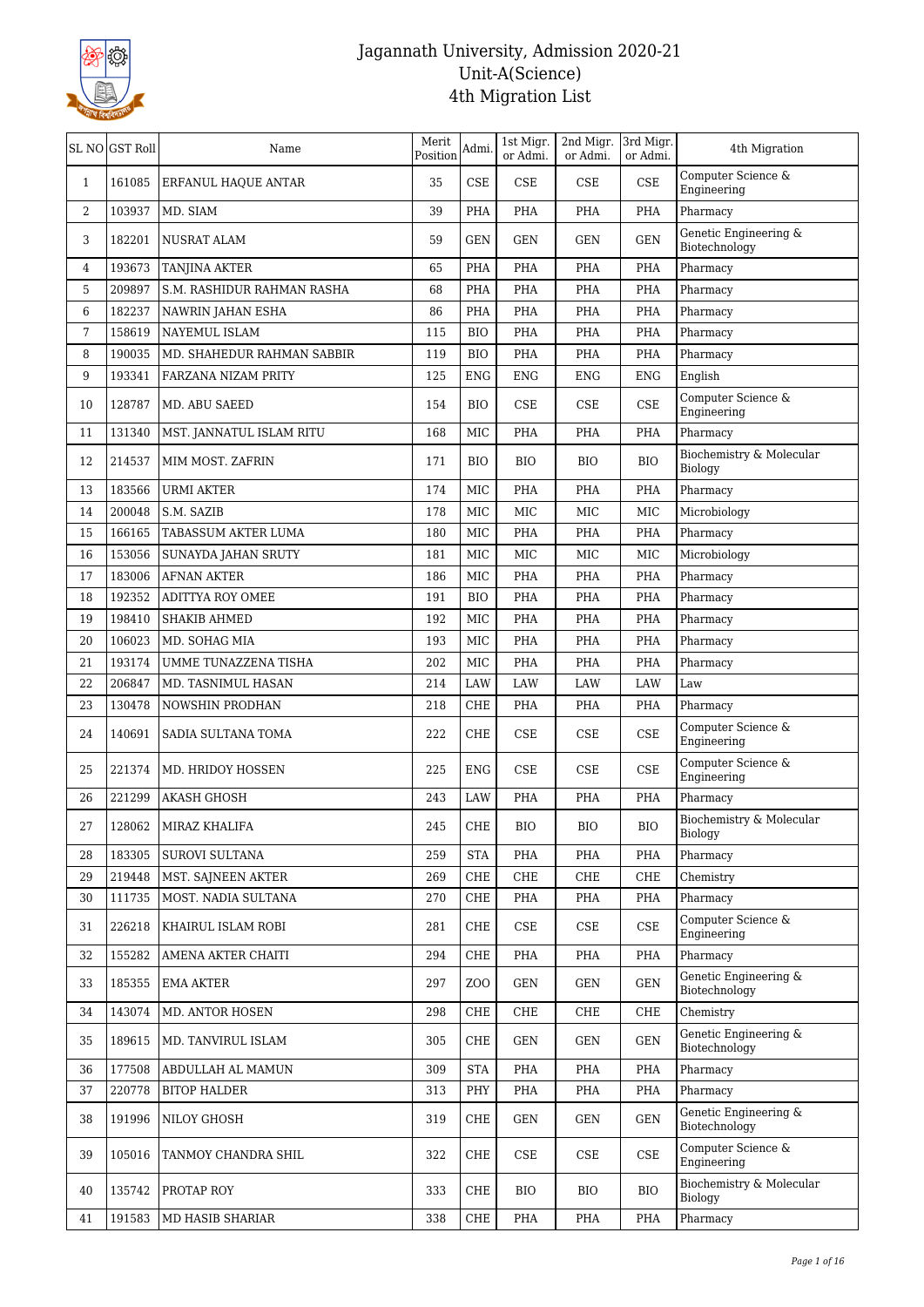

| 42 | 210678 | PRINCE DAS                     | 339 | <b>ENG</b> | ENG        | ENG                         | ENG                         | English                                |
|----|--------|--------------------------------|-----|------------|------------|-----------------------------|-----------------------------|----------------------------------------|
| 43 | 204613 | <b>RIMA AKTER</b>              | 340 | CHE        | <b>CSE</b> | CSE                         | CSE                         | Computer Science &<br>Engineering      |
| 44 | 157574 | MAHIRUL ISLAM                  | 350 | MAT        | CSE        | CSE                         | <b>CSE</b>                  | Computer Science &<br>Engineering      |
| 45 | 215973 | MST. UMME HABIBA               | 351 | <b>CHE</b> | <b>PHA</b> | PHA                         | PHA                         | Pharmacy                               |
| 46 | 182510 | ESHRAT JAHAN MILE              | 352 | <b>CHE</b> | PHA        | PHA                         | PHA                         | Pharmacy                               |
| 47 | 182879 | TAHMINA AKTER NUPUR            | 356 | CHE        | <b>PHA</b> | PHA                         | PHA                         | Pharmacy                               |
| 48 | 130812 | <b>SMRITI SARKAR</b>           | 361 | CHE        | PHA        | PHA                         | PHA                         | Pharmacy                               |
| 49 | 155029 | SADIA SABRIN PRIMA             | 362 | CHE        | GEN        | <b>GEN</b>                  | <b>GEN</b>                  | Genetic Engineering &<br>Biotechnology |
| 50 | 157410 | ANAN SAIYARA                   | 364 | GEO        | <b>PHA</b> | PHA                         | <b>PHA</b>                  | Pharmacy                               |
| 51 | 150646 | TANJIR AHMED                   | 379 | ZOO        | <b>PHA</b> | PHA                         | PHA                         | Pharmacy                               |
| 52 | 132617 | MD. ELEAS SARKER               | 382 | <b>CHE</b> | <b>CSE</b> | CSE                         | CSE                         | Computer Science &<br>Engineering      |
| 53 | 102120 | SUMAIYARA SULTANA JYOTI        | 395 | PHY        | <b>GEN</b> | <b>GEN</b>                  | <b>GEN</b>                  | Genetic Engineering &<br>Biotechnology |
| 54 | 182638 | <b>NAZMUN NAHAR SUPTI</b>      | 403 | LAW        | LAW        | LAW                         | <b>LAW</b>                  | Law                                    |
| 55 | 190129 | MD. NOBEL BIN JASIM            | 407 | <b>MAT</b> | <b>PHA</b> | PHA                         | PHA                         | Pharmacy                               |
| 56 | 220104 | SHUKURON KHANOM                | 408 | MAT        | <b>PHA</b> | PHA                         | PHA                         | Pharmacy                               |
| 57 | 213304 | <b>IBRAHIM HOWLADAR</b>        | 411 | PHY        | <b>CHE</b> | ${\rm CHE}$                 | CHE                         | Chemistry                              |
| 58 | 172391 | MD. ARIFUL ISLAM               | 412 | <b>MAT</b> | <b>CSE</b> | CSE                         | CSE                         | Computer Science $\&$<br>Engineering   |
| 59 | 153201 | <b>SABRINA AKTER</b>           | 415 | <b>ENG</b> | <b>ENG</b> | <b>ENG</b>                  | <b>ENG</b>                  | English                                |
| 60 | 153292 | TASNIM FAIROZE OISHY           | 416 | <b>MAT</b> | <b>CSE</b> | <b>CSE</b>                  | CSE                         | Computer Science &<br>Engineering      |
| 61 | 167842 | MOHAMMAD ZISHAN                | 419 | PHY        | PHY        | PHY                         | PHY                         | Physics                                |
| 62 | 189708 | MOHAMMOD MUSFIQUR AHSAN TONMOY | 425 | <b>PHY</b> | PHA        | PHA                         | <b>PHA</b>                  | Pharmacy                               |
| 63 | 151128 | TERTHO GHOSH                   | 427 | <b>BOT</b> | CSE        | CSE                         | <b>CSE</b>                  | Computer Science &<br>Engineering      |
| 64 | 195100 | NUSRAT RAHMAN EIKRA            | 437 | <b>STA</b> | PHA        | PHA                         | PHA                         | Pharmacy                               |
| 65 | 143525 | SANOWER HOSSEN SHANTO          | 443 | ENG        | CSE        | CSE                         | CSE                         | Computer Science &<br>Engineering      |
| 66 | 199449 | MD. SADEK MIA                  | 445 | <b>STA</b> | PHA        | PHA                         | <b>PHA</b>                  | Pharmacy                               |
| 67 | 182283 | SAYMA ISLAM ZERIN              | 451 | ZOO        | <b>GEN</b> | <b>GEN</b>                  | <b>GEN</b>                  | Genetic Engineering &<br>Biotechnology |
| 68 | 182653 | TASBIHA BINTE AZIZ             | 456 | PHY        | CSE        | CSE                         | $\ensuremath{\mathsf{CSE}}$ | Computer Science &<br>Engineering      |
| 69 | 214581 | <b>JANNATUL FERDOUS</b>        | 459 | PHY        | CSE        | CSE                         | CSE                         | Computer Science &<br>Engineering      |
| 70 | 222989 | AL SHAHRIER MAMUN              | 461 | MAT        | CHE        | PHA                         | PHA                         | Pharmacy                               |
| 71 | 178301 | <b>SULTANA RAZIA</b>           | 466 | ZOO        | <b>BIO</b> | <b>BIO</b>                  | PHA                         | Pharmacy                               |
| 72 | 110529 | MD. BAYEZID BOSTAMI            | 471 | LAW        | GEN        | <b>GEN</b>                  | GEN                         | Genetic Engineering &<br>Biotechnology |
| 73 | 180144 | MUAMMAR TAZWAR ASFI            | 474 | <b>PSY</b> | CSE        | CSE                         | CSE                         | Computer Science &<br>Engineering      |
| 74 | 141626 | PRITI MONDOL                   | 477 | MAT        | GEN        | GEN                         | GEN                         | Genetic Engineering &<br>Biotechnology |
| 75 | 222386 | ANTOR KUMAR SHIL               | 478 | MAT        | CSE        | $\ensuremath{\mathsf{CSE}}$ | CSE                         | Computer Science &<br>Engineering      |
| 76 | 106421 | MD. MOBAROK                    | 480 | <b>LAW</b> | LAW        | LAW                         | <b>LAW</b>                  | Law                                    |
| 77 | 227546 | MARWA MONIR TOMA               | 483 | PHY        | <b>BIO</b> | BIO                         | <b>BIO</b>                  | Biochemistry & Molecular<br>Biology    |
| 78 | 213715 | MD. RAFIUL ISLAM               | 505 | PHY        | GEN        | GEN                         | GEN                         | Genetic Engineering &<br>Biotechnology |
| 79 | 155635 | LAMYEA AKTER URME              | 510 | MAT        | <b>BIO</b> | BIO                         | <b>BIO</b>                  | Biochemistry & Molecular<br>Biology    |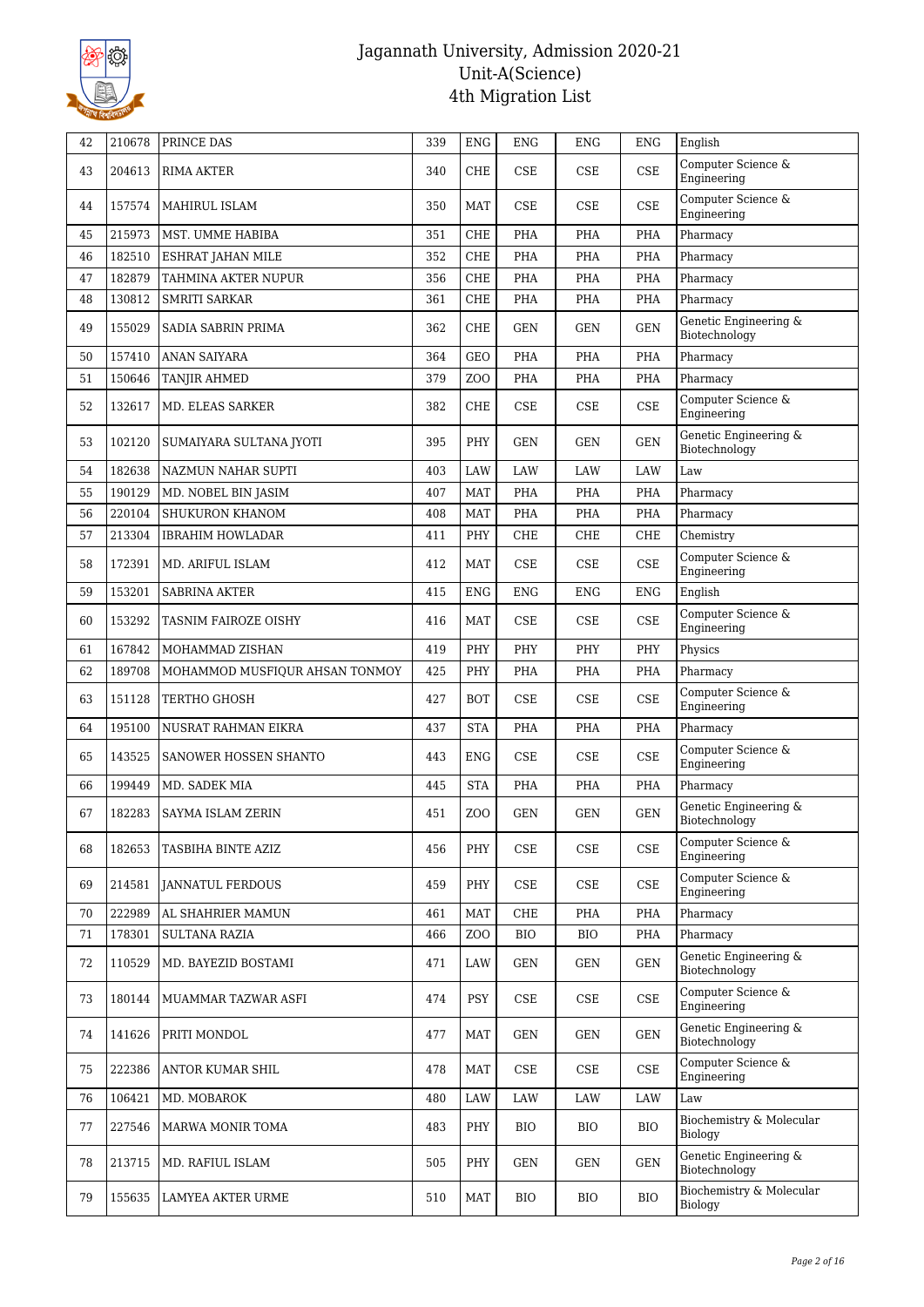

| 80  | 220348 | KHADIZA AKTAR                  | 515 | ZO <sub>O</sub> | <b>BIO</b> | <b>BIO</b> | <b>BIO</b> | Biochemistry & Molecular<br>Biology    |
|-----|--------|--------------------------------|-----|-----------------|------------|------------|------------|----------------------------------------|
| 81  | 208735 | MEGHLA SAHA PUJA               | 517 | <b>ENG</b>      | <b>ENG</b> | <b>ENG</b> | <b>ENG</b> | English                                |
| 82  | 108587 | MD. SHAMIM AHMMED SAGAR        | 523 | ZO <sub>O</sub> | GEN        | GEN        | <b>GEN</b> | Genetic Engineering &<br>Biotechnology |
| 83  | 177746 | <b>FAHMIDA SWEETY</b>          | 525 | <b>BOT</b>      | <b>CSE</b> | CSE        | <b>CSE</b> | Computer Science &<br>Engineering      |
| 84  | 154125 | <b>SADIKA AFRIN</b>            | 533 | <b>MAT</b>      | <b>GEN</b> | <b>GEN</b> | <b>GEN</b> | Genetic Engineering &<br>Biotechnology |
| 85  | 105261 | MD. MUSTAKIN                   | 548 | <b>MAT</b>      | <b>CSE</b> | CSE        | CSE        | Computer Science &<br>Engineering      |
| 86  | 218573 | ASHRAD JAHAN MIM               | 550 | ZOO             | CSE        | CSE        | <b>CSE</b> | Computer Science &<br>Engineering      |
| 87  | 136574 | MD. ABU. HAYAT MASUM           | 551 | <b>STA</b>      | MIC        | MIC        | MIC        | Microbiology                           |
| 88  | 149108 | <b>RUP SHAHA</b>               | 563 | ZO <sub>O</sub> | GEN        | GEN        | <b>GEN</b> | Genetic Engineering &<br>Biotechnology |
| 89  | 140000 | MD. ABU SAYED ISLAM            | 579 | LAN             | CSE        | CSE        | CSE        | Computer Science &<br>Engineering      |
| 90  | 122665 | <b>TAMIM SARKER</b>            | 589 | LAN             | <b>LAW</b> | LAW        | LAW        | Law                                    |
| 91  | 128552 | MD HABIBUR RAHMAN              | 590 | <b>MAT</b>      | <b>MAT</b> | <b>MAT</b> | <b>MAT</b> | Mathematics                            |
| 92  | 216498 | LITHIA BARMA                   | 599 | <b>MAT</b>      | <b>MAT</b> | MAT        | <b>MAT</b> | Mathematics                            |
| 93  | 182394 | <b>JANNATUL FERDOUS JANNAT</b> | 600 | <b>MAT</b>      | GEN        | GEN        | <b>GEN</b> | Genetic Engineering &<br>Biotechnology |
| 94  | 123536 | KAZI HOSNEARA PRIYA            | 608 | LAN             | LAW        | LAW        | LAW        | Law                                    |
| 95  | 182932 | SHANGIDA ISLAM LUCKY           | 611 | <b>MAT</b>      | GEN        | <b>GEN</b> | <b>GEN</b> | Genetic Engineering &<br>Biotechnology |
| 96  | 189137 | RAKIBUL ISLAM MOZUMDAR PRANTO  | 614 | BOT             | <b>CSE</b> | CSE        | $\rm CSE$  | Computer Science &<br>Engineering      |
| 97  | 183897 | <b>SAIMA ROSHID</b>            | 622 | <b>STA</b>      | MIC        | MIC        | MIC        | Microbiology                           |
| 98  | 178958 | <b>FARIA NUR</b>               | 632 | <b>STA</b>      | CSE        | CSE        | CSE        | Computer Science &<br>Engineering      |
| 99  | 183082 | MOHSINA ISLAM                  | 649 | ZOO             | <b>BIO</b> | <b>BIO</b> | <b>BIO</b> | Biochemistry & Molecular<br>Biology    |
| 100 | 190051 | ABDULLAH AL MASUM              | 650 | ZO <sub>O</sub> | <b>CSE</b> | <b>CSE</b> | CSE        | Computer Science &<br>Engineering      |
| 101 | 187510 | <b>NAIMA AKTER</b>             | 652 | ZO <sub>O</sub> | <b>GEN</b> | <b>GEN</b> | <b>GEN</b> | Genetic Engineering &<br>Biotechnology |
| 102 | 151651 | MD. MALEK DEWAN                | 657 | STA             | GEN        | GEN        | GEN        | Genetic Engineering &<br>Biotechnology |
| 103 | 163122 | HIRONMOY RAHAMAN               | 659 | <b>STA</b>      | CSE        | CSE        | <b>CSE</b> | Computer Science &<br>Engineering      |
| 104 | 177971 | NADIA ISLAM                    | 661 | ECO             | ECO        | ECO        | ECO        | Economics                              |
| 105 | 138641 | MD. RAHAD RANA                 | 665 | ZOO             | <b>BIO</b> | BIO        | BIO        | Biochemistry & Molecular<br>Biology    |
| 106 | 130324 | TAREKUL ISLAM                  | 666 | <b>STA</b>      | MIC        | MIC        | MIC        | Microbiology                           |
| 107 | 188317 | MD. TANVIR MAGDUM              | 672 | ZOO             | GEN        | <b>GEN</b> | GEN        | Genetic Engineering &<br>Biotechnology |
| 108 | 182478 | RAHMY AKTER TULY               | 673 | ZOO             | CSE        | CSE        | CSE        | Computer Science &<br>Engineering      |
| 109 | 176222 | <b>MD.RIFAT HOSSAIN</b>        | 681 | <b>BOT</b>      | MIC        | MIC        | MIC        | Microbiology                           |
| 110 | 149100 | <b>NAZNIN AKTER</b>            | 682 | ZO <sub>O</sub> | PHY        | PHY        | PHY        | Physics                                |
| 111 | 193439 | HAFEZA BHUIYAN LOTA            | 686 | <b>STA</b>      | MIC        | MIC        | MIC        | Microbiology                           |
| 112 | 132809 | MD. ATIKUR RAHAMAN RANA        | 690 | ZOO             | GEN        | GEN        | <b>GEN</b> | Genetic Engineering &<br>Biotechnology |
| 113 | 192906 | MD. FAYSAL                     | 692 | ECO             | GEN        | <b>GEN</b> | GEN        | Genetic Engineering &<br>Biotechnology |
| 114 | 191320 | MD MAGHARUL ISLAM              | 694 | ZOO             | CSE        | CSE        | CSE        | Computer Science &<br>Engineering      |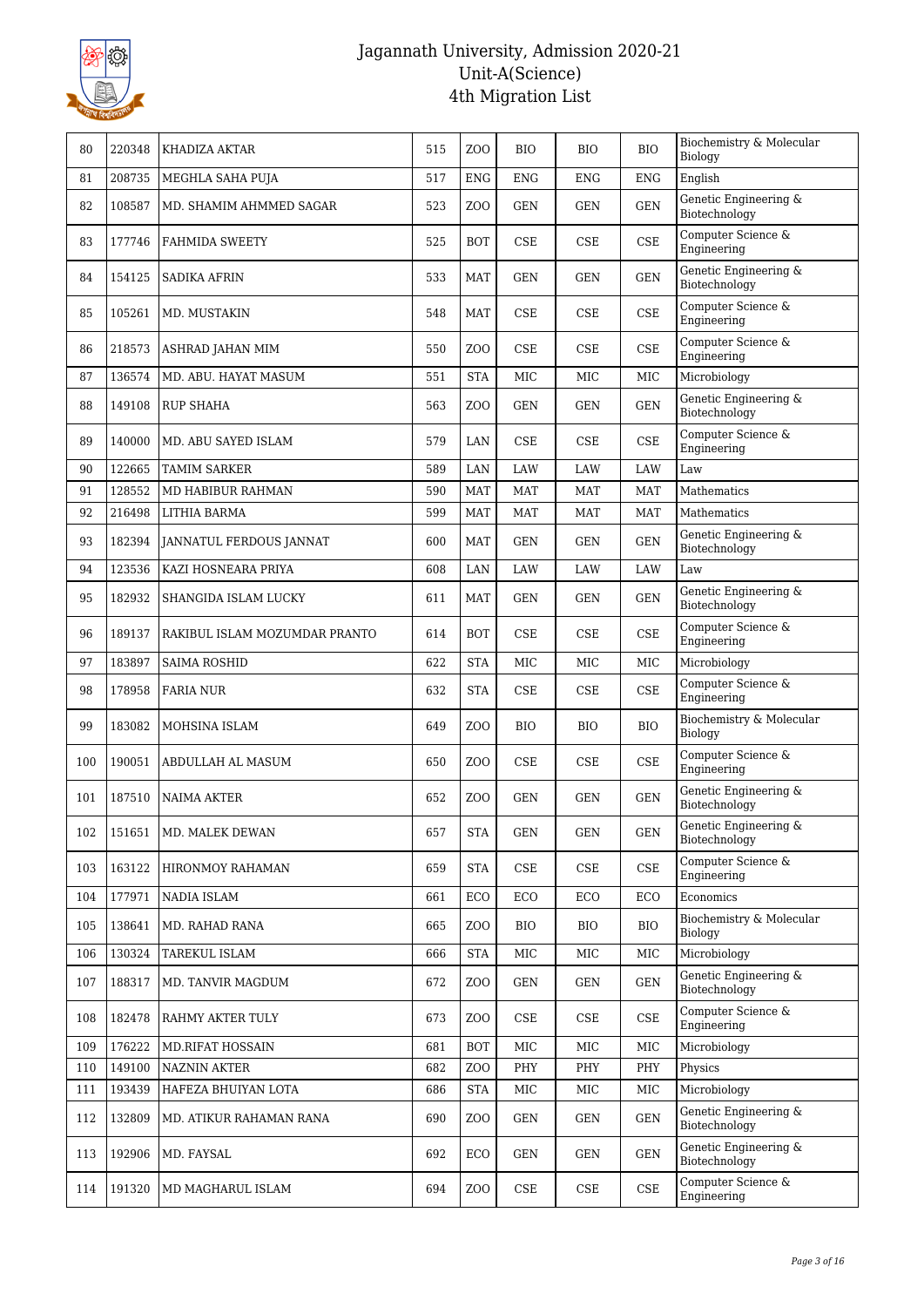

| 115 | 156867 | ARIFA AKTER             | 701 | ZO <sub>O</sub>  | <b>BIO</b>                  | BIO                  | <b>BIO</b> | Biochemistry & Molecular<br>Biology    |
|-----|--------|-------------------------|-----|------------------|-----------------------------|----------------------|------------|----------------------------------------|
| 116 | 118653 | <b>SAWDA BEGUM</b>      | 708 | ZO <sub>O</sub>  | <b>MIC</b>                  | <b>MIC</b>           | MIC        | Microbiology                           |
| 117 | 130548 | NUSRAT JAHAN RIYA       | 712 | Z <sub>O</sub> O | MIC                         | MIC                  | MIC        | Microbiology                           |
| 118 | 183260 | MONNI AKTER MEEM        | 716 | ZO <sub>O</sub>  | <b>BIO</b>                  | <b>BIO</b>           | <b>BIO</b> | Biochemistry & Molecular<br>Biology    |
| 119 | 183326 | <b>MAHMUDA AFROSE</b>   | 717 | Z <sub>0</sub>   | MIC                         | MIC                  | MIC        | Microbiology                           |
| 120 | 184049 | MOST. SUKHI MON KHATUN  | 726 | ZO <sub>O</sub>  | <b>BIO</b>                  | BIO                  | <b>BIO</b> | Biochemistry & Molecular<br>Biology    |
| 121 | 193564 | <b>FARZANA AKTER</b>    | 731 | ECO              | CSE                         | <b>CSE</b>           | <b>CSE</b> | Computer Science &<br>Engineering      |
| 122 | 184560 | RESHMA KAKOLI           | 732 | ZO <sub>O</sub>  | CSE                         | <b>CSE</b>           | <b>CSE</b> | Computer Science &<br>Engineering      |
| 123 | 125380 | M M OLIUL HAMIM         | 733 | GEO              | GEN                         | <b>GEN</b>           | <b>GEN</b> | Genetic Engineering &<br>Biotechnology |
| 124 | 136035 | MD. AMDADUL HAQUE       | 736 | ZO <sub>O</sub>  | <b>CSE</b>                  | CSE                  | <b>CSE</b> | Computer Science &<br>Engineering      |
| 125 | 219075 | MOST. AYSHA SIDDIKA     | 738 | ZO <sub>O</sub>  | <b>MIC</b>                  | MIC                  | MIC        | Microbiology                           |
| 126 | 231524 | SHANJIDA AKTER SHANTA   | 740 | <b>BOT</b>       | CSE                         | CSE                  | <b>CSE</b> | Computer Science &<br>Engineering      |
| 127 | 191751 | MD. SAJIB AHMED SHIPON  | 746 | ZO <sub>O</sub>  | <b>GEN</b>                  | <b>GEN</b>           | <b>GEN</b> | Genetic Engineering &<br>Biotechnology |
| 128 | 182226 | ANUPAMA SHARMA          | 748 | <b>GEO</b>       | <b>BIO</b>                  | BIO                  | <b>BIO</b> | Biochemistry & Molecular<br>Biology    |
| 129 | 188119 | MD. AKASH MIA           | 751 | ZO <sub>O</sub>  | CSE                         | <b>CSE</b>           | $\rm CSE$  | Computer Science &<br>Engineering      |
| 130 | 219482 | MD. ARIFUZZAMAN         | 757 | ECO              | GEN                         | <b>GEN</b>           | GEN        | Genetic Engineering &<br>Biotechnology |
| 131 | 182843 | JARIFA TASNIM           | 759 | ZO <sub>O</sub>  | CSE                         | CSE                  | CSE        | Computer Science &<br>Engineering      |
| 132 | 139666 | REZAUL KARIM            | 764 | <b>GEO</b>       | <b>GEN</b>                  | <b>GEN</b>           | <b>GEN</b> | Genetic Engineering &<br>Biotechnology |
| 133 | 189411 | KHANDAKER RAFIUL ISLAM  | 765 | PAd              | CSE                         | <b>CSE</b>           | <b>CSE</b> | Computer Science &<br>Engineering      |
| 134 | 206136 | FARHAD BIN MOMIN        | 774 | GEO              | CSE                         | <b>CSE</b>           | <b>CSE</b> | Computer Science &<br>Engineering      |
| 135 | 226405 | MD. AL IMRAN            | 781 | <b>AIS</b>       | CSE                         | <b>CSE</b>           | <b>CSE</b> | Computer Science &<br>Engineering      |
| 136 | 225326 | MD. SHAHRIAR KHAN MILON | 782 | BOT              | GEN                         | $\operatorname{GEN}$ | <b>GEN</b> | Genetic Engineering &<br>Biotechnology |
| 137 | 191723 | HASANUZZAMAN UCHASH     | 786 | <b>BOT</b>       | MIC                         | $_{\rm MIC}$         | MIC        | Microbiology                           |
| 138 | 176094 | <b>ADITTA ROY</b>       | 789 | <b>BOT</b>       | MIC                         | MIC                  | MIC        | Microbiology                           |
| 139 | 190273 | SABIKUNNAHAR            | 790 | PAd              | CSE                         | CSE                  | CSE        | Computer Science &<br>Engineering      |
| 140 | 182316 | NAFISA TASNIM           | 795 | GEO              | <b>GEN</b>                  | <b>GEN</b>           | GEN        | Genetic Engineering &<br>Biotechnology |
| 141 | 188065 | SADMAN FAGUN SAD        | 796 | <b>BOT</b>       | MIC                         | MIC                  | MIC        | Microbiology                           |
| 142 | 204529 | CHANDRIMA CHOWDHURY     | 800 | <b>BOT</b>       | CSE                         | CSE                  | CSE        | Computer Science $\&$<br>Engineering   |
| 143 | 111698 | MST. JANNATUL FERDOUS   | 804 | <b>PSY</b>       | <b>GEN</b>                  | <b>GEN</b>           | GEN        | Genetic Engineering &<br>Biotechnology |
| 144 | 231270 | ZANNATUL BAKIA PINE     | 806 | <b>BOT</b>       | BIO                         | <b>BIO</b>           | <b>BIO</b> | Biochemistry & Molecular<br>Biology    |
| 145 | 183092 | LAMIA ISLAM             | 807 | <b>BOT</b>       | $\ensuremath{\mathsf{CSE}}$ | <b>GEN</b>           | <b>GEN</b> | Genetic Engineering &<br>Biotechnology |
| 146 | 112936 | MD. BADHON MAHMUD       | 809 | <b>BOT</b>       | <b>BOT</b>                  | <b>BOT</b>           | <b>BOT</b> | Botany                                 |
| 147 | 183762 | <b>SUMAIA AKTER</b>     | 813 | PAd              | PHY                         | PHY                  | PHY        | Physics                                |
| 148 | 206366 | MAHIDUL ISLAM           | 816 | AIS              | CSE                         | CSE                  | CSE        | Computer Science &<br>Engineering      |
| 149 | 186963 | ANUSHKA BHATTACHARJEE   | 817 | <b>BOT</b>       | MIC                         | $_{\rm MIC}$         | MIC        | Microbiology                           |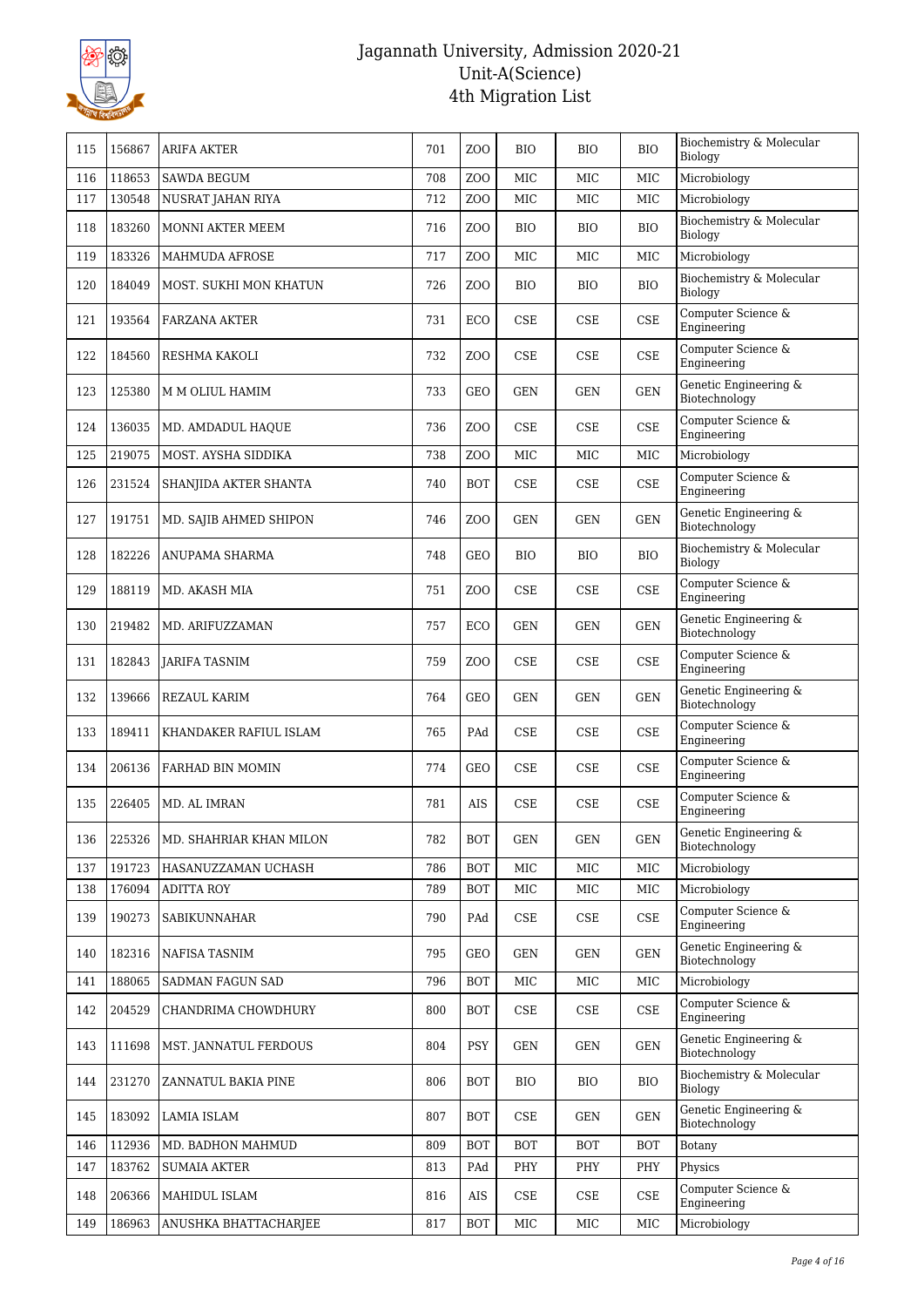

| 150 | 188248 | <b>SAJEDA AKTERY</b>           | 819  | <b>BOT</b>  | CSE        | CSE        | <b>CSE</b> | Genetic Engineering &<br>Biotechnology      |
|-----|--------|--------------------------------|------|-------------|------------|------------|------------|---------------------------------------------|
| 151 | 211543 | <b>SHADHIN BISWAS</b>          | 830  | <b>BOT</b>  | <b>MAT</b> | <b>MAT</b> | <b>MAT</b> | Mathematics                                 |
| 152 | 111273 | ASASH SARKER PRANTA            | 831  | <b>BOT</b>  | MIC        | <b>CSE</b> | <b>CSE</b> | Computer Science &<br>Engineering           |
| 153 | 181900 | MAJIBUR RAHMAN SARKER          | 834  | <b>FIN</b>  | <b>BIO</b> | <b>CSE</b> | <b>CSE</b> | Computer Science &<br>Engineering           |
| 154 | 182351 | <b>JANNATUL FERDOUS MAHIMA</b> | 839  | <b>BOT</b>  | MIC        | MIC        | MIC        | Microbiology                                |
| 155 | 231214 | NISHAT SALSABIL                | 846  | ECO         | LAW        | LAW        | <b>LAW</b> | Law                                         |
| 156 | 213053 | MD. RUBAYED HASAN ANIK         | 858  | <b>GEO</b>  | MIC        | MIC        | MIC        | Genetic Engineering &<br>Biotechnology      |
| 157 | 192546 | SYED ISMEAD HOSSAIN RAZIN      | 859  | ${\rm FIN}$ | MIC        | MIC        | MIC        | Microbiology                                |
| 158 | 113405 | PARVEZ AHMED                   | 864  | <b>PSY</b>  | BIO        | BIO        | <b>CSE</b> | Computer Science &<br>Engineering           |
| 159 | 199182 | <b>TAHMIDUL ISLAM</b>          | 869  | <b>ECO</b>  | MIC        | MIC        | <b>CSE</b> | Computer Science &<br>Engineering           |
| 160 | 225544 | <b>MASUM BILLAH</b>            | 876  | ECO         | MIC        | MIC        | <b>CSE</b> | Computer Science &<br>Engineering           |
| 161 | 165233 | <b>MOST. ROKAIYA AKTER</b>     | 881  | <b>GEO</b>  | <b>GEO</b> | GEO        | GEO        | Geography & Environment                     |
| 162 | 211341 | <b>IEWEL HOSSAIN</b>           | 884  | MKT         | <b>BIO</b> | <b>BIO</b> | <b>BIO</b> | Biochemistry & Molecular<br>Biology         |
| 163 | 215358 | <b>FARZANA AKTER HIRA</b>      | 900  | <b>MKT</b>  | MAT        | <b>MAT</b> | <b>MAT</b> | Mathematics                                 |
| 164 | 182792 | SUMAIYA AKTER TISHA            | 904  | <b>MKT</b>  | <b>BIO</b> | <b>BIO</b> | <b>BIO</b> | Biochemistry & Molecular<br>Biology         |
| 165 | 182864 | SHARMIN JAHAN SHORMI           | 906  | POS         | <b>BIO</b> | BIO        | <b>BIO</b> | Biochemistry & Molecular<br>Biology         |
| 166 | 182971 | TANJENA SULTANA MIM            | 907  | <b>PSY</b>  | <b>PSY</b> | <b>PSY</b> | <b>PSY</b> | Psychology                                  |
| 167 | 189742 | MRINMOY DEWAN SEMANTA          | 915  | <b>ANT</b>  | <b>BIO</b> | <b>BIO</b> | <b>BIO</b> | Computer Science &<br>Engineering           |
| 168 | 200656 | MD. SAMIUL ISLAM               | 927  | <b>PSY</b>  | <b>BIO</b> | BIO        | <b>BIO</b> | Computer Science &<br>Engineering           |
| 169 | 184739 | <b>ANISHA AKTER</b>            | 933  | <b>PSY</b>  | BIO        | BIO        | <b>BIO</b> | Biochemistry & Molecular<br>Biology         |
| 170 | 134774 | TAJKIA JAHAN TAJ               | 937  | <b>GEO</b>  | <b>BIO</b> | <b>BIO</b> | <b>BIO</b> | Biochemistry & Molecular<br>Biology         |
| 171 | 129427 | <b>ARKA BISWAS</b>             | 941  | <b>GEO</b>  | <b>MIC</b> | <b>MIC</b> | MIC        | Computer Science &<br>Engineering           |
| 172 | 152388 | MD. ASHRAFUL ALAM              | 943  | MGT         | <b>BIO</b> | <b>BIO</b> | <b>BIO</b> | Computer Science $\&$<br>Engineering        |
| 173 | 188244 | MD. IMRAN HOSSAIN              | 948  | GEO         | BIO        | BIO        | <b>BIO</b> | Biochemistry & Molecular<br>Biology         |
| 174 | 131758 | MD. SADMAN SAKIB               | 951  | <b>PSY</b>  | MIC        | BIO        | <b>BIO</b> | Computer Science &<br>Engineering           |
| 175 | 100723 | ARPITA NANDY PURBA             | 960  | GEO         | MIC        | BIO        | <b>BIO</b> | Biochemistry & Molecular<br>Biology         |
| 176 | 134652 | MOST. TAZKIA MOSTARIN          | 968  | GEO         | MIC        | <b>BIO</b> | <b>BIO</b> | Biochemistry & Molecular<br>Biology         |
| 177 | 185165 | <b>BABLY AKTER</b>             | 972  | GEO         | MIC        | MIC        | MIC        | Microbiology                                |
| 178 | 222127 | HOSSAIN MOHAMMAD TAHSIN        | 977  | GEO         | MIC        | MIC        | MIC        | Microbiology                                |
| 179 | 191670 | MD. YUSUF HASAN                | 981  | IS          | PHY        | PHY        | PHY        | Physics                                     |
| 180 | 203188 | MD. BAYAZID SARKAR BIJOY       | 985  | GEO         | MIC        | MIC        | <b>BIO</b> | Biochemistry & Molecular<br>Biology         |
| 181 | 171840 | MD. SIAM SARDER                | 986  | <b>PSY</b>  | PSY        | PSY        | PSY        | Psychology                                  |
| 182 | 219410 | MOST. ZINNATI SIDDIKA          | 990  | IER         | MIC        | MIC        | MIC        | Microbiology                                |
| 183 | 156223 | MITHILA SARWAR                 | 992  | IER         | MIC        | MIC        | MIC        | Microbiology                                |
| 184 | 186045 | SAYEEDA BINTE FARID            | 993  | IER         | IER        | IER        | IER        | Institute of Education and<br>Research(IER) |
| 185 | 204092 | SWARNALI CHANDA PIYA           | 1001 | IER         | MIC        | MIC        | MIC        | Microbiology                                |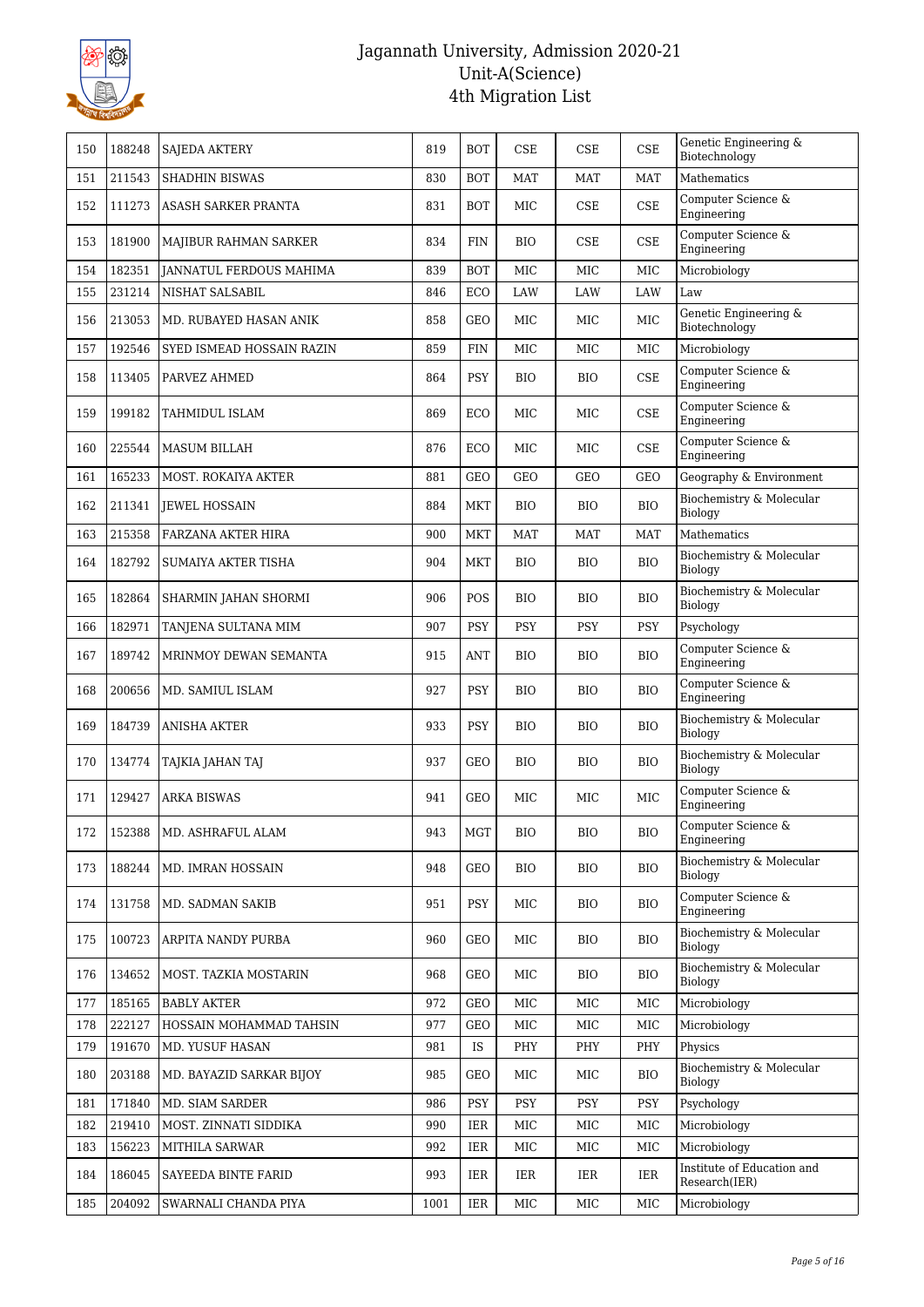

| 186 | 182657 | <b>SHARIMA TUSTY</b>     | 1006 | <b>PSY</b> | MAT             | MAT             | <b>BIO</b>       | Biochemistry & Molecular<br>Biology |
|-----|--------|--------------------------|------|------------|-----------------|-----------------|------------------|-------------------------------------|
| 187 | 112953 | MD. ABDULLAH AL KAFEE    | 1008 | <b>PSY</b> | MIC             | MIC             | <b>BIO</b>       | Biochemistry & Molecular<br>Biology |
| 188 | 108325 | RAFIDUL ISLAM            | 1011 | <b>PSY</b> | MIC             | MIC             | $_{\rm MIC}$     | Biochemistry & Molecular<br>Biology |
| 189 | 215619 | MST. KHADIJA KHATUN      | 1013 | POS        | MIC             | MIC             | MIC              | Microbiology                        |
| 190 | 152329 | MUHAMMAD JUBAYER MAKKI   | 1014 | <b>PSY</b> | MIC             | MIC             | MIC              | Biochemistry & Molecular<br>Biology |
| 191 | 197507 | MD. RAKIB ISLAM          | 1017 | AIS        | MIC             | MIC             | $_{\rm MIC}$     | Biochemistry & Molecular<br>Biology |
| 192 | 191626 | MD. MOHTASIM BILLAH      | 1023 | <b>PSY</b> | MIC             | $_{\rm MIC}$    | $_{\rm MIC}$     | Microbiology                        |
| 193 | 193702 | FARJANA BILLAL NEHA      | 1024 | <b>AIS</b> | MIC             | MIC             | MIC              | Microbiology                        |
| 194 | 217341 | MOST. MOTTAKINA KHATUN   | 1026 | POS        | <b>LAW</b>      | <b>LAW</b>      | <b>LAW</b>       | Law                                 |
| 195 | 191636 | MOHAMMAD ALI             | 1027 | <b>BAN</b> | MAT             | <b>MAT</b>      | MAT              | Mathematics                         |
| 196 | 163579 | <b>TUHFA</b>             | 1036 | <b>PSY</b> | PHY             | MIC             | MIC              | Microbiology                        |
| 197 | 197878 | MD. ARAFAT SHEIKH        | 1037 | <b>PSY</b> | LAW             | LAW             | LAW              | Law                                 |
| 198 | 187362 | <b>MARIUM</b>            | 1038 | <b>PSY</b> | ZOO             | $_{\rm MIC}$    | $_{\rm MIC}$     | Microbiology                        |
| 199 | 153284 | AFRA ANJUM HOSSAIN       | 1057 | <b>PSY</b> | <b>CHE</b>      | MIC             | $_{\rm MIC}$     | Microbiology                        |
| 200 | 172755 | MD. OMAR FARUK TALUKDER  | 1059 | PHI        | LAW             | MIC             | MIC              | Biochemistry & Molecular<br>Biology |
| 201 | 189324 | MD. HASIBUR RAHMAN RATUL | 1066 | <b>PSY</b> | CHE             | MIC             | MIC              | Biochemistry & Molecular<br>Biology |
| 202 | 182956 | ROMANA RASHID AIYDI      | 1068 | <b>PSY</b> | ZO <sub>O</sub> | MIC             | $_{\rm MIC}$     | Microbiology                        |
| 203 | 178668 | NUSRAT HUMAYRA SUCHONA   | 1073 | <b>MGT</b> | <b>ENG</b>      | <b>ENG</b>      | ${\rm ENG}$      | English                             |
| 204 | 174985 | MD. ASRAFUL ISLAM        | 1077 | <b>BAN</b> | ENG             | <b>ENG</b>      | ENG              | English                             |
| 205 | 111134 | MAHFUZUR RAHMAN FAHIM    | 1084 | <b>MGT</b> | ECO             | ECO             | MIC              | Microbiology                        |
| 206 | 191051 | <b>AMIR HOSSAIN</b>      | 1085 | <b>BAN</b> | ZO <sub>O</sub> | Z <sub>0</sub>  | MIC              | Microbiology                        |
| 207 | 143765 | MD. MEHEDI HASAN         | 1094 | SOC        | <b>CHE</b>      | CHE             | $_{\rm MIC}$     | Microbiology                        |
| 208 | 140448 | SANAD CHANDRA RAY.       | 1095 | <b>HIS</b> | <b>LAW</b>      | <b>LAW</b>      | <b>LAW</b>       | Law                                 |
| 209 | 103492 | MD. AL IMRAN             | 1100 | ANT        | <b>STA</b>      | <b>STA</b>      | MIC              | Microbiology                        |
| 210 | 167165 | MD. JUNAYED ISLAM        | 1107 | <b>HIS</b> | <b>CHE</b>      | CHE             | ${\rm CHE}$      | Microbiology                        |
| 211 | 203475 | <b>NAFISA TABASSUM</b>   | 1112 | SOC        | LAW             | LAW             | LAW              | Microbiology                        |
| 212 | 102424 | MD. ANIK AHAMED          | 1123 | SW         | <b>CHE</b>      | CHE             | CHE              | Microbiology                        |
| 213 | 111866 | TRISHNA BISWAS           | 1139 | <b>IHC</b> | LAW             | LAW             | LAW              | Microbiology                        |
| 214 | 102787 | ANANTA KUMAR SARKER      | 1140 | PHI        | CHE             | CHE             | CHE              | Microbiology                        |
| 215 | 185417 | SHEIKH FOYZUNNESA AKTER  | 1147 | IS         | CHE             | CHE             | CHE              | Chemistry                           |
| 216 | 206097 | ASHIKUL ISLAM            | 1151 | PHI        | <b>STA</b>      | STA             | <b>STA</b>       | Microbiology                        |
| 217 | 224549 | BODRUDDUZA               | 1156 |            | CHE             | CHE             | CHE              | Microbiology                        |
| 218 | 102136 | ROBAYAT NAHAR            | 1158 |            | CHE             | ${\rm CHE}$     | CHE              | Chemistry                           |
| 219 | 102208 | TASRIFA AKTER TONNEY     | 1160 |            | <b>BOT</b>      | <b>BOT</b>      | <b>BOT</b>       | Botany                              |
| 220 | 170910 | SUPRIA DAY BRISHTY       | 1162 |            | ZOO             | ZO <sub>O</sub> | Z <sub>O</sub> O | Zoology                             |
| 221 | 141189 | SABIKUNNAHER             | 1163 |            | LAW             | LAW             | LAW              | Law                                 |
| 222 | 192611 | NAHIDUL ISLAM TASIN      | 1167 |            | CHE             | CHE             | CHE              | Chemistry                           |
| 223 | 124396 | HUMAIYARA SADIYA         | 1169 |            | ZOO             | Z <sub>0</sub>  | ZOO              | Zoology                             |
| 224 | 104954 | MAHABUBUR RAHMAN         | 1173 |            | CHE             | CHE             | CHE              | Chemistry                           |
| 225 | 182295 | NUSRAT JAHAN             | 1179 |            | CHE             | CHE             | CHE              | Chemistry                           |
| 226 | 174718 | SATHIL AHAMMED SHARUP    | 1180 |            | MAT             | <b>MAT</b>      | <b>MAT</b>       | Mathematics                         |
| 227 | 182411 | FATEMA TUJ JOHORA FARIHA | 1185 |            | CHE             | CHE             | CHE              | Chemistry                           |
| 228 | 153609 | <b>AYSHA AKTER</b>       | 1192 |            | CHE             | CHE             | CHE              | Chemistry                           |
| 229 | 124175 | REHENA PERVIN            | 1194 |            | CHE             | CHE             | CHE              | Chemistry                           |
| 230 | 153695 | ANISA BINTE HASNAT       | 1195 |            | ECO             | ECO             | ECO              | Economics                           |
| 231 | 153706 | SADIA AFRIN BADHON       | 1198 |            | <b>ENG</b>      | <b>ENG</b>      | ENG              | English                             |
|     |        |                          |      |            |                 |                 |                  |                                     |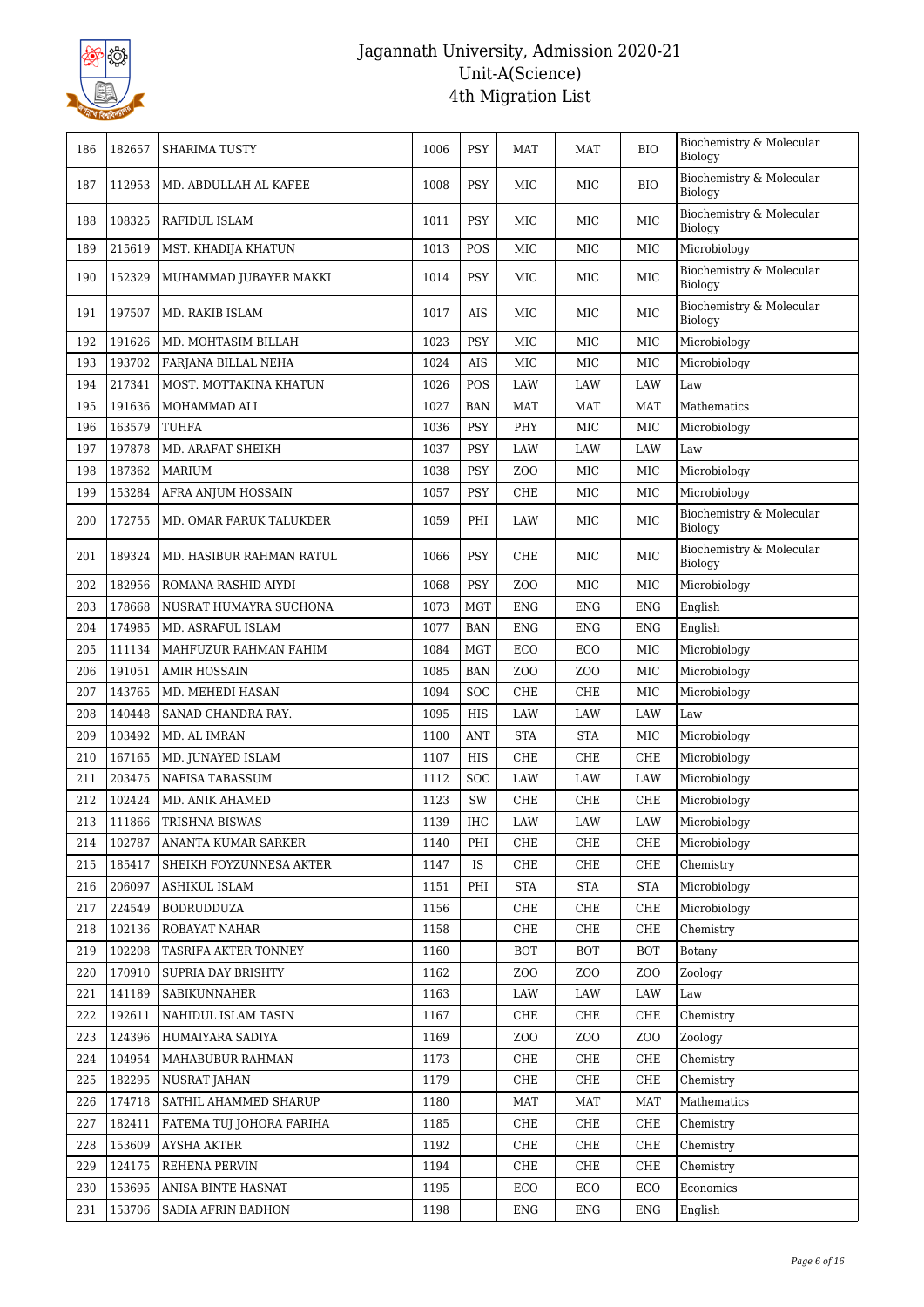

| 232        | 189196 | NUR MOHAMMAD IFTY       | 1200         | MKT                  | MKT                  | MKT                  | Marketing               |
|------------|--------|-------------------------|--------------|----------------------|----------------------|----------------------|-------------------------|
| 233        | 210458 | MD. RAKIB HUSAIN        | 1209         | ZOO                  | Z <sub>0</sub>       | ZOO                  | Zoology                 |
| 234        | 189859 | MD. SPONDON SARWAR      | 1210         | ECO                  | ECO                  | ECO                  | Economics               |
| 235        | 184294 | <b>SUMONA AKTHER</b>    | 1212         | CHE                  | CHE                  | CHE                  | Chemistry               |
| 236        | 155205 | SANJIDA FERDOUSI DOLA   | 1217         | ZOO                  | Z <sub>O</sub> O     | Z <sub>O</sub> O     | Zoology                 |
| 237        | 203171 | MD. ABDUL AUWAL         | 1220         | CHE                  | CHE                  | CHE                  | Chemistry               |
| 238        | 140446 | <b>SHAMIM ISLAM</b>     | 1225         | <b>MAT</b>           | <b>MAT</b>           | <b>MAT</b>           | Mathematics             |
| 239        | 137356 | MD. SAJJAD HOSSAIN      |              |                      | <b>MAT</b>           | <b>MAT</b>           |                         |
|            | 115113 | PAPPU MONDOL            | 1226<br>1234 | MAT<br><b>MAT</b>    | <b>MAT</b>           |                      | Mathematics             |
| 240        |        |                         |              |                      |                      | MAT                  | Mathematics             |
| 241<br>242 | 211041 | FORHAD REZA             | 1236         | MAT                  | <b>MAT</b>           | MAT                  | Mathematics             |
|            | 127400 | MD. RAHUL HOSSEN        | 1239         | LAW                  | LAW                  | LAW                  | Law                     |
| 243        | 208925 | SYEDA HUMYRA SIDDIKA    | 1248         | <b>MAT</b>           | <b>MAT</b>           | <b>MAT</b>           | Mathematics             |
| 244        | 188574 | MD. ARIFUR RAHMAN ARIF  | 1252         | <b>STA</b>           | <b>STA</b>           | <b>STA</b>           | Statistics              |
| 245        | 173055 | MD. FAHMID NAFIZ        | 1255         | CHE                  | CHE                  | CHE                  | Chemistry               |
| 246        | 153918 | FATEMA HABIB MAHIMA     | 1256         | ZOO                  | Z <sub>O</sub> O     | Z <sub>O</sub> O     | Zoology                 |
| 247        | 170068 | TAMANNA TABASSUM        | 1261         | CHE                  | CHE                  | CHE                  | Chemistry               |
| 248        | 204024 | ANIKA JAHAN RAKHI       | 1266         | CHE                  | CHE                  | CHE                  | Chemistry               |
| 249        | 186415 | <b>JINAT ARA RABEYA</b> | 1268         | LAW                  | LAW                  | $\rm LAW$            | Law                     |
| 250        | 227155 | NURUNNAHAR TISHA        | 1269         | CHE                  | CHE                  | CHE                  | Chemistry               |
| 251        | 137957 | MD. MOTAKABBIR          | 1273         | LAW                  | LAW                  | LAW                  | Law                     |
| 252        | 191524 | <b>HEMAL DAS</b>        | 1279         | CHE                  | CHE                  | CHE                  | Chemistry               |
| 253        | 136551 | MD. MAMUN RAHMAN.       | 1281         | CHE                  | CHE                  | CHE                  | Chemistry               |
| 254        | 165575 | <b>BRISTI AKTAR</b>     | 1284         | ZOO                  | Z <sub>O</sub> O     | Z <sub>O</sub> O     | Zoology                 |
| 255        | 163874 | FOYSOL MAHMUD           | 1291         | LAW                  | LAW                  | LAW                  | Law                     |
| 256        | 114259 | MD. DIPU HOSSAIN        | 1293         | <b>MAT</b>           | <b>MAT</b>           | <b>MAT</b>           | Mathematics             |
| 257        | 206241 | MD. MOIN RAHMAN         | 1295         | CHE                  | CHE                  | CHE                  | Chemistry               |
| 258        | 194193 | RIMPA RANI DEY          | 1297         | $\operatorname{STA}$ | $\operatorname{STA}$ | $\operatorname{STA}$ | Statistics              |
| 259        | 170013 | MD. RAKIBUL ISLAM       | 1299         | <b>MAT</b>           | CHE                  | CHE                  | Chemistry               |
| 260        | 157444 | MD. ABDULLAH AL ABIR    | 1305         | PHY                  | CHE                  | CHE                  | Chemistry               |
| 261        | 186470 | MAHJABIN MOMO           | 1309         | <b>ENG</b>           | <b>ENG</b>           | <b>ENG</b>           | English                 |
| 262        | 102994 | MD. SABBIR HOSSAIN ALVE | 1316         | <b>BOT</b>           | <b>BOT</b>           | <b>BOT</b>           | <b>Botany</b>           |
| 263        | 210330 | RAKIBUL ISLAM           | 1323         | <b>STA</b>           | CHE                  | CHE                  | Chemistry               |
| 264        | 156156 | SHYRA HAQUE             | 1324         | <b>FIN</b>           | <b>FIN</b>           | FIN                  | Finance                 |
| 265        | 183237 | SUMAIYA ISLAM MIM       | 1326         | MAT                  | <b>MAT</b>           | <b>MAT</b>           | Mathematics             |
| 266        | 184036 | SHRABONI SEN            | 1335         | <b>BOT</b>           | <b>BOT</b>           | BOT                  | Botany                  |
| 267        | 224241 | MD. NAYEM HOSSEN SAGOR  | 1341         | PHY                  | CHE                  | CHE                  | Chemistry               |
| 268        | 197412 | AL THAMASUL ISLAM       | 1342         | <b>ENG</b>           | <b>ENG</b>           | <b>ENG</b>           | English                 |
| 269        | 227346 | SWAPNA RANI ROY         | 1345         | MAT                  | MAT                  | MAT                  | Mathematics             |
| 270        | 186103 | <b>EVA AKTER</b>        | 1346         | PHY                  | CHE                  | CHE                  | Chemistry               |
| 271        | 111507 | MD. ASHRAF UDDIN        | 1355         | PHY                  | PHY                  | PHY                  | Physics                 |
| 272        | 173081 | <b>AHTASHAMUL HAQUE</b> | 1358         | <b>BOT</b>           | CHE                  | CHE                  | Chemistry               |
| 273        | 199828 | MD. NUR ALOM MIAH       | 1360         | ZOO                  | Z <sub>O</sub> O     | Z <sub>O</sub> O     | Zoology                 |
| 274        | 185536 | RESMA AKTER             | 1362         | PHY                  | CHE                  | CHE                  | Chemistry               |
| 275        | 208581 | FARIA SULTANA REYA      | 1371         | <b>MAT</b>           | <b>MAT</b>           | MAT                  | Mathematics             |
| 276        | 153258 | SHAIRA NAZIA SAMIHA     | 1376         | GEO                  | GEO                  | GEO                  | Geography & Environment |
| 277        | 113268 | FIROZ MAHMUD SHAMIM     | 1390         | PHY                  | CHE                  | CHE                  | Chemistry               |
| 278        | 183394 | <b>TANUKA TASEEN</b>    | 1393         | PHY                  | PHY                  | PHY                  | Physics                 |
| 279        | 183542 | MABINA AKTER            | 1398         | PHY                  | PHY                  | PHY                  | Physics                 |
| 280        | 102818 | <b>FAZLY RABBI</b>      | 1402         | PHY                  | CHE                  | CHE                  | Chemistry               |
| 281        | 183808 | AFROJA SULTANA LAMIYA   | 1405         | ZOO                  | Z <sub>O</sub> O     | Z <sub>O</sub> O     | Zoology                 |
| 282        | 220364 | TAMANNA ISLAM MOURIN    | 1407         | PHY                  | CHE                  | CHE                  | Chemistry               |
|            |        |                         |              |                      |                      |                      |                         |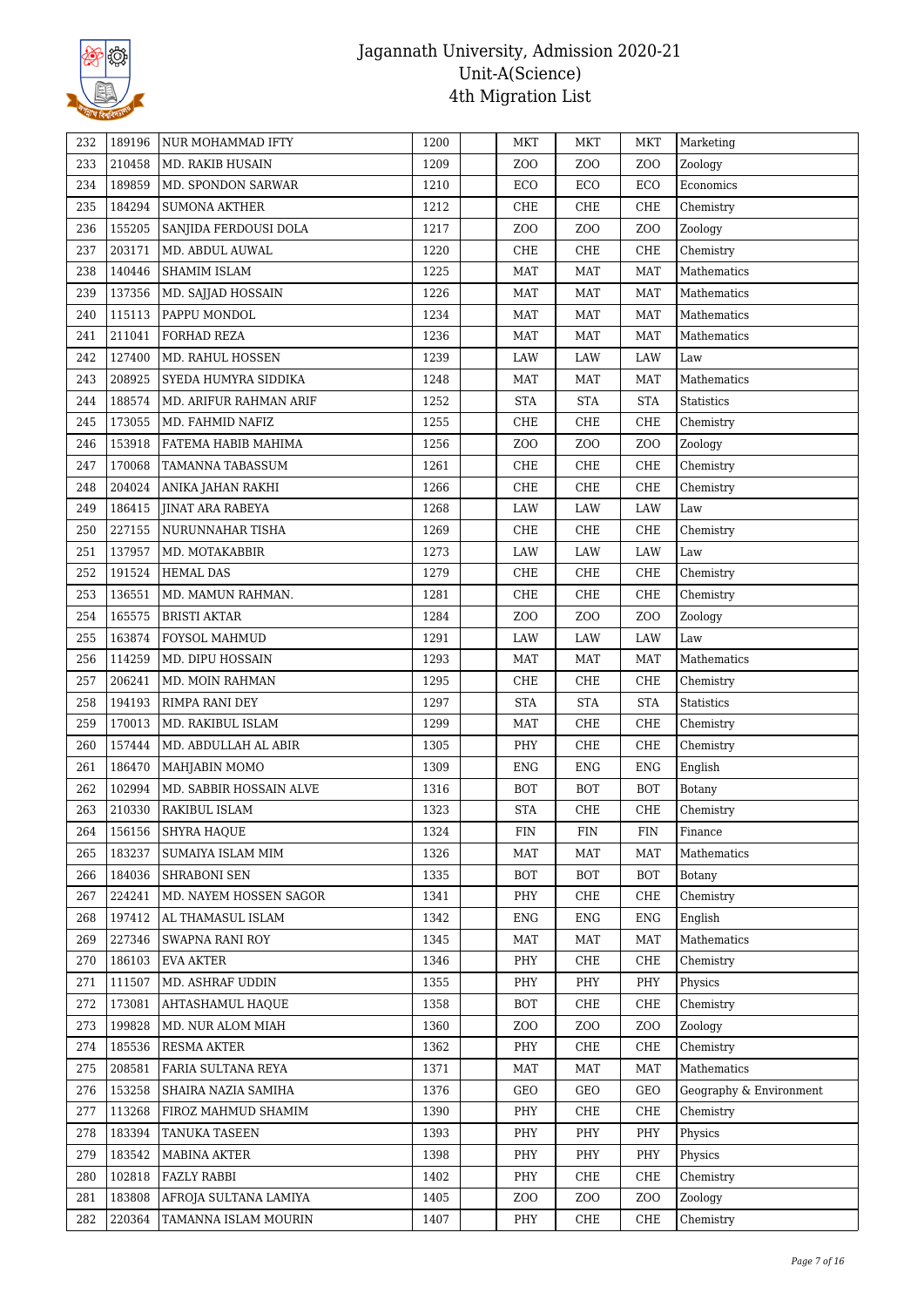

|               | NADIRA HOSSAIN MIM           | 1410 | LAN                  | LAW              | LAW              | Law                     |
|---------------|------------------------------|------|----------------------|------------------|------------------|-------------------------|
| 136240<br>284 | <b>JOYANTA ROY</b>           | 1411 | ZOO                  | Z <sub>0</sub>   | ZOO              | Zoology                 |
| 181446<br>285 | <b>SHAKIB MAHMUD</b>         | 1413 | PHY                  | PHY              | PHY              | Physics                 |
| 124580<br>286 | HUMAYRA AKTER                | 1415 | ZOO                  | Z <sub>O</sub> O | Z <sub>O</sub> O | Zoology                 |
| 135776<br>287 | AFRIA FARJANA RITU           | 1416 | PHY                  | LAW              | LAW              | Law                     |
| 193661<br>288 | <b>BRISTY RANI SUTRADHAR</b> | 1418 | <b>STA</b>           | ${\rm CHE}$      | CHE              | Chemistry               |
| 195019<br>289 | <b>SITHI AKTER</b>           | 1419 | <b>MAT</b>           | CHE              | ${\rm CHE}$      | Chemistry               |
| 224262<br>290 | MD. ABU BAKAR SIDDIQUE       | 1421 | PHY                  | ${\rm CHE}$      | CHE              | Chemistry               |
| 184792<br>291 | <b>JOYA RANI SARKER</b>      | 1422 | ZOO                  | Z <sub>O</sub> O | Z <sub>O</sub> O | Zoology                 |
| 177314<br>292 | MD. PALASH                   | 1425 | <b>STA</b>           | CHE              | CHE              | Chemistry               |
| 102116<br>293 | RUPA DEBNATH                 | 1428 | PHY                  | ${\rm CHE}$      | CHE              | Chemistry               |
| 105213<br>294 | MD. AL-AMIN                  | 1430 | <b>MAT</b>           | CHE              | CHE              | Chemistry               |
| 104810<br>295 | AL-MOSTAFA                   | 1433 | PHY                  | PHY              | PHY              | Physics                 |
| 111351<br>296 | <b>ASHIKUR RAHMAN</b>        | 1437 | <b>MAT</b>           | ${\rm CHE}$      | CHE              | Chemistry               |
| 226822<br>297 | PROTIK SAHA                  | 1438 | ZOO                  | Z <sub>O</sub> O | Z <sub>O</sub> O | Zoology                 |
| 298<br>157336 | TARIQ-UR-RAHMAN TANEEM       | 1447 | <b>MAT</b>           | <b>MAT</b>       | <b>MAT</b>       | Mathematics             |
| 193122<br>299 | MESHKAT BINTAY AHSAN         | 1449 | PSY                  | <b>PSY</b>       | PSY              | Psychology              |
| 150548<br>300 | <b>SOURAV DAS</b>            | 1450 | <b>STA</b>           | CHE              | CHE              | Chemistry               |
| 153355<br>301 | <b>SUMAIYA ISLAM</b>         | 1454 | MAT                  | MAT              | MAT              | Mathematics             |
| 302<br>151486 | MD. RAKIBUL ISLAM SIAM       | 1455 | ZOO                  | Z <sub>0</sub>   | Z <sub>O</sub> O | Zoology                 |
| 188752<br>303 | SAFKAT ISLAM NILOY           | 1462 | PHY                  | PHY              | PHY              | Physics                 |
| 153684<br>304 | TASNEEM JAHAN RESHA          | 1466 | <b>ENG</b>           | <b>ENG</b>       | <b>ENG</b>       | English                 |
| 103042<br>305 | MD. TANJIMUL RIFAT           | 1467 | <b>ANT</b>           | CHE              | CHE              | Chemistry               |
| 165405<br>306 | MST. NAZMUNNAHAR             | 1468 | ZOO                  | Z <sub>O</sub> O | Z <sub>O</sub> O | Zoology                 |
| 307<br>153857 | FATEMATUZ ZOHRA AKHI         | 1469 | ZOO                  | Z <sub>0</sub>   | ZOO              | Zoology                 |
| 182980<br>308 | JANNATUL FERDOUS MIM         | 1471 | PSY                  | PHY              | PHY              | Physics                 |
| 104029<br>309 | MD.ARAFAT                    | 1472 | <b>STA</b>           | PHY              | PHY              | Physics                 |
| 189618<br>310 | MASHFUKUR RAHMAN             | 1476 | <b>STA</b>           | <b>STA</b>       | <b>STA</b>       | <b>Statistics</b>       |
| 154185<br>311 | BARBARA SNEHA GOMES          | 1477 | GEO                  | GEO              | GEO              | Geography & Environment |
| 157858<br>312 | MST. FATEMA-TUJ-JOHRA        | 1479 | ZOO                  | CHE              | CHE              | Chemistry               |
| 183835<br>313 | ZARIN TASNIM AUDITY          | 1484 | GEO                  | GEO              | GEO              | Geography & Environment |
| 314<br>126646 | <b>MD SAIDUR RAHMAN</b>      | 1492 | <b>MAT</b>           | <b>MAT</b>       | <b>MAT</b>       | Mathematics             |
| 315<br>177907 | FARIHA MUBASHERA             | 1494 | <b>MAT</b>           | CHE              | CHE              | Chemistry               |
| 316<br>186431 | AYESHA SIDDIKA BINTE AYUB    | 1500 | PSY                  | PSY              | PSY              | Psychology              |
| 157268<br>317 | AYESHA SIDDIKA               | 1503 | <b>MAT</b>           | CHE              | CHE              | Chemistry               |
| 122586<br>318 | IFTEKARUL ISLAM IFTY         | 1506 | <b>MAT</b>           | CHE              | CHE              | Chemistry               |
| 207317<br>319 | MD. MAZHARUL ISLAM           | 1511 | $\operatorname{STA}$ | ${\rm CHE}$      | CHE              | Chemistry               |
| 152375<br>320 | ABUL HASNAT HRIDOY           | 1532 | <b>MAT</b>           | MAT              | MAT              | Mathematics             |
| 219661<br>321 | MD. AHASAN HABIB DOLON       | 1539 | PSY                  | CHE              | CHE              | Chemistry               |
| 322<br>123269 | SAIFULLAH MOHAMMED SABBIR    | 1541 | MCJ                  | LAW              | LAW              | Law                     |
| 131459<br>323 | <b>LABONI AKTHER</b>         | 1547 | <b>BOT</b>           | <b>BOT</b>       | <b>BOT</b>       | Botany                  |
| 186069<br>324 | <b>AFRIN JAHAN</b>           | 1550 | ZOO                  | CHE              | CHE              | Chemistry               |
| 141008<br>325 | RAZIA SULTANA                | 1553 | ZOO                  | CHE              | CHE              | Chemistry               |
| 211033<br>326 | <b>SAZAL BISWAS</b>          | 1557 | <b>STA</b>           | CHE              | CHE              | Chemistry               |
| 132297<br>327 | ASHIK FOYSAL                 | 1561 | <b>BOT</b>           | CHE              | CHE              | Chemistry               |
| 206197<br>328 | TASMIA AZAD MAHIN            | 1562 | <b>STA</b>           | CHE              | CHE              | Chemistry               |
| 193006<br>329 | SABYASACHI DHALI RUDRA       | 1563 | <b>STA</b>           | <b>ENG</b>       | <b>ENG</b>       | English                 |
| 231450<br>330 | MARIA ANJUM NAIMA            | 1564 | PSY                  | PSY              | PSY              | Psychology              |
| 179046<br>331 | FARHANA EASMIN               | 1565 | <b>STA</b>           | CHE              | CHE              | Chemistry               |
| 180032<br>332 | JAHEDUL HOQ                  | 1567 | <b>BOT</b>           | <b>BOT</b>       | <b>BOT</b>       | Botany                  |
| 113832<br>333 | SHAHRIAR AHAMMED             | 1574 | BOT                  | CHE              | CHE              | Chemistry               |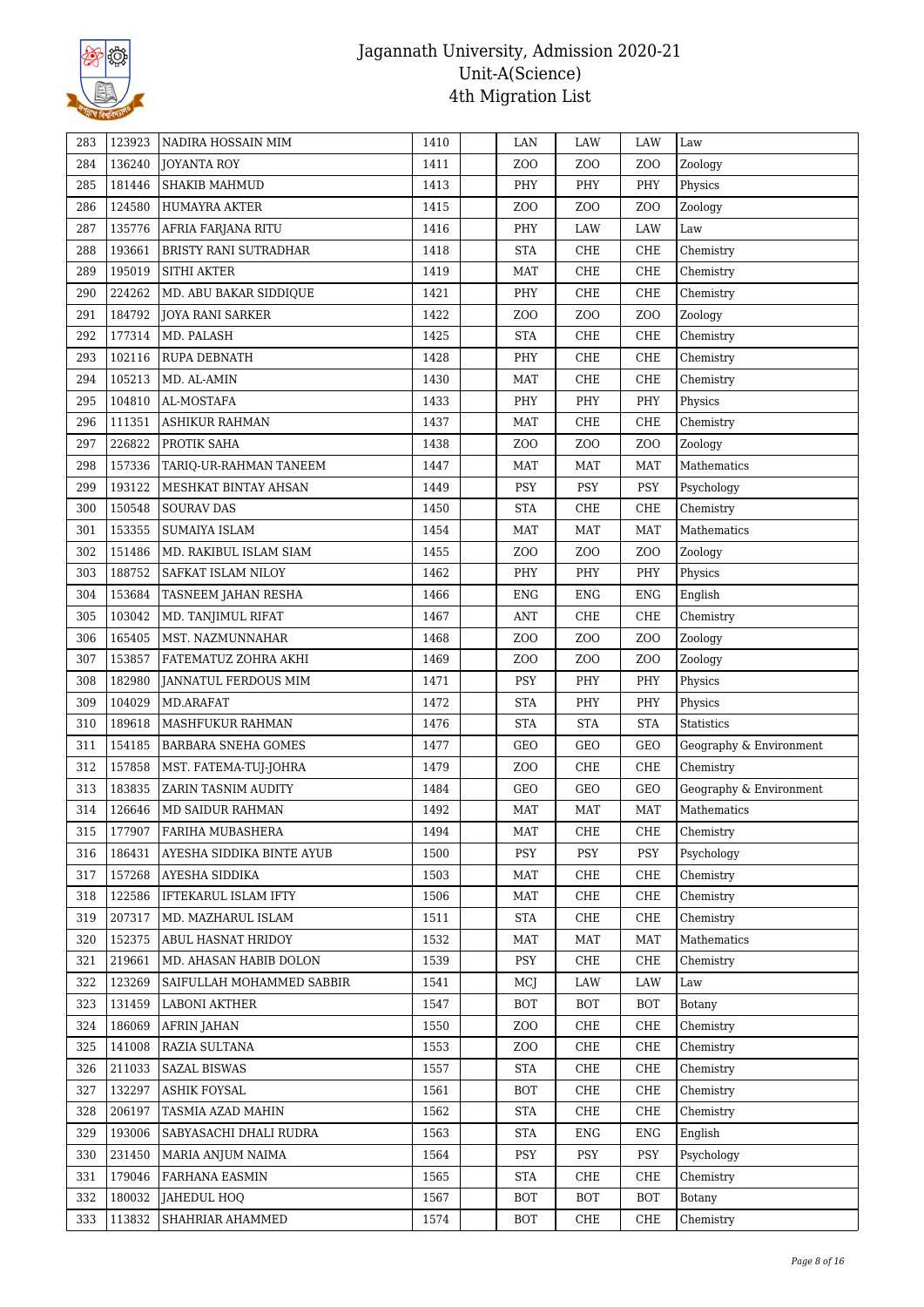

| 334 | 213593 | MD. OMAR FARUK             | 1580 | <b>STA</b>      | CHE                  | CHE              | Chemistry                                   |
|-----|--------|----------------------------|------|-----------------|----------------------|------------------|---------------------------------------------|
| 335 | 122510 | MD. TUSHER EMRAN           | 1582 | <b>STA</b>      | CHE                  | CHE              | Chemistry                                   |
| 336 | 147395 | <b>SOBURUL ISLAM</b>       | 1590 | <b>STA</b>      | <b>STA</b>           | <b>STA</b>       | <b>Statistics</b>                           |
| 337 | 135668 | MOST. FARIYA ISLAM ANY     | 1592 | GEO             | CHE                  | CHE              | Chemistry                                   |
| 338 | 129699 | <b>ABDUL KAHHAR</b>        | 1593 | <b>STA</b>      | CHE                  | CHE              | Chemistry                                   |
| 339 | 102955 | MD. ABUL BASAR             | 1608 | <b>STA</b>      | CHE                  | CHE              | Chemistry                                   |
| 340 | 107490 | NAIMUR RAHMAN DURJOY       | 1611 | <b>STA</b>      | $\operatorname{STA}$ | <b>STA</b>       | Statistics                                  |
| 341 | 111756 | ZAFRIN ZAMAN TISHA         | 1614 | <b>BOT</b>      | ${\rm CHE}$          | ${\rm CHE}$      | Chemistry                                   |
| 342 | 183191 | RABEYA AKTER BORNI         | 1617 | ZOO             | CHE                  | CHE              | Chemistry                                   |
| 343 | 189727 | SHAHRIA NAFEES JOY         | 1621 | <b>STA</b>      | <b>STA</b>           | <b>STA</b>       | Statistics                                  |
| 344 | 113874 | MD.IMRAN HOSSAIN           | 1625 | ZO <sub>O</sub> | LAW                  | LAW              | Law                                         |
| 345 | 224193 | DHRUBO KRISHNO GHOSH       | 1628 | <b>BOT</b>      | CHE                  | CHE              | Chemistry                                   |
| 346 | 227215 | <b>SUMAYEA PROVA</b>       | 1632 | <b>BOT</b>      | <b>BOT</b>           | <b>BOT</b>       | Botany                                      |
| 347 | 100560 | MST. SADIA JANNAT          | 1634 | <b>BOT</b>      | LAW                  | LAW              | Law                                         |
| 348 | 108797 | S.M. SHAYRUZZAMAN SHANTO   | 1638 | <b>BOT</b>      | <b>BOT</b>           | <b>BOT</b>       | <b>Botany</b>                               |
| 349 | 103604 | MD. ASHIKUR RAHMAN RIYAD   | 1643 | <b>BOT</b>      | <b>ENG</b>           | <b>ENG</b>       | English                                     |
| 350 | 223386 | MD. SAKHAOWT HOSSAIN       | 1645 | <b>BOT</b>      | LAW                  | LAW              | Law                                         |
| 351 | 185082 | <b>AKHI AKTER</b>          | 1647 | <b>STA</b>      | CHE                  | CHE              | Chemistry                                   |
| 352 | 190745 | MONIR HOSSEN ZIHAD         | 1653 | <b>STA</b>      | CHE                  | CHE              | Chemistry                                   |
| 353 | 222401 | TIPU SULTAN                | 1660 | <b>BOT</b>      | CHE                  | CHE              | Chemistry                                   |
| 354 | 165912 | <b>AFSANA KHATUN</b>       | 1661 | <b>BOT</b>      | ENG                  | <b>ENG</b>       | English                                     |
| 355 | 201755 | MD. JUBAER ALOM JOY        | 1665 | <b>BOT</b>      | <b>BOT</b>           | <b>BOT</b>       | <b>Botany</b>                               |
| 356 | 166328 | MD. JAHID HASAN            | 1671 | ECO             | <b>ENG</b>           | <b>ENG</b>       | English                                     |
| 357 | 178560 | MD. JIMON MOSHARAF         | 1675 | <b>BOT</b>      | CHE                  | CHE              | Chemistry                                   |
| 358 | 133829 | JONY RANI ROY              | 1683 | <b>BOT</b>      | <b>STA</b>           | <b>STA</b>       | <b>Statistics</b>                           |
| 359 | 165232 | UMME AYESHA SIDDIKA KONIKA | 1689 | PSY             | PSY                  | PSY              | Psychology                                  |
| 360 | 182642 | <b>SUMAIYA AKTER</b>       | 1690 | <b>BOT</b>      | CHE                  | CHE              | Chemistry                                   |
| 361 | 167401 | MD. AKASH ALI              | 1697 | <b>BOT</b>      | <b>ENG</b>           | CHE              | Chemistry                                   |
| 362 | 189355 | JAHIDUL ISLAM              | 1699 | BOT             | <b>STA</b>           | CHE              | Chemistry                                   |
| 363 | 100336 | <b>ANIKA TAHSIN</b>        | 1706 | PAd             | PHY                  | PHY              | Chemistry                                   |
| 364 | 222295 | MD. TASNUVE RAYHAN         | 1708 | <b>BOT</b>      | <b>BOT</b>           | <b>BOT</b>       | Botany                                      |
| 365 | 100686 | SUSMITA RANI BHOUMIK       | 1717 | <b>BOT</b>      | LAW                  | LAW              | $_{\mbox{\footnotesize{Law}}}$              |
| 366 | 134619 | MOST. LAILATUN NAHAR       | 1721 | BOT             | Z <sub>0</sub>       | ZOO              | Chemistry                                   |
| 367 | 141645 | BUSRA TABASSUM SUDRA       | 1726 | ECO             | PHY                  | PHY              | Physics                                     |
| 368 | 110196 | MD. SHAMIM HOSSAIN         | 1728 | ECO             | $\operatorname{STA}$ | <b>STA</b>       | Chemistry                                   |
| 369 | 136218 | <b>MERAJ HOSSAIN</b>       | 1733 | PAd             | LAW                  | LAW              | Law                                         |
| 370 | 220575 | ANIMA RANI PAL             | 1734 | PSY             | PSY                  | <b>PSY</b>       | Psychology                                  |
| 371 | 188597 | <b>EMA CATHEY FINNEY</b>   | 1739 | IER             | Z <sub>O</sub> O     | Z <sub>O</sub> O | Zoology                                     |
| 372 | 115176 | <b>BISWAZIT KUMAR</b>      | 1744 | IER             | IER                  | IER              | Institute of Education and<br>Research(IER) |
| 373 | 185488 | SABIHA MEHJABIN SPONDON    | 1747 | MCJ             | PHY                  | PHY              | Physics                                     |
| 374 | 116816 | MD. SHAMIM HOSEN           | 1748 | GEO             | LAW                  | LAW              | Law                                         |
| 375 | 156258 | SHADIA AKTAR HAPPY         | 1751 | GEO             | PHY                  | PHY              | Physics                                     |
| 376 | 167459 | ZANNATUL FERDOUS           | 1756 | ECO             | LAW                  | LAW              | Law                                         |
| 377 | 130483 | SABIHA AKTER NISHI         | 1769 | MCJ             | LAW                  | LAW              | Law                                         |
| 378 | 182543 | SHUCHONA BARUA DIPA        | 1771 | GEO             | GEO                  | GEO              | Geography & Environment                     |
| 379 | 218334 | SANJIDA HOSSAIN MEGHA      | 1785 | MCJ             | <b>BOT</b>           | <b>BOT</b>       | Botany                                      |
| 380 | 153785 | NISHAT TASNIM ANIKA        | 1787 | PSY             | <b>BOT</b>           | BOT              | Chemistry                                   |
| 381 | 177672 | FARIA AFRIN PRETTY         | 1790 | ECO             | ECO                  | ECO              | Economics                                   |
| 382 | 111637 | <b>SADIA AFRIN MOW</b>     | 1791 | ECO             | LAW                  | LAW              | Law                                         |
| 383 | 133059 | KAIUM AHAMMED              | 1797 | ECO             | ECO                  | LAW              | Chemistry                                   |
|     |        |                            |      |                 |                      |                  |                                             |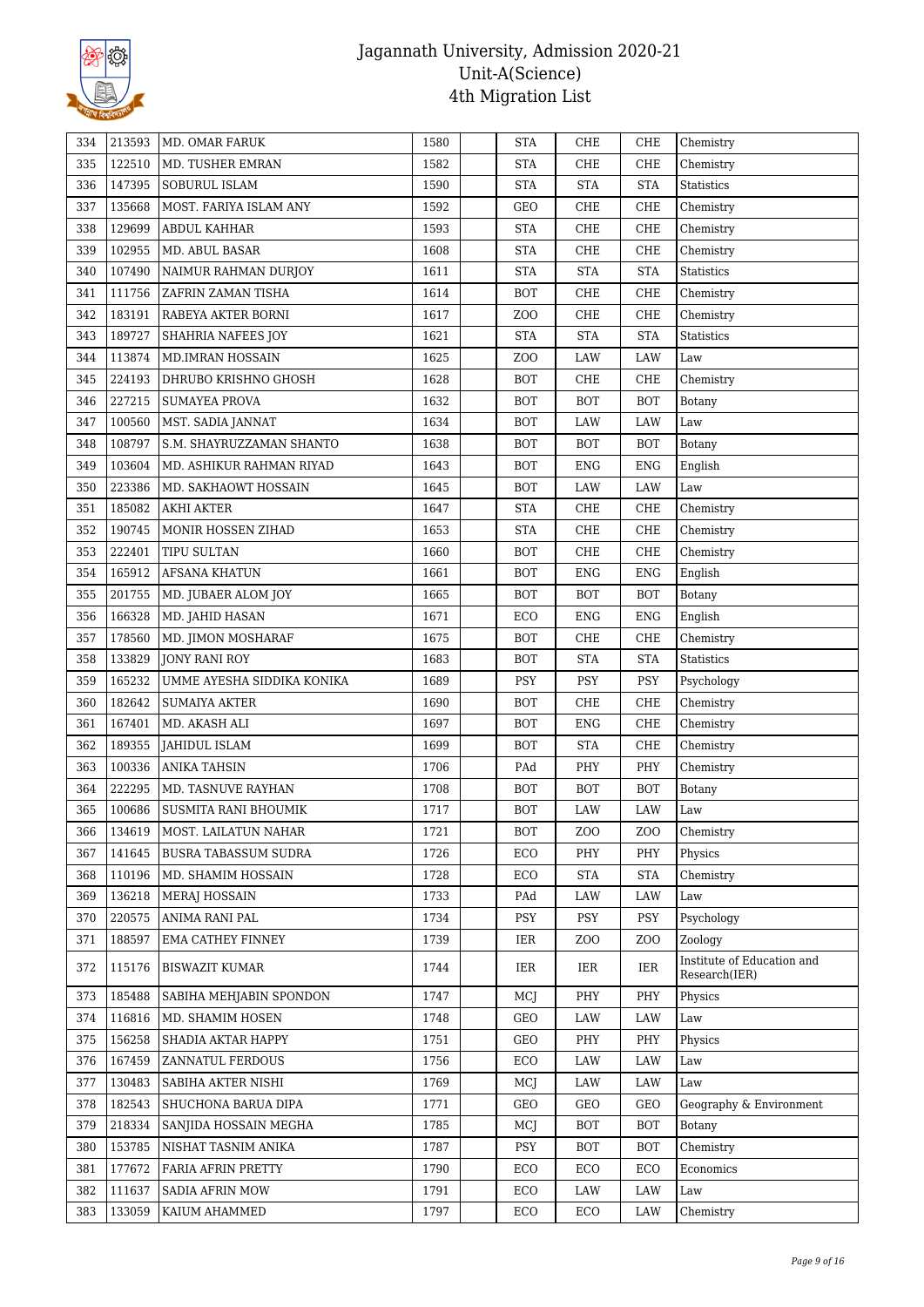

| 225378<br>385<br>MD. ASHRAF HOSSAIN<br>1818<br><b>PSY</b><br><b>BOT</b><br><b>BOT</b><br>Chemistry<br>386<br>131017<br>TAHMINA AKTER TAMIM<br>1830<br>PSY<br>Z <sub>O</sub> O<br>Z <sub>O</sub> O<br>Zoology<br>387<br>141623<br>NUSRAT AFRIN MITHILA<br>1831<br>LAN<br>LAN<br>LAN<br>Law<br>198888<br>388<br>MD. SARWAR HOSSAIN SANI<br>1836<br>MKT<br><b>STA</b><br><b>STA</b><br><b>Statistics</b><br>194145<br><b>BOT</b><br>389<br>MRINAYA DAS MITHU<br>1837<br>GEO<br><b>BOT</b><br>Chemistry<br>118548<br>390<br><b>AKRAM SHEIKH</b><br>1841<br>PSY<br><b>MAT</b><br><b>MAT</b><br>Chemistry<br>218972<br>POS<br>391<br>MOST. AKLIMA KHATUN<br>1844<br>LAN<br>LAN<br>Chemistry<br>207460<br>Chemistry<br>392<br><b>MD. TANBIR HASSAN</b><br>1845<br>IER<br>PHY<br>PHY<br>Accounting & Information<br>393<br>216442<br>1852<br>AIS<br>SEJUTI SARKER SNEHA<br>AIS<br>AIS<br>Systems<br>164392<br>Z <sub>0</sub><br>394<br><b>MAHBUBA AKTER</b><br>1853<br>PAd<br>Z <sub>0</sub><br>Chemistry<br>104897<br>PHY<br>395<br>SAJJADUR RAHMAN SHIHAB<br>1855<br>IER<br>PHY<br>Physics<br>220035<br>${\rm ENG}$<br>396<br>SHURIYA AKTHER SARA<br>1857<br>PAd<br><b>ENG</b><br>English<br>108750<br>397<br>MD. MASFIKUL ISLAM<br>1861<br><b>BAN</b><br><b>MAT</b><br><b>MAT</b><br>Mathematics<br>215453<br>1867<br>398<br>SHADIA ISLAM RAKA<br>GEO<br><b>BOT</b><br><b>BOT</b><br>Chemistry<br>118987<br>399<br>MOHONA CHAKRABARTY PUJA<br>1869<br>PSY<br>PSY<br><b>PSY</b><br>Psychology<br>164909<br>400<br>MAHIMA AKTHER JUTHI<br>1873<br><b>BAN</b><br>Z <sub>O</sub> O<br>ZO <sub>O</sub><br>Zoology<br>183083<br>401<br>ORIN AKTER<br>1876<br>POS<br><b>MAT</b><br><b>MAT</b><br>Mathematics<br>402<br>202631<br>ABDULLAH AL MOAZ<br>1879<br>GEO<br>GEO<br>GEO<br>Geography & Environment<br>202834<br>403<br><b>MD. ANTOR SARKAR</b><br>1887<br>POS<br>PHY<br>PHY<br>Physics<br>117906<br>Z <sub>0</sub><br>404<br>MD. NAIMUR RAHAMAN NIROB<br>1891<br><b>PSY</b><br>Z <sub>O</sub> O<br>Zoology<br>183886<br>1892<br>405<br>SHADIA RAHMAN OMI<br>PSY<br>PHY<br>PHY<br>Physics<br>184081<br>1897<br>ECO<br>406<br>IER<br>ECO<br>Economics<br>ISRAT JAHAN RUBA<br>191942<br>1908<br>POS<br><b>STA</b><br><b>STA</b><br>407<br>AHSANUL BARI NAEEM<br>Statistics<br>149410<br>408<br>MARZAN AKTER ILMA<br>1910<br>GEO<br><b>ENG</b><br><b>ENG</b><br>English<br>185587<br><b>PSY</b><br>409<br>M.S. MORIAM AKTER ANTA<br>1912<br><b>MAT</b><br><b>MAT</b><br>Mathematics<br>155880<br>PSY<br>Z <sub>0</sub><br>1920<br>Z <sub>O</sub> O<br>410<br>MONIZA YEASMEN<br>Zoology<br>103447<br>411<br>MOZAHIDUL ISLAM<br>1926<br>PHY<br>PHY<br>BAN<br>Physics<br>136440<br>412<br>MD. NAZMUL ISLAM<br>1928<br>AIS<br>Z <sub>O</sub> O<br>Z <sub>O</sub> O<br>Zoology<br>187208<br>PSY<br>413<br>HABIBA KHATUN HIMA<br>1929<br>PSY<br><b>PSY</b><br>Psychology<br>191961<br>PHY<br>414<br>MD. SAIFUL ISLAM SRABON<br>1930<br>AIS<br>PHY<br>Physics<br>222317<br><b>PSY</b><br>PHY<br>SAJJAD HOSSAIN<br>1934<br>$\ensuremath{\mathsf{PHY}}\xspace$<br>415<br>Physics<br>140582<br>MAHMUDA AKTER MIM<br>1952<br>AIS<br>PHY<br>PHY<br>Physics<br>416<br>417<br>153846<br><b>TANIA JANNAT</b><br>1954<br>PSY<br>PHY<br>PHY<br>Physics<br>SUMAIYA AKTER SHEMU<br>PSY<br>418<br>123455<br>1961<br>PSY<br><b>PSY</b><br>Psychology<br>112136<br>NAFISA NUSHRAT OESHI<br>1968<br><b>MAT</b><br><b>MAT</b><br>Mathematics<br>419<br>HIS<br>220721<br><b>BIJOY MODHU</b><br>1973<br>POS<br><b>ENG</b><br><b>ENG</b><br>English<br>420<br>223768<br>SHEKH MD NAYEEM RAHMAN ZAHEEN<br>1975<br>421<br>HIS<br>ENG<br>ENG<br>Law<br>184449<br>422<br>1985<br>PHI<br>PHY<br>PHY<br>Physics<br>MYMUNA AKTER<br>120589<br><b>DURJOY DAS</b><br>1989<br>POS<br>ZO <sub>O</sub><br>423<br>ZOO<br>Zoology<br>186394<br><b>MARIAM AKTER</b><br>1991<br>PHY<br>PHY<br>424<br>PHI<br>Physics<br>143733<br>KAMRUL ISLAM<br>425<br>1993<br>SW<br><b>ENG</b><br><b>ENG</b><br>English<br>101669<br>MST. RUMANA AKTER RONI<br>1997<br>PHY<br>PHY<br>426<br>MGT<br>Physics<br>102576<br>2004<br>PHI<br>ZOO<br>Z <sub>O</sub> O<br>Zoology<br>427<br>HAFIJA TUL JANNAT BHUIYAN<br>141047<br>MST. SHAHNAZ KHATUN<br>2006<br>MGT<br>MGT<br><b>MGT</b><br><b>Management Studies</b><br>428<br>188171<br>429<br><b>SABIKUN NAHAR</b><br>2007<br>IS<br>PHY<br>PHY<br>Physics<br>201302<br>430<br>MD. KHADIMUL ISLAM<br>2011<br><b>SOC</b><br>MAT<br><b>MAT</b><br>Mathematics<br>164057<br>MOST. RAWNAK JAHAN RIZA<br>2024<br>Z <sub>0</sub><br>Z <sub>O</sub> O<br>431<br>IML<br>Zoology<br>193185<br>NUSRAT JAHAN SONIA<br>2040<br>IHC<br>ENG<br><b>ENG</b><br>English<br>432<br>231268<br>433<br><b>MAHMUDA</b><br>2050<br>IS<br>PHY<br>PHY<br>Law | 384 | 141796 | JANNATUL NAIMA TANHA | 1815 | <b>PSY</b> | <b>PSY</b> | <b>PSY</b> | Psychology |
|---------------------------------------------------------------------------------------------------------------------------------------------------------------------------------------------------------------------------------------------------------------------------------------------------------------------------------------------------------------------------------------------------------------------------------------------------------------------------------------------------------------------------------------------------------------------------------------------------------------------------------------------------------------------------------------------------------------------------------------------------------------------------------------------------------------------------------------------------------------------------------------------------------------------------------------------------------------------------------------------------------------------------------------------------------------------------------------------------------------------------------------------------------------------------------------------------------------------------------------------------------------------------------------------------------------------------------------------------------------------------------------------------------------------------------------------------------------------------------------------------------------------------------------------------------------------------------------------------------------------------------------------------------------------------------------------------------------------------------------------------------------------------------------------------------------------------------------------------------------------------------------------------------------------------------------------------------------------------------------------------------------------------------------------------------------------------------------------------------------------------------------------------------------------------------------------------------------------------------------------------------------------------------------------------------------------------------------------------------------------------------------------------------------------------------------------------------------------------------------------------------------------------------------------------------------------------------------------------------------------------------------------------------------------------------------------------------------------------------------------------------------------------------------------------------------------------------------------------------------------------------------------------------------------------------------------------------------------------------------------------------------------------------------------------------------------------------------------------------------------------------------------------------------------------------------------------------------------------------------------------------------------------------------------------------------------------------------------------------------------------------------------------------------------------------------------------------------------------------------------------------------------------------------------------------------------------------------------------------------------------------------------------------------------------------------------------------------------------------------------------------------------------------------------------------------------------------------------------------------------------------------------------------------------------------------------------------------------------------------------------------------------------------------------------------------------------------------------------------------------------------------------------------------------------------------------------------------------------------------------------------------------------------------------------------------------------------------------------------------------------------------------------------------------------------------------------------------------------------------------------------------------------------------------------------------------------------------------------------------------------------------------------------------------------------------------------------------|-----|--------|----------------------|------|------------|------------|------------|------------|
|                                                                                                                                                                                                                                                                                                                                                                                                                                                                                                                                                                                                                                                                                                                                                                                                                                                                                                                                                                                                                                                                                                                                                                                                                                                                                                                                                                                                                                                                                                                                                                                                                                                                                                                                                                                                                                                                                                                                                                                                                                                                                                                                                                                                                                                                                                                                                                                                                                                                                                                                                                                                                                                                                                                                                                                                                                                                                                                                                                                                                                                                                                                                                                                                                                                                                                                                                                                                                                                                                                                                                                                                                                                                                                                                                                                                                                                                                                                                                                                                                                                                                                                                                                                                                                                                                                                                                                                                                                                                                                                                                                                                                                                                                                               |     |        |                      |      |            |            |            |            |
|                                                                                                                                                                                                                                                                                                                                                                                                                                                                                                                                                                                                                                                                                                                                                                                                                                                                                                                                                                                                                                                                                                                                                                                                                                                                                                                                                                                                                                                                                                                                                                                                                                                                                                                                                                                                                                                                                                                                                                                                                                                                                                                                                                                                                                                                                                                                                                                                                                                                                                                                                                                                                                                                                                                                                                                                                                                                                                                                                                                                                                                                                                                                                                                                                                                                                                                                                                                                                                                                                                                                                                                                                                                                                                                                                                                                                                                                                                                                                                                                                                                                                                                                                                                                                                                                                                                                                                                                                                                                                                                                                                                                                                                                                                               |     |        |                      |      |            |            |            |            |
|                                                                                                                                                                                                                                                                                                                                                                                                                                                                                                                                                                                                                                                                                                                                                                                                                                                                                                                                                                                                                                                                                                                                                                                                                                                                                                                                                                                                                                                                                                                                                                                                                                                                                                                                                                                                                                                                                                                                                                                                                                                                                                                                                                                                                                                                                                                                                                                                                                                                                                                                                                                                                                                                                                                                                                                                                                                                                                                                                                                                                                                                                                                                                                                                                                                                                                                                                                                                                                                                                                                                                                                                                                                                                                                                                                                                                                                                                                                                                                                                                                                                                                                                                                                                                                                                                                                                                                                                                                                                                                                                                                                                                                                                                                               |     |        |                      |      |            |            |            |            |
|                                                                                                                                                                                                                                                                                                                                                                                                                                                                                                                                                                                                                                                                                                                                                                                                                                                                                                                                                                                                                                                                                                                                                                                                                                                                                                                                                                                                                                                                                                                                                                                                                                                                                                                                                                                                                                                                                                                                                                                                                                                                                                                                                                                                                                                                                                                                                                                                                                                                                                                                                                                                                                                                                                                                                                                                                                                                                                                                                                                                                                                                                                                                                                                                                                                                                                                                                                                                                                                                                                                                                                                                                                                                                                                                                                                                                                                                                                                                                                                                                                                                                                                                                                                                                                                                                                                                                                                                                                                                                                                                                                                                                                                                                                               |     |        |                      |      |            |            |            |            |
|                                                                                                                                                                                                                                                                                                                                                                                                                                                                                                                                                                                                                                                                                                                                                                                                                                                                                                                                                                                                                                                                                                                                                                                                                                                                                                                                                                                                                                                                                                                                                                                                                                                                                                                                                                                                                                                                                                                                                                                                                                                                                                                                                                                                                                                                                                                                                                                                                                                                                                                                                                                                                                                                                                                                                                                                                                                                                                                                                                                                                                                                                                                                                                                                                                                                                                                                                                                                                                                                                                                                                                                                                                                                                                                                                                                                                                                                                                                                                                                                                                                                                                                                                                                                                                                                                                                                                                                                                                                                                                                                                                                                                                                                                                               |     |        |                      |      |            |            |            |            |
|                                                                                                                                                                                                                                                                                                                                                                                                                                                                                                                                                                                                                                                                                                                                                                                                                                                                                                                                                                                                                                                                                                                                                                                                                                                                                                                                                                                                                                                                                                                                                                                                                                                                                                                                                                                                                                                                                                                                                                                                                                                                                                                                                                                                                                                                                                                                                                                                                                                                                                                                                                                                                                                                                                                                                                                                                                                                                                                                                                                                                                                                                                                                                                                                                                                                                                                                                                                                                                                                                                                                                                                                                                                                                                                                                                                                                                                                                                                                                                                                                                                                                                                                                                                                                                                                                                                                                                                                                                                                                                                                                                                                                                                                                                               |     |        |                      |      |            |            |            |            |
|                                                                                                                                                                                                                                                                                                                                                                                                                                                                                                                                                                                                                                                                                                                                                                                                                                                                                                                                                                                                                                                                                                                                                                                                                                                                                                                                                                                                                                                                                                                                                                                                                                                                                                                                                                                                                                                                                                                                                                                                                                                                                                                                                                                                                                                                                                                                                                                                                                                                                                                                                                                                                                                                                                                                                                                                                                                                                                                                                                                                                                                                                                                                                                                                                                                                                                                                                                                                                                                                                                                                                                                                                                                                                                                                                                                                                                                                                                                                                                                                                                                                                                                                                                                                                                                                                                                                                                                                                                                                                                                                                                                                                                                                                                               |     |        |                      |      |            |            |            |            |
|                                                                                                                                                                                                                                                                                                                                                                                                                                                                                                                                                                                                                                                                                                                                                                                                                                                                                                                                                                                                                                                                                                                                                                                                                                                                                                                                                                                                                                                                                                                                                                                                                                                                                                                                                                                                                                                                                                                                                                                                                                                                                                                                                                                                                                                                                                                                                                                                                                                                                                                                                                                                                                                                                                                                                                                                                                                                                                                                                                                                                                                                                                                                                                                                                                                                                                                                                                                                                                                                                                                                                                                                                                                                                                                                                                                                                                                                                                                                                                                                                                                                                                                                                                                                                                                                                                                                                                                                                                                                                                                                                                                                                                                                                                               |     |        |                      |      |            |            |            |            |
|                                                                                                                                                                                                                                                                                                                                                                                                                                                                                                                                                                                                                                                                                                                                                                                                                                                                                                                                                                                                                                                                                                                                                                                                                                                                                                                                                                                                                                                                                                                                                                                                                                                                                                                                                                                                                                                                                                                                                                                                                                                                                                                                                                                                                                                                                                                                                                                                                                                                                                                                                                                                                                                                                                                                                                                                                                                                                                                                                                                                                                                                                                                                                                                                                                                                                                                                                                                                                                                                                                                                                                                                                                                                                                                                                                                                                                                                                                                                                                                                                                                                                                                                                                                                                                                                                                                                                                                                                                                                                                                                                                                                                                                                                                               |     |        |                      |      |            |            |            |            |
|                                                                                                                                                                                                                                                                                                                                                                                                                                                                                                                                                                                                                                                                                                                                                                                                                                                                                                                                                                                                                                                                                                                                                                                                                                                                                                                                                                                                                                                                                                                                                                                                                                                                                                                                                                                                                                                                                                                                                                                                                                                                                                                                                                                                                                                                                                                                                                                                                                                                                                                                                                                                                                                                                                                                                                                                                                                                                                                                                                                                                                                                                                                                                                                                                                                                                                                                                                                                                                                                                                                                                                                                                                                                                                                                                                                                                                                                                                                                                                                                                                                                                                                                                                                                                                                                                                                                                                                                                                                                                                                                                                                                                                                                                                               |     |        |                      |      |            |            |            |            |
|                                                                                                                                                                                                                                                                                                                                                                                                                                                                                                                                                                                                                                                                                                                                                                                                                                                                                                                                                                                                                                                                                                                                                                                                                                                                                                                                                                                                                                                                                                                                                                                                                                                                                                                                                                                                                                                                                                                                                                                                                                                                                                                                                                                                                                                                                                                                                                                                                                                                                                                                                                                                                                                                                                                                                                                                                                                                                                                                                                                                                                                                                                                                                                                                                                                                                                                                                                                                                                                                                                                                                                                                                                                                                                                                                                                                                                                                                                                                                                                                                                                                                                                                                                                                                                                                                                                                                                                                                                                                                                                                                                                                                                                                                                               |     |        |                      |      |            |            |            |            |
|                                                                                                                                                                                                                                                                                                                                                                                                                                                                                                                                                                                                                                                                                                                                                                                                                                                                                                                                                                                                                                                                                                                                                                                                                                                                                                                                                                                                                                                                                                                                                                                                                                                                                                                                                                                                                                                                                                                                                                                                                                                                                                                                                                                                                                                                                                                                                                                                                                                                                                                                                                                                                                                                                                                                                                                                                                                                                                                                                                                                                                                                                                                                                                                                                                                                                                                                                                                                                                                                                                                                                                                                                                                                                                                                                                                                                                                                                                                                                                                                                                                                                                                                                                                                                                                                                                                                                                                                                                                                                                                                                                                                                                                                                                               |     |        |                      |      |            |            |            |            |
|                                                                                                                                                                                                                                                                                                                                                                                                                                                                                                                                                                                                                                                                                                                                                                                                                                                                                                                                                                                                                                                                                                                                                                                                                                                                                                                                                                                                                                                                                                                                                                                                                                                                                                                                                                                                                                                                                                                                                                                                                                                                                                                                                                                                                                                                                                                                                                                                                                                                                                                                                                                                                                                                                                                                                                                                                                                                                                                                                                                                                                                                                                                                                                                                                                                                                                                                                                                                                                                                                                                                                                                                                                                                                                                                                                                                                                                                                                                                                                                                                                                                                                                                                                                                                                                                                                                                                                                                                                                                                                                                                                                                                                                                                                               |     |        |                      |      |            |            |            |            |
|                                                                                                                                                                                                                                                                                                                                                                                                                                                                                                                                                                                                                                                                                                                                                                                                                                                                                                                                                                                                                                                                                                                                                                                                                                                                                                                                                                                                                                                                                                                                                                                                                                                                                                                                                                                                                                                                                                                                                                                                                                                                                                                                                                                                                                                                                                                                                                                                                                                                                                                                                                                                                                                                                                                                                                                                                                                                                                                                                                                                                                                                                                                                                                                                                                                                                                                                                                                                                                                                                                                                                                                                                                                                                                                                                                                                                                                                                                                                                                                                                                                                                                                                                                                                                                                                                                                                                                                                                                                                                                                                                                                                                                                                                                               |     |        |                      |      |            |            |            |            |
|                                                                                                                                                                                                                                                                                                                                                                                                                                                                                                                                                                                                                                                                                                                                                                                                                                                                                                                                                                                                                                                                                                                                                                                                                                                                                                                                                                                                                                                                                                                                                                                                                                                                                                                                                                                                                                                                                                                                                                                                                                                                                                                                                                                                                                                                                                                                                                                                                                                                                                                                                                                                                                                                                                                                                                                                                                                                                                                                                                                                                                                                                                                                                                                                                                                                                                                                                                                                                                                                                                                                                                                                                                                                                                                                                                                                                                                                                                                                                                                                                                                                                                                                                                                                                                                                                                                                                                                                                                                                                                                                                                                                                                                                                                               |     |        |                      |      |            |            |            |            |
|                                                                                                                                                                                                                                                                                                                                                                                                                                                                                                                                                                                                                                                                                                                                                                                                                                                                                                                                                                                                                                                                                                                                                                                                                                                                                                                                                                                                                                                                                                                                                                                                                                                                                                                                                                                                                                                                                                                                                                                                                                                                                                                                                                                                                                                                                                                                                                                                                                                                                                                                                                                                                                                                                                                                                                                                                                                                                                                                                                                                                                                                                                                                                                                                                                                                                                                                                                                                                                                                                                                                                                                                                                                                                                                                                                                                                                                                                                                                                                                                                                                                                                                                                                                                                                                                                                                                                                                                                                                                                                                                                                                                                                                                                                               |     |        |                      |      |            |            |            |            |
|                                                                                                                                                                                                                                                                                                                                                                                                                                                                                                                                                                                                                                                                                                                                                                                                                                                                                                                                                                                                                                                                                                                                                                                                                                                                                                                                                                                                                                                                                                                                                                                                                                                                                                                                                                                                                                                                                                                                                                                                                                                                                                                                                                                                                                                                                                                                                                                                                                                                                                                                                                                                                                                                                                                                                                                                                                                                                                                                                                                                                                                                                                                                                                                                                                                                                                                                                                                                                                                                                                                                                                                                                                                                                                                                                                                                                                                                                                                                                                                                                                                                                                                                                                                                                                                                                                                                                                                                                                                                                                                                                                                                                                                                                                               |     |        |                      |      |            |            |            |            |
|                                                                                                                                                                                                                                                                                                                                                                                                                                                                                                                                                                                                                                                                                                                                                                                                                                                                                                                                                                                                                                                                                                                                                                                                                                                                                                                                                                                                                                                                                                                                                                                                                                                                                                                                                                                                                                                                                                                                                                                                                                                                                                                                                                                                                                                                                                                                                                                                                                                                                                                                                                                                                                                                                                                                                                                                                                                                                                                                                                                                                                                                                                                                                                                                                                                                                                                                                                                                                                                                                                                                                                                                                                                                                                                                                                                                                                                                                                                                                                                                                                                                                                                                                                                                                                                                                                                                                                                                                                                                                                                                                                                                                                                                                                               |     |        |                      |      |            |            |            |            |
|                                                                                                                                                                                                                                                                                                                                                                                                                                                                                                                                                                                                                                                                                                                                                                                                                                                                                                                                                                                                                                                                                                                                                                                                                                                                                                                                                                                                                                                                                                                                                                                                                                                                                                                                                                                                                                                                                                                                                                                                                                                                                                                                                                                                                                                                                                                                                                                                                                                                                                                                                                                                                                                                                                                                                                                                                                                                                                                                                                                                                                                                                                                                                                                                                                                                                                                                                                                                                                                                                                                                                                                                                                                                                                                                                                                                                                                                                                                                                                                                                                                                                                                                                                                                                                                                                                                                                                                                                                                                                                                                                                                                                                                                                                               |     |        |                      |      |            |            |            |            |
|                                                                                                                                                                                                                                                                                                                                                                                                                                                                                                                                                                                                                                                                                                                                                                                                                                                                                                                                                                                                                                                                                                                                                                                                                                                                                                                                                                                                                                                                                                                                                                                                                                                                                                                                                                                                                                                                                                                                                                                                                                                                                                                                                                                                                                                                                                                                                                                                                                                                                                                                                                                                                                                                                                                                                                                                                                                                                                                                                                                                                                                                                                                                                                                                                                                                                                                                                                                                                                                                                                                                                                                                                                                                                                                                                                                                                                                                                                                                                                                                                                                                                                                                                                                                                                                                                                                                                                                                                                                                                                                                                                                                                                                                                                               |     |        |                      |      |            |            |            |            |
|                                                                                                                                                                                                                                                                                                                                                                                                                                                                                                                                                                                                                                                                                                                                                                                                                                                                                                                                                                                                                                                                                                                                                                                                                                                                                                                                                                                                                                                                                                                                                                                                                                                                                                                                                                                                                                                                                                                                                                                                                                                                                                                                                                                                                                                                                                                                                                                                                                                                                                                                                                                                                                                                                                                                                                                                                                                                                                                                                                                                                                                                                                                                                                                                                                                                                                                                                                                                                                                                                                                                                                                                                                                                                                                                                                                                                                                                                                                                                                                                                                                                                                                                                                                                                                                                                                                                                                                                                                                                                                                                                                                                                                                                                                               |     |        |                      |      |            |            |            |            |
|                                                                                                                                                                                                                                                                                                                                                                                                                                                                                                                                                                                                                                                                                                                                                                                                                                                                                                                                                                                                                                                                                                                                                                                                                                                                                                                                                                                                                                                                                                                                                                                                                                                                                                                                                                                                                                                                                                                                                                                                                                                                                                                                                                                                                                                                                                                                                                                                                                                                                                                                                                                                                                                                                                                                                                                                                                                                                                                                                                                                                                                                                                                                                                                                                                                                                                                                                                                                                                                                                                                                                                                                                                                                                                                                                                                                                                                                                                                                                                                                                                                                                                                                                                                                                                                                                                                                                                                                                                                                                                                                                                                                                                                                                                               |     |        |                      |      |            |            |            |            |
|                                                                                                                                                                                                                                                                                                                                                                                                                                                                                                                                                                                                                                                                                                                                                                                                                                                                                                                                                                                                                                                                                                                                                                                                                                                                                                                                                                                                                                                                                                                                                                                                                                                                                                                                                                                                                                                                                                                                                                                                                                                                                                                                                                                                                                                                                                                                                                                                                                                                                                                                                                                                                                                                                                                                                                                                                                                                                                                                                                                                                                                                                                                                                                                                                                                                                                                                                                                                                                                                                                                                                                                                                                                                                                                                                                                                                                                                                                                                                                                                                                                                                                                                                                                                                                                                                                                                                                                                                                                                                                                                                                                                                                                                                                               |     |        |                      |      |            |            |            |            |
|                                                                                                                                                                                                                                                                                                                                                                                                                                                                                                                                                                                                                                                                                                                                                                                                                                                                                                                                                                                                                                                                                                                                                                                                                                                                                                                                                                                                                                                                                                                                                                                                                                                                                                                                                                                                                                                                                                                                                                                                                                                                                                                                                                                                                                                                                                                                                                                                                                                                                                                                                                                                                                                                                                                                                                                                                                                                                                                                                                                                                                                                                                                                                                                                                                                                                                                                                                                                                                                                                                                                                                                                                                                                                                                                                                                                                                                                                                                                                                                                                                                                                                                                                                                                                                                                                                                                                                                                                                                                                                                                                                                                                                                                                                               |     |        |                      |      |            |            |            |            |
|                                                                                                                                                                                                                                                                                                                                                                                                                                                                                                                                                                                                                                                                                                                                                                                                                                                                                                                                                                                                                                                                                                                                                                                                                                                                                                                                                                                                                                                                                                                                                                                                                                                                                                                                                                                                                                                                                                                                                                                                                                                                                                                                                                                                                                                                                                                                                                                                                                                                                                                                                                                                                                                                                                                                                                                                                                                                                                                                                                                                                                                                                                                                                                                                                                                                                                                                                                                                                                                                                                                                                                                                                                                                                                                                                                                                                                                                                                                                                                                                                                                                                                                                                                                                                                                                                                                                                                                                                                                                                                                                                                                                                                                                                                               |     |        |                      |      |            |            |            |            |
|                                                                                                                                                                                                                                                                                                                                                                                                                                                                                                                                                                                                                                                                                                                                                                                                                                                                                                                                                                                                                                                                                                                                                                                                                                                                                                                                                                                                                                                                                                                                                                                                                                                                                                                                                                                                                                                                                                                                                                                                                                                                                                                                                                                                                                                                                                                                                                                                                                                                                                                                                                                                                                                                                                                                                                                                                                                                                                                                                                                                                                                                                                                                                                                                                                                                                                                                                                                                                                                                                                                                                                                                                                                                                                                                                                                                                                                                                                                                                                                                                                                                                                                                                                                                                                                                                                                                                                                                                                                                                                                                                                                                                                                                                                               |     |        |                      |      |            |            |            |            |
|                                                                                                                                                                                                                                                                                                                                                                                                                                                                                                                                                                                                                                                                                                                                                                                                                                                                                                                                                                                                                                                                                                                                                                                                                                                                                                                                                                                                                                                                                                                                                                                                                                                                                                                                                                                                                                                                                                                                                                                                                                                                                                                                                                                                                                                                                                                                                                                                                                                                                                                                                                                                                                                                                                                                                                                                                                                                                                                                                                                                                                                                                                                                                                                                                                                                                                                                                                                                                                                                                                                                                                                                                                                                                                                                                                                                                                                                                                                                                                                                                                                                                                                                                                                                                                                                                                                                                                                                                                                                                                                                                                                                                                                                                                               |     |        |                      |      |            |            |            |            |
|                                                                                                                                                                                                                                                                                                                                                                                                                                                                                                                                                                                                                                                                                                                                                                                                                                                                                                                                                                                                                                                                                                                                                                                                                                                                                                                                                                                                                                                                                                                                                                                                                                                                                                                                                                                                                                                                                                                                                                                                                                                                                                                                                                                                                                                                                                                                                                                                                                                                                                                                                                                                                                                                                                                                                                                                                                                                                                                                                                                                                                                                                                                                                                                                                                                                                                                                                                                                                                                                                                                                                                                                                                                                                                                                                                                                                                                                                                                                                                                                                                                                                                                                                                                                                                                                                                                                                                                                                                                                                                                                                                                                                                                                                                               |     |        |                      |      |            |            |            |            |
|                                                                                                                                                                                                                                                                                                                                                                                                                                                                                                                                                                                                                                                                                                                                                                                                                                                                                                                                                                                                                                                                                                                                                                                                                                                                                                                                                                                                                                                                                                                                                                                                                                                                                                                                                                                                                                                                                                                                                                                                                                                                                                                                                                                                                                                                                                                                                                                                                                                                                                                                                                                                                                                                                                                                                                                                                                                                                                                                                                                                                                                                                                                                                                                                                                                                                                                                                                                                                                                                                                                                                                                                                                                                                                                                                                                                                                                                                                                                                                                                                                                                                                                                                                                                                                                                                                                                                                                                                                                                                                                                                                                                                                                                                                               |     |        |                      |      |            |            |            |            |
|                                                                                                                                                                                                                                                                                                                                                                                                                                                                                                                                                                                                                                                                                                                                                                                                                                                                                                                                                                                                                                                                                                                                                                                                                                                                                                                                                                                                                                                                                                                                                                                                                                                                                                                                                                                                                                                                                                                                                                                                                                                                                                                                                                                                                                                                                                                                                                                                                                                                                                                                                                                                                                                                                                                                                                                                                                                                                                                                                                                                                                                                                                                                                                                                                                                                                                                                                                                                                                                                                                                                                                                                                                                                                                                                                                                                                                                                                                                                                                                                                                                                                                                                                                                                                                                                                                                                                                                                                                                                                                                                                                                                                                                                                                               |     |        |                      |      |            |            |            |            |
|                                                                                                                                                                                                                                                                                                                                                                                                                                                                                                                                                                                                                                                                                                                                                                                                                                                                                                                                                                                                                                                                                                                                                                                                                                                                                                                                                                                                                                                                                                                                                                                                                                                                                                                                                                                                                                                                                                                                                                                                                                                                                                                                                                                                                                                                                                                                                                                                                                                                                                                                                                                                                                                                                                                                                                                                                                                                                                                                                                                                                                                                                                                                                                                                                                                                                                                                                                                                                                                                                                                                                                                                                                                                                                                                                                                                                                                                                                                                                                                                                                                                                                                                                                                                                                                                                                                                                                                                                                                                                                                                                                                                                                                                                                               |     |        |                      |      |            |            |            |            |
|                                                                                                                                                                                                                                                                                                                                                                                                                                                                                                                                                                                                                                                                                                                                                                                                                                                                                                                                                                                                                                                                                                                                                                                                                                                                                                                                                                                                                                                                                                                                                                                                                                                                                                                                                                                                                                                                                                                                                                                                                                                                                                                                                                                                                                                                                                                                                                                                                                                                                                                                                                                                                                                                                                                                                                                                                                                                                                                                                                                                                                                                                                                                                                                                                                                                                                                                                                                                                                                                                                                                                                                                                                                                                                                                                                                                                                                                                                                                                                                                                                                                                                                                                                                                                                                                                                                                                                                                                                                                                                                                                                                                                                                                                                               |     |        |                      |      |            |            |            |            |
|                                                                                                                                                                                                                                                                                                                                                                                                                                                                                                                                                                                                                                                                                                                                                                                                                                                                                                                                                                                                                                                                                                                                                                                                                                                                                                                                                                                                                                                                                                                                                                                                                                                                                                                                                                                                                                                                                                                                                                                                                                                                                                                                                                                                                                                                                                                                                                                                                                                                                                                                                                                                                                                                                                                                                                                                                                                                                                                                                                                                                                                                                                                                                                                                                                                                                                                                                                                                                                                                                                                                                                                                                                                                                                                                                                                                                                                                                                                                                                                                                                                                                                                                                                                                                                                                                                                                                                                                                                                                                                                                                                                                                                                                                                               |     |        |                      |      |            |            |            |            |
|                                                                                                                                                                                                                                                                                                                                                                                                                                                                                                                                                                                                                                                                                                                                                                                                                                                                                                                                                                                                                                                                                                                                                                                                                                                                                                                                                                                                                                                                                                                                                                                                                                                                                                                                                                                                                                                                                                                                                                                                                                                                                                                                                                                                                                                                                                                                                                                                                                                                                                                                                                                                                                                                                                                                                                                                                                                                                                                                                                                                                                                                                                                                                                                                                                                                                                                                                                                                                                                                                                                                                                                                                                                                                                                                                                                                                                                                                                                                                                                                                                                                                                                                                                                                                                                                                                                                                                                                                                                                                                                                                                                                                                                                                                               |     |        |                      |      |            |            |            |            |
|                                                                                                                                                                                                                                                                                                                                                                                                                                                                                                                                                                                                                                                                                                                                                                                                                                                                                                                                                                                                                                                                                                                                                                                                                                                                                                                                                                                                                                                                                                                                                                                                                                                                                                                                                                                                                                                                                                                                                                                                                                                                                                                                                                                                                                                                                                                                                                                                                                                                                                                                                                                                                                                                                                                                                                                                                                                                                                                                                                                                                                                                                                                                                                                                                                                                                                                                                                                                                                                                                                                                                                                                                                                                                                                                                                                                                                                                                                                                                                                                                                                                                                                                                                                                                                                                                                                                                                                                                                                                                                                                                                                                                                                                                                               |     |        |                      |      |            |            |            |            |
|                                                                                                                                                                                                                                                                                                                                                                                                                                                                                                                                                                                                                                                                                                                                                                                                                                                                                                                                                                                                                                                                                                                                                                                                                                                                                                                                                                                                                                                                                                                                                                                                                                                                                                                                                                                                                                                                                                                                                                                                                                                                                                                                                                                                                                                                                                                                                                                                                                                                                                                                                                                                                                                                                                                                                                                                                                                                                                                                                                                                                                                                                                                                                                                                                                                                                                                                                                                                                                                                                                                                                                                                                                                                                                                                                                                                                                                                                                                                                                                                                                                                                                                                                                                                                                                                                                                                                                                                                                                                                                                                                                                                                                                                                                               |     |        |                      |      |            |            |            |            |
|                                                                                                                                                                                                                                                                                                                                                                                                                                                                                                                                                                                                                                                                                                                                                                                                                                                                                                                                                                                                                                                                                                                                                                                                                                                                                                                                                                                                                                                                                                                                                                                                                                                                                                                                                                                                                                                                                                                                                                                                                                                                                                                                                                                                                                                                                                                                                                                                                                                                                                                                                                                                                                                                                                                                                                                                                                                                                                                                                                                                                                                                                                                                                                                                                                                                                                                                                                                                                                                                                                                                                                                                                                                                                                                                                                                                                                                                                                                                                                                                                                                                                                                                                                                                                                                                                                                                                                                                                                                                                                                                                                                                                                                                                                               |     |        |                      |      |            |            |            |            |
|                                                                                                                                                                                                                                                                                                                                                                                                                                                                                                                                                                                                                                                                                                                                                                                                                                                                                                                                                                                                                                                                                                                                                                                                                                                                                                                                                                                                                                                                                                                                                                                                                                                                                                                                                                                                                                                                                                                                                                                                                                                                                                                                                                                                                                                                                                                                                                                                                                                                                                                                                                                                                                                                                                                                                                                                                                                                                                                                                                                                                                                                                                                                                                                                                                                                                                                                                                                                                                                                                                                                                                                                                                                                                                                                                                                                                                                                                                                                                                                                                                                                                                                                                                                                                                                                                                                                                                                                                                                                                                                                                                                                                                                                                                               |     |        |                      |      |            |            |            |            |
|                                                                                                                                                                                                                                                                                                                                                                                                                                                                                                                                                                                                                                                                                                                                                                                                                                                                                                                                                                                                                                                                                                                                                                                                                                                                                                                                                                                                                                                                                                                                                                                                                                                                                                                                                                                                                                                                                                                                                                                                                                                                                                                                                                                                                                                                                                                                                                                                                                                                                                                                                                                                                                                                                                                                                                                                                                                                                                                                                                                                                                                                                                                                                                                                                                                                                                                                                                                                                                                                                                                                                                                                                                                                                                                                                                                                                                                                                                                                                                                                                                                                                                                                                                                                                                                                                                                                                                                                                                                                                                                                                                                                                                                                                                               |     |        |                      |      |            |            |            |            |
|                                                                                                                                                                                                                                                                                                                                                                                                                                                                                                                                                                                                                                                                                                                                                                                                                                                                                                                                                                                                                                                                                                                                                                                                                                                                                                                                                                                                                                                                                                                                                                                                                                                                                                                                                                                                                                                                                                                                                                                                                                                                                                                                                                                                                                                                                                                                                                                                                                                                                                                                                                                                                                                                                                                                                                                                                                                                                                                                                                                                                                                                                                                                                                                                                                                                                                                                                                                                                                                                                                                                                                                                                                                                                                                                                                                                                                                                                                                                                                                                                                                                                                                                                                                                                                                                                                                                                                                                                                                                                                                                                                                                                                                                                                               |     |        |                      |      |            |            |            |            |
|                                                                                                                                                                                                                                                                                                                                                                                                                                                                                                                                                                                                                                                                                                                                                                                                                                                                                                                                                                                                                                                                                                                                                                                                                                                                                                                                                                                                                                                                                                                                                                                                                                                                                                                                                                                                                                                                                                                                                                                                                                                                                                                                                                                                                                                                                                                                                                                                                                                                                                                                                                                                                                                                                                                                                                                                                                                                                                                                                                                                                                                                                                                                                                                                                                                                                                                                                                                                                                                                                                                                                                                                                                                                                                                                                                                                                                                                                                                                                                                                                                                                                                                                                                                                                                                                                                                                                                                                                                                                                                                                                                                                                                                                                                               |     |        |                      |      |            |            |            |            |
|                                                                                                                                                                                                                                                                                                                                                                                                                                                                                                                                                                                                                                                                                                                                                                                                                                                                                                                                                                                                                                                                                                                                                                                                                                                                                                                                                                                                                                                                                                                                                                                                                                                                                                                                                                                                                                                                                                                                                                                                                                                                                                                                                                                                                                                                                                                                                                                                                                                                                                                                                                                                                                                                                                                                                                                                                                                                                                                                                                                                                                                                                                                                                                                                                                                                                                                                                                                                                                                                                                                                                                                                                                                                                                                                                                                                                                                                                                                                                                                                                                                                                                                                                                                                                                                                                                                                                                                                                                                                                                                                                                                                                                                                                                               |     |        |                      |      |            |            |            |            |
|                                                                                                                                                                                                                                                                                                                                                                                                                                                                                                                                                                                                                                                                                                                                                                                                                                                                                                                                                                                                                                                                                                                                                                                                                                                                                                                                                                                                                                                                                                                                                                                                                                                                                                                                                                                                                                                                                                                                                                                                                                                                                                                                                                                                                                                                                                                                                                                                                                                                                                                                                                                                                                                                                                                                                                                                                                                                                                                                                                                                                                                                                                                                                                                                                                                                                                                                                                                                                                                                                                                                                                                                                                                                                                                                                                                                                                                                                                                                                                                                                                                                                                                                                                                                                                                                                                                                                                                                                                                                                                                                                                                                                                                                                                               |     |        |                      |      |            |            |            |            |
|                                                                                                                                                                                                                                                                                                                                                                                                                                                                                                                                                                                                                                                                                                                                                                                                                                                                                                                                                                                                                                                                                                                                                                                                                                                                                                                                                                                                                                                                                                                                                                                                                                                                                                                                                                                                                                                                                                                                                                                                                                                                                                                                                                                                                                                                                                                                                                                                                                                                                                                                                                                                                                                                                                                                                                                                                                                                                                                                                                                                                                                                                                                                                                                                                                                                                                                                                                                                                                                                                                                                                                                                                                                                                                                                                                                                                                                                                                                                                                                                                                                                                                                                                                                                                                                                                                                                                                                                                                                                                                                                                                                                                                                                                                               |     |        |                      |      |            |            |            |            |
|                                                                                                                                                                                                                                                                                                                                                                                                                                                                                                                                                                                                                                                                                                                                                                                                                                                                                                                                                                                                                                                                                                                                                                                                                                                                                                                                                                                                                                                                                                                                                                                                                                                                                                                                                                                                                                                                                                                                                                                                                                                                                                                                                                                                                                                                                                                                                                                                                                                                                                                                                                                                                                                                                                                                                                                                                                                                                                                                                                                                                                                                                                                                                                                                                                                                                                                                                                                                                                                                                                                                                                                                                                                                                                                                                                                                                                                                                                                                                                                                                                                                                                                                                                                                                                                                                                                                                                                                                                                                                                                                                                                                                                                                                                               |     |        |                      |      |            |            |            |            |
|                                                                                                                                                                                                                                                                                                                                                                                                                                                                                                                                                                                                                                                                                                                                                                                                                                                                                                                                                                                                                                                                                                                                                                                                                                                                                                                                                                                                                                                                                                                                                                                                                                                                                                                                                                                                                                                                                                                                                                                                                                                                                                                                                                                                                                                                                                                                                                                                                                                                                                                                                                                                                                                                                                                                                                                                                                                                                                                                                                                                                                                                                                                                                                                                                                                                                                                                                                                                                                                                                                                                                                                                                                                                                                                                                                                                                                                                                                                                                                                                                                                                                                                                                                                                                                                                                                                                                                                                                                                                                                                                                                                                                                                                                                               |     |        |                      |      |            |            |            |            |
|                                                                                                                                                                                                                                                                                                                                                                                                                                                                                                                                                                                                                                                                                                                                                                                                                                                                                                                                                                                                                                                                                                                                                                                                                                                                                                                                                                                                                                                                                                                                                                                                                                                                                                                                                                                                                                                                                                                                                                                                                                                                                                                                                                                                                                                                                                                                                                                                                                                                                                                                                                                                                                                                                                                                                                                                                                                                                                                                                                                                                                                                                                                                                                                                                                                                                                                                                                                                                                                                                                                                                                                                                                                                                                                                                                                                                                                                                                                                                                                                                                                                                                                                                                                                                                                                                                                                                                                                                                                                                                                                                                                                                                                                                                               |     |        |                      |      |            |            |            |            |
|                                                                                                                                                                                                                                                                                                                                                                                                                                                                                                                                                                                                                                                                                                                                                                                                                                                                                                                                                                                                                                                                                                                                                                                                                                                                                                                                                                                                                                                                                                                                                                                                                                                                                                                                                                                                                                                                                                                                                                                                                                                                                                                                                                                                                                                                                                                                                                                                                                                                                                                                                                                                                                                                                                                                                                                                                                                                                                                                                                                                                                                                                                                                                                                                                                                                                                                                                                                                                                                                                                                                                                                                                                                                                                                                                                                                                                                                                                                                                                                                                                                                                                                                                                                                                                                                                                                                                                                                                                                                                                                                                                                                                                                                                                               |     |        |                      |      |            |            |            |            |
|                                                                                                                                                                                                                                                                                                                                                                                                                                                                                                                                                                                                                                                                                                                                                                                                                                                                                                                                                                                                                                                                                                                                                                                                                                                                                                                                                                                                                                                                                                                                                                                                                                                                                                                                                                                                                                                                                                                                                                                                                                                                                                                                                                                                                                                                                                                                                                                                                                                                                                                                                                                                                                                                                                                                                                                                                                                                                                                                                                                                                                                                                                                                                                                                                                                                                                                                                                                                                                                                                                                                                                                                                                                                                                                                                                                                                                                                                                                                                                                                                                                                                                                                                                                                                                                                                                                                                                                                                                                                                                                                                                                                                                                                                                               |     |        |                      |      |            |            |            |            |
|                                                                                                                                                                                                                                                                                                                                                                                                                                                                                                                                                                                                                                                                                                                                                                                                                                                                                                                                                                                                                                                                                                                                                                                                                                                                                                                                                                                                                                                                                                                                                                                                                                                                                                                                                                                                                                                                                                                                                                                                                                                                                                                                                                                                                                                                                                                                                                                                                                                                                                                                                                                                                                                                                                                                                                                                                                                                                                                                                                                                                                                                                                                                                                                                                                                                                                                                                                                                                                                                                                                                                                                                                                                                                                                                                                                                                                                                                                                                                                                                                                                                                                                                                                                                                                                                                                                                                                                                                                                                                                                                                                                                                                                                                                               |     |        |                      |      |            |            |            |            |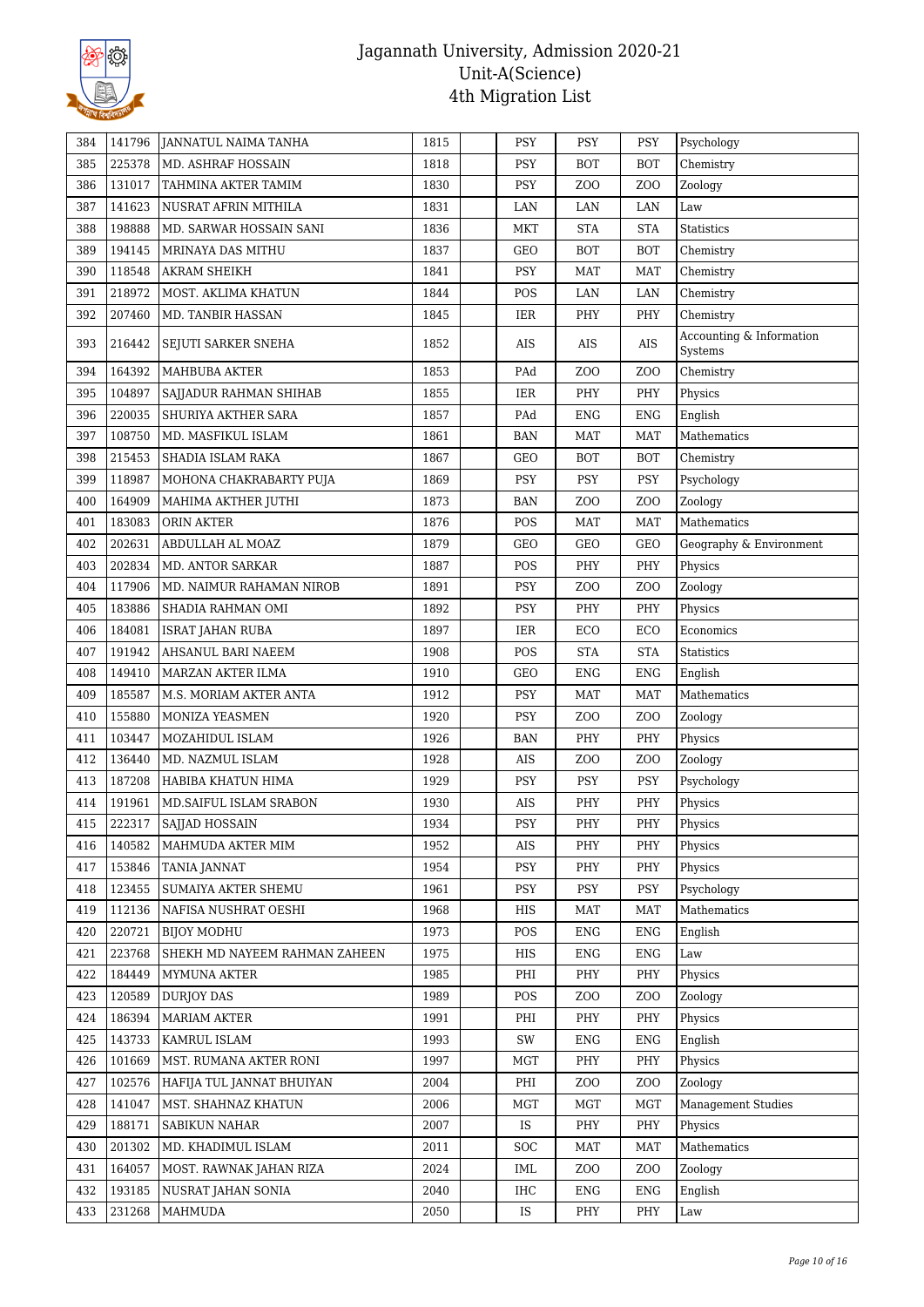

| 434 | 189316 | ZIDAN BADSHA                 | 2051 | IML | <b>MAT</b>       | <b>MAT</b>       | Mathematics                              |
|-----|--------|------------------------------|------|-----|------------------|------------------|------------------------------------------|
| 435 | 154203 | MEHRIN KHAN MILI             | 2060 | PHI | PSY              | <b>PSY</b>       | Psychology                               |
| 436 | 217892 | SANJIDA RAIYAN RHIDITA       | 2064 |     | PHY              | PHY              | Physics                                  |
| 437 | 199303 | MD. TASLIMUL HASAN           | 2071 |     | ECO              | ECO              | Economics                                |
| 438 | 104376 | MD. MUBARAK HOSSEN SIAM      | 2077 |     | PHY              | PHY              | Physics                                  |
| 439 | 154822 | MONIKA JAHAN KHADEJA         | 2085 |     | <b>MAT</b>       | <b>MAT</b>       | Mathematics                              |
| 440 | 193924 | DIYA CHOWDHURY               | 2086 |     | Z <sub>0</sub>   | Z <sub>O</sub> O | Zoology                                  |
| 441 | 103949 | MD.NAHIDUL ALAM TALUKDER     | 2087 |     | PHY              | PHY              | Physics                                  |
| 442 | 101269 | SADIA SHARMIN TANHA          | 2093 |     | <b>STA</b>       | <b>STA</b>       | <b>Statistics</b>                        |
| 443 | 118457 | SHAHARIAR ARAFAT BRITTO      | 2095 |     | ZO <sub>O</sub>  | Z <sub>O</sub> O | Zoology                                  |
| 444 | 156924 | <b>JANNATUL FERDAUS</b>      | 2096 |     | PHY              | PHY              | Physics                                  |
| 445 | 169109 | MD. SHARIAR MAHMUD SOYKOT    | 2109 |     | Z <sub>0</sub>   | ZOO              | Zoology                                  |
| 446 | 210488 | MD AHSAN HABIB               | 2115 |     | PHY              | <b>ENG</b>       | English                                  |
| 447 | 143930 | MD. SHAKIB HASAN             | 2117 |     | <b>MAT</b>       | MAT              | Mathematics                              |
| 448 | 187523 | <b>SHIMU AKTER</b>           | 2124 |     | <b>STA</b>       | <b>STA</b>       | Statistics                               |
| 449 | 106207 | YEASIN ARAFAT                | 2128 |     | PHY              | PHY              | Physics                                  |
| 450 | 186215 | <b>NAZNIN AL-NISA</b>        | 2132 |     | <b>MAT</b>       | <b>MAT</b>       | Mathematics                              |
| 451 | 226953 | SWARNA ISLAM DIBA            | 2134 |     | <b>BOT</b>       | BOT              | Botany                                   |
| 452 | 182443 | <b>MONISHA DAS</b>           | 2147 |     | <b>BOT</b>       | <b>BOT</b>       | <b>Botany</b>                            |
| 453 | 177593 | OMME HABIBA MAHIM            | 2150 |     | ZO <sub>O</sub>  | Z <sub>O</sub> O | Zoology                                  |
| 454 | 153341 | MIFTAHUL JANNAT MIFTA        | 2151 |     | <b>STA</b>       | <b>STA</b>       | <b>Statistics</b>                        |
| 455 | 209795 | MD. MERAJUL ISLAM            | 2154 |     | LAN              | LAN              | Land Management and Law                  |
| 456 | 186492 | SIDRATUL MOONTAHA MIM        | 2155 |     | ZO <sub>O</sub>  | Z <sub>O</sub> O | Zoology                                  |
| 457 | 153529 | MOSAMMAD MUNIRA KHANAM       | 2157 |     | PHY              | PHY              | Physics                                  |
| 458 | 190422 | MD. JUNAID RAHMAN SAZOL      | 2158 |     | <b>STA</b>       | <b>STA</b>       | <b>Statistics</b>                        |
| 459 | 113262 | SAIFUR ROHMAN RONY           | 2170 |     | PHY              | PHY              | Physics                                  |
| 460 | 202760 | MD. MEHEDI HASAN             | 2172 |     | Z <sub>O</sub> O | <b>ENG</b>       | English                                  |
| 461 | 178473 | NAHIYAN ALIF FARABI          | 2173 |     | <b>MAT</b>       | <b>MAT</b>       | Mathematics                              |
| 462 | 161939 | ANANNA CHOWDHURY MOMO        | 2178 |     | ZO <sub>O</sub>  | ZO <sub>O</sub>  | Zoology                                  |
| 463 | 183508 | FATEMA RAHMAN MYMUNA         | 2180 |     | GEO              | GEO              | Geography & Environment                  |
| 464 | 183889 | UMMAY SUMIYA NISHAT          | 2186 |     | PHY              | PHY              | Physics                                  |
| 465 | 190433 | ROBIUL ISLAM                 | 2187 |     | PHY              | PHY              | Physics                                  |
| 466 | 192381 | MD. NAZMUL ISLAM             | 2188 |     | <b>MAT</b>       | <b>MAT</b>       | $\label{th:thematics} {\bf Mathematics}$ |
| 467 | 222663 | MST. RAZIA SULTANA           | 2190 |     | Z <sub>0</sub>   | <b>ENG</b>       | English                                  |
| 468 | 210185 | MD. ASHIK GAZI               | 2193 |     | POS              | POS              | Political Science                        |
| 469 | 140849 | SAMIA TASNIM SIMI            | 2196 |     | ZO <sub>O</sub>  | Z <sub>O</sub> O | Zoology                                  |
| 470 | 191025 | MUHAMMAD RIFATUL ISLAM MASUM | 2198 |     | <b>STA</b>       | <b>STA</b>       | <b>Statistics</b>                        |
| 471 | 101245 | RAFIA ANJUMAN RIDI           | 2199 |     | ZO <sub>O</sub>  | Z <sub>O</sub> O | Zoology                                  |
| 472 | 176297 | ABDULLAH AL NOMAN            | 2200 |     | <b>MAT</b>       | MAT              | Mathematics                              |
| 473 | 185181 | MST. JASMINE AKTER           | 2210 |     | <b>MAT</b>       | PHY              | Physics                                  |
| 474 | 155654 | <b>MAHIA RAHMAN</b>          | 2211 |     | MAT              | <b>MAT</b>       | Mathematics                              |
| 475 | 108274 | MD. JUWEL RANA               | 2214 |     | FIN              | <b>ENG</b>       | English                                  |
| 476 | 128717 | MD. ABU RAYHAN KABIR         | 2216 |     | MAT              | <b>MAT</b>       | Mathematics                              |
| 477 | 150970 | MD.IMRAN HOSSAIN             | 2220 |     | <b>MAT</b>       | <b>MAT</b>       | Mathematics                              |
| 478 | 188309 | SAMIMA AKTER BITHE           | 2221 |     | <b>STA</b>       | <b>STA</b>       | <b>Statistics</b>                        |
| 479 | 224184 | MEHEDI HASAN OMIO            | 2223 |     | ZO <sub>O</sub>  | Z <sub>O</sub> O | Zoology                                  |
| 480 | 178038 | SUMIYA AFRIN SHAMA           | 2224 |     | Z <sub>0</sub>   | Z <sub>O</sub> O | Zoology                                  |
| 481 | 107777 | <b>SUJON MIA</b>             | 2228 |     | <b>STA</b>       | <b>STA</b>       | <b>Statistics</b>                        |
| 482 | 193194 | MOONMOON SAHA                | 2239 |     | <b>STA</b>       | <b>STA</b>       | <b>Statistics</b>                        |
| 483 | 182518 | <b>HAFSA TUZ JOHA</b>        | 2247 |     | <b>MAT</b>       | <b>MAT</b>       | Mathematics                              |
| 484 | 157850 | <b>NAFIS SADIQUE</b>         | 2248 |     | MAT              | MAT              | Mathematics                              |
|     |        |                              |      |     |                  |                  |                                          |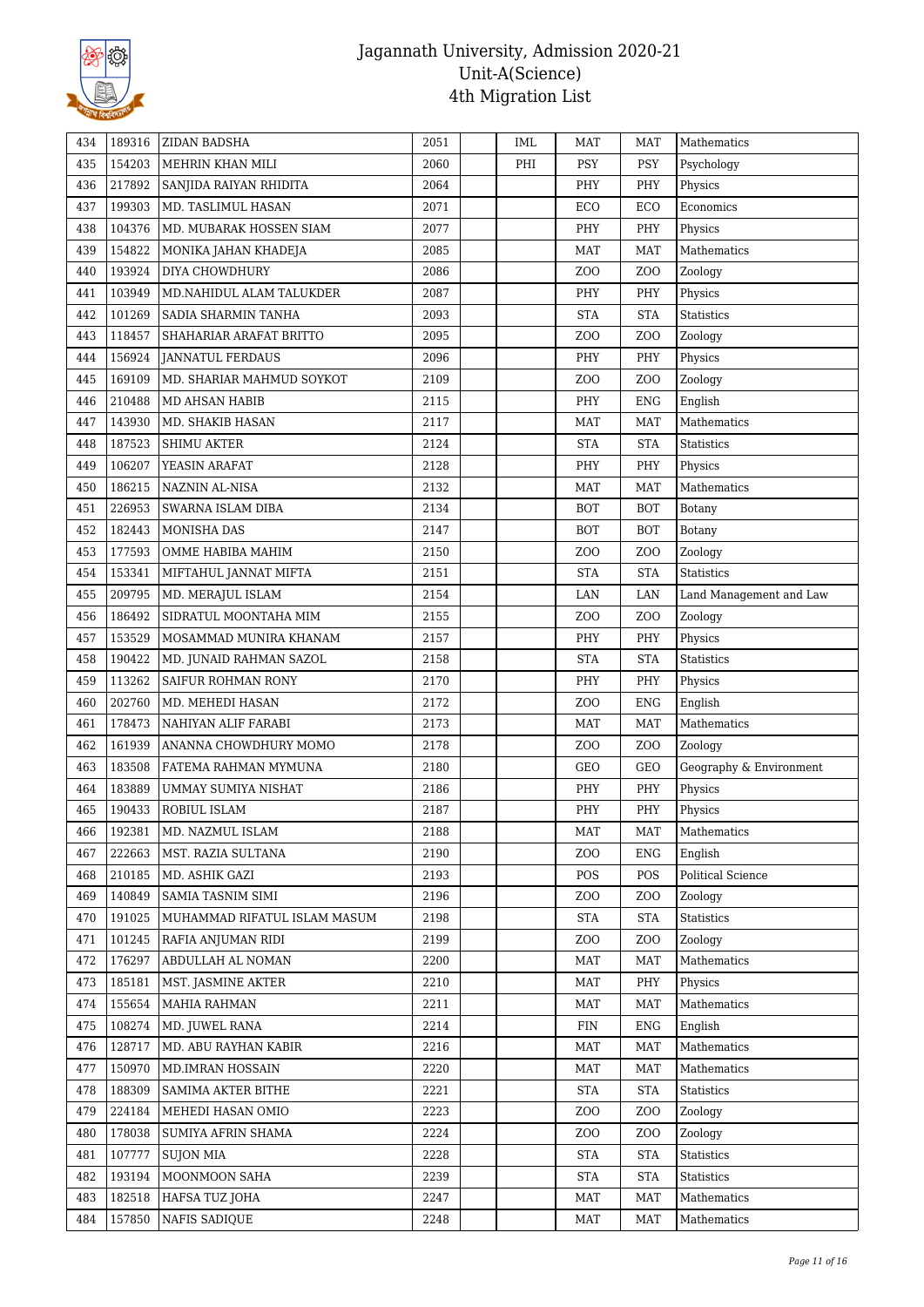

| 485 | 146304 | MUHAMMAD ABDULLAH               | 2249 |  | MAT             | PHY              | Physics                 |
|-----|--------|---------------------------------|------|--|-----------------|------------------|-------------------------|
| 486 | 160829 | <b>SOHEL RANA</b>               | 2254 |  | <b>STA</b>      | MAT              | Mathematics             |
| 487 | 183316 | <b>TANNI SARKER</b>             | 2263 |  | GEO             | <b>GEO</b>       | Geography & Environment |
| 488 | 132027 | MD. HABIL SHEAKDER              | 2270 |  | ECO             | <b>MAT</b>       | Mathematics             |
| 489 | 191730 | SHAHADAT HOSSAIN                | 2273 |  | <b>STA</b>      | <b>MAT</b>       | Mathematics             |
| 490 | 177846 | NAHIDA SULTANA RIA              | 2282 |  | ZO <sub>O</sub> | PHY              | Physics                 |
| 491 | 109618 | RAFIUL ISLAM RABBY              | 2292 |  | ECO             | PHY              | Physics                 |
| 492 | 125554 | SYED TANVIR ISLAM               | 2294 |  | <b>STA</b>      | MAT              | Mathematics             |
| 493 | 190580 | MD. SHARIFUL HAQUE              | 2295 |  | <b>STA</b>      | <b>STA</b>       | <b>Statistics</b>       |
| 494 | 220250 | SHABNAM ALAM FATEMA             | 2298 |  | Z <sub>0</sub>  | Z <sub>O</sub> O | Zoology                 |
| 495 | 113585 | TANVIR AHMED SHISHIR            | 2299 |  | <b>FIN</b>      | <b>FIN</b>       | Finance                 |
| 496 | 109560 | SHEKH SALAH AHMMED FAHAD        | 2300 |  | <b>STA</b>      | PHY              | Physics                 |
| 497 | 155123 | SORNA MOSTAFA LABONI            | 2301 |  | <b>STA</b>      | PHY              | Physics                 |
| 498 | 184690 | ZAKIA JAHAN SUMAITA             | 2305 |  | ZOO             | ZOO              | Zoology                 |
| 499 | 224245 | MD. KAWSAR KHAN                 | 2306 |  | <b>STA</b>      | <b>MAT</b>       | Mathematics             |
| 500 | 105228 | ALIF-ULLAH-HASAN AKASH          | 2310 |  | <b>STA</b>      | PHY              | Physics                 |
| 501 | 221501 | MITHUN MRIDHA                   | 2314 |  | <b>STA</b>      | PHY              | Physics                 |
| 502 | 217418 | MOST. ANAR KOLI AKHI            | 2319 |  | BOT             | BOT              | Botany                  |
| 503 | 228907 | SOURAV CHANDRA PAUL             | 2321 |  | Z <sub>0</sub>  | MAT              | Mathematics             |
| 504 | 220399 | KANCHI AKTER KAJAL              | 2323 |  | ECO             | ECO              | Economics               |
| 505 | 112899 | SHAMMI AKTER SHOVA              | 2326 |  | <b>BOT</b>      | BOT              | <b>Botany</b>           |
| 506 | 105227 | <b>IMRAN HASAN</b>              | 2329 |  | <b>BOT</b>      | ZOO              | Zoology                 |
| 507 | 211797 | ABHIJIT SARKAR                  | 2330 |  | LAN             | LAN              | Land Management and Law |
| 508 | 104127 | <b>NAYEEM MIA</b>               | 2331 |  | <b>STA</b>      | <b>STA</b>       | <b>Statistics</b>       |
| 509 | 105986 | FORHAD MIA                      | 2334 |  | <b>STA</b>      | <b>MAT</b>       | Mathematics             |
| 510 | 156375 | FATEMA TUZ ZOHORA LABONNO       | 2338 |  | GEO             | GEO              | Geography & Environment |
| 511 | 157295 | SHAH MD. MUTTAQI MUBASSHIR      | 2342 |  | <b>STA</b>      | <b>STA</b>       | Statistics              |
| 512 | 188232 | MD. TANVIR AHMED FAHIM          | 2348 |  | ECO             | PHY              | Physics                 |
| 513 | 153236 | <b>SADIYA AKTER</b>             | 2350 |  | <b>PSY</b>      | <b>PSY</b>       | Psychology              |
| 514 | 177603 | <b>NUSRAT JAHAN</b>             | 2357 |  | <b>BOT</b>      | <b>BOT</b>       | Botany                  |
| 515 | 182825 | SABIKUNNAHER KONA               | 2360 |  | <b>BOT</b>      | <b>MAT</b>       | Mathematics             |
| 516 | 188891 | NEYAZ AHAMED SUSMOY             | 2361 |  | ECO             | PHY              | Physics                 |
| 517 | 103805 | MD. ANAYET AL-SADI KHAN         | 2362 |  | BOT             | <b>BOT</b>       | Botany                  |
| 518 | 158669 | SUDIPTA BARUA                   | 2373 |  | ECO             | PHY              | Physics                 |
| 519 | 208612 | TABASSUM MAKSUDA                | 2376 |  | PSY             | PSY              | Psychology              |
| 520 | 132542 | MD.HASIBUL HAQUE                | 2377 |  | <b>BOT</b>      | Z <sub>O</sub> O | Zoology                 |
| 521 | 220005 | MD. AKHIRUZZAMAN                | 2378 |  | <b>BOT</b>      | PHY              | Physics                 |
| 522 | 150744 | MUHAMMAD HASNAIN AHMED ABDULLAH | 2380 |  | FIN             | LAN              | Land Management and Law |
| 523 | 100456 | ARUNIMA ROY                     | 2383 |  | GEO             | <b>MAT</b>       | Mathematics             |
| 524 | 166527 | MST. MEHERUN NESA               | 2392 |  | <b>BOT</b>      | <b>BOT</b>       | Botany                  |
| 525 | 181353 | NILOY DEBNATH                   | 2402 |  | GEO             | PHY              | Physics                 |
| 526 | 210385 | <b>SUJIT BISWAS</b>             | 2412 |  | <b>BOT</b>      | PHY              | Physics                 |
| 527 | 211512 | TIRTHO SIKDER                   | 2418 |  | GEO             | PHY              | Physics                 |
| 528 | 142004 | MST. HALIMA KHATUN              | 2421 |  | GEO             | PHY              | Physics                 |
| 529 | 142713 | MD. AZIZUL HAQUE                | 2427 |  | SW              | PHY              | Physics                 |
| 530 | 191326 | <b>JANNAT AKTER</b>             | 2433 |  | GEO             | <b>MAT</b>       | Mathematics             |
| 531 | 199899 | MD. MOHSIN PATHAN               | 2436 |  | ECO             | PHY              | Physics                 |
| 532 | 173094 | MD. SHAKIL MAHMUD               | 2438 |  | ECO             | ECO              | Economics               |
| 533 | 143771 | MD. SHAKIL MIA                  | 2441 |  | ECO             | PHY              | Physics                 |
| 534 | 114358 | <b>AFZAL HOSSEN</b>             | 2447 |  | ECO             | ECO              | Economics               |
| 535 | 203375 | <b>JOYEE NANDI</b>              | 2450 |  | ECO             | ECO              | Economics               |
|     |        |                                 |      |  |                 |                  |                         |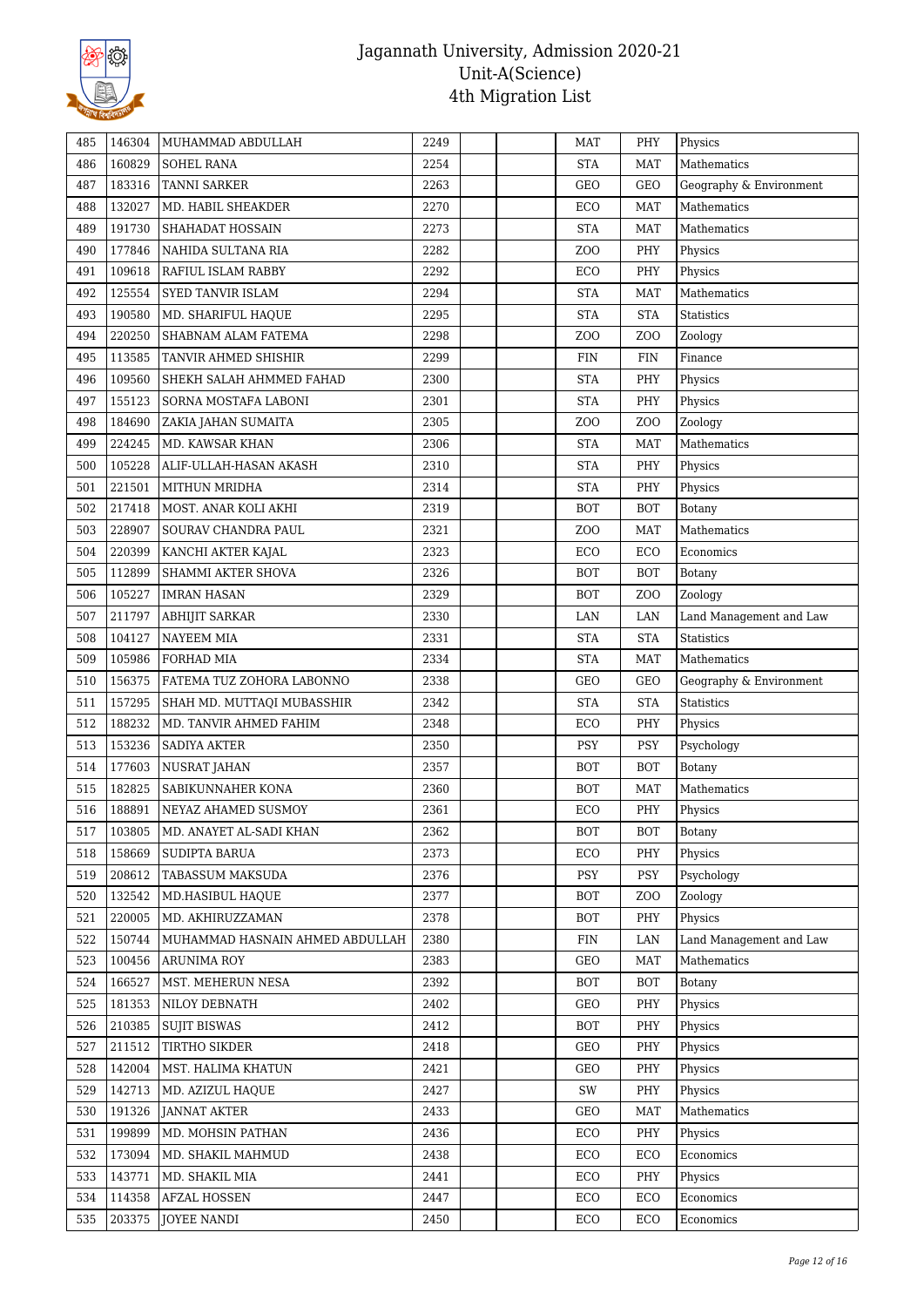

| 536 | 208553 | <b>JERIN FATEMA MIM</b>     | 2451 | GEO        | <b>GEO</b>       | Geography & Environment                     |
|-----|--------|-----------------------------|------|------------|------------------|---------------------------------------------|
| 537 | 112702 | <b>NURUL HASIB GUFRAN</b>   | 2453 | <b>PSY</b> | ZO <sub>O</sub>  | Zoology                                     |
| 538 | 188849 | ARGHA DAS DHRUBA            | 2463 | <b>PSY</b> | <b>MAT</b>       | Mathematics                                 |
| 539 | 111733 | CHAITI CHAKI                | 2467 | PSY        | PHY              | Physics                                     |
| 540 | 147883 | MD JULKAR NAYEEN MAHFUZ     | 2473 | MKT        | Z <sub>O</sub> O | Zoology                                     |
| 541 | 183073 | <b>UMA ISLAM</b>            | 2475 | <b>PSY</b> | ZO <sub>O</sub>  | Zoology                                     |
| 542 | 154151 | <b>MOMANA AKTER</b>         | 2486 | AIS        | MAT              | Mathematics                                 |
| 543 | 189774 | SHAHIDIN MAHMUD             | 2487 | AIS        | AIS              | Accounting & Information<br>Systems         |
| 544 | 124403 | NISHAT TABASSUM MOULY       | 2497 | PAd        | LAN              | English                                     |
| 545 | 110624 | MOHAMMAD RIDWAN AHMED TUHIN | 2502 | GEO        | <b>STA</b>       | <b>Statistics</b>                           |
| 546 | 150573 | MD. NAIMUR RAHMAN           | 2515 | <b>PSY</b> | PHY              | Physics                                     |
| 547 | 122688 | MD JAHIDUL HASAN            | 2520 | GEO        | PHY              | Physics                                     |
| 548 | 128844 | MD. JONY HOSSAIN            | 2529 | <b>PSY</b> | MAT              | Mathematics                                 |
| 549 | 143753 | <b>NURALAM</b>              | 2530 | PAd        | ZO <sub>O</sub>  | Zoology                                     |
| 550 | 156298 | <b>SUMAIYA AKTER</b>        | 2536 | PAd        | PAd              | Public Administration                       |
| 551 | 210431 | MD.MASUD RANA SWEIT         | 2538 | POS        | PHY              | Physics                                     |
|     |        |                             |      |            |                  | Accounting & Information                    |
| 552 | 231617 | TAHMINA AKTER               | 2548 | AIS        | AIS              | Systems                                     |
| 553 | 163510 | SHAYEDUL ISLAM              | 2549 | GEO        | MAT              | <b>Mathematics</b>                          |
| 554 | 179165 | <b>NAZIA SULTANA</b>        | 2554 | AIS        | AIS              | Accounting & Information<br>Systems         |
| 555 | 153043 | <b>SABAH ASFAR</b>          | 2560 | <b>PSY</b> | <b>BOT</b>       | Botany                                      |
| 556 | 182373 | MST. SADIA SINTHIA BITHI    | 2567 | AIS        | PHY              | Physics                                     |
| 557 | 132014 | <b>TURJOY SAHA DIP</b>      | 2568 | PAd        | MAT              | Mathematics                                 |
| 558 | 134243 | MST. JANNATUL MAUWA         | 2569 | <b>GEO</b> | ZOO              | Zoology                                     |
| 559 | 188609 | SIFAT JAHAN SWARNA          | 2573 | <b>POS</b> | ECO              | Economics                                   |
| 560 | 200430 | MD. SURUZZAMAN              | 2574 | IER        | IER              | English                                     |
| 561 | 153539 | AMRITA RANI KARMAKAR        | 2575 | <b>GEO</b> | GEO              | Geography & Environment                     |
| 562 | 154794 | <b>SUFI-UN-NUR OHI</b>      | 2584 | PAd        | <b>BOT</b>       | Botany                                      |
| 563 | 182973 | KHANDAKER MAKHNUNA TABASSUM | 2589 | GEO        | GEO              | Geography & Environment                     |
| 564 | 210457 | <b>SHANTO DAS</b>           | 2590 | <b>PSY</b> | PHY              | Physics                                     |
| 565 | 218411 | MST. NISHAT TASNIM TINNI    | 2592 | AIS        | ECO              | Economics                                   |
| 566 | 202344 | SABIRA MAHJABIN             | 2601 | ANT        | ZOO              | Zoology                                     |
| 567 | 205720 | SARWAR HOSSAIN FAHAD        | 2623 | <b>PSY</b> | PHY              | Physics                                     |
| 568 | 184742 | <b>ASHA MONY</b>            | 2634 | MGT        | MGT              | <b>Management Studies</b>                   |
| 569 | 200394 | MD. LIYACOT ALI KALAMDAR    | 2637 | POS        | PHY              | Physics                                     |
| 570 | 196053 | MD . SAKIB AREFIN           | 2641 | PHI        | <b>BOT</b>       | Botany                                      |
| 571 | 116353 | H. M. NOMAN                 | 2644 | <b>MGT</b> | MGT              | <b>Management Studies</b>                   |
| 572 | 192264 | MD. RIFAT MADHU             | 2646 | MKT        | IER              | Institute of Education and<br>Research(IER) |
| 573 | 223189 | MD. RAKIB HOSSAIN           | 2649 | <b>MKT</b> | PHY              | Physics                                     |
| 574 | 211209 | <b>BIJOY KUMAR PAUL</b>     | 2651 | SOC        | <b>MAT</b>       | Mathematics                                 |
| 575 | 138577 | JADOP CHANDRA RAY           | 2654 | MGT        | <b>MGT</b>       | <b>Management Studies</b>                   |
| 576 | 148161 | MD. HASAN                   | 2664 | MGT        | MAT              | Mathematics                                 |
| 577 | 180828 | SHAH ASHRAFUL ALAM          | 2667 | ANT        | MAT              | Mathematics                                 |
| 578 | 100009 | SHAHAJIBA AKTER BORSHA      | 2671 | IS         | ZOO              | Zoology                                     |
| 579 | 153109 | <b>SUMAIYA REZA</b>         | 2675 | ANT        | GEO              | Geography & Environment                     |
| 580 | 102810 | <b>SHAKIL KHAN</b>          | 2682 | IS         | PHY              | Physics                                     |
| 581 | 183963 | FAHMIDA ELMA                | 2695 | <b>SOC</b> | PHY              | Physics                                     |
| 582 | 220261 | <b>RABAYA NURTAJ</b>        | 2703 | IHC        | <b>MGT</b>       | <b>Management Studies</b>                   |
| 583 | 189576 | MD. NAZIM UDDIN AL AZAD     | 2704 | <b>IHC</b> | <b>PSY</b>       | Psychology                                  |
|     |        |                             |      |            |                  |                                             |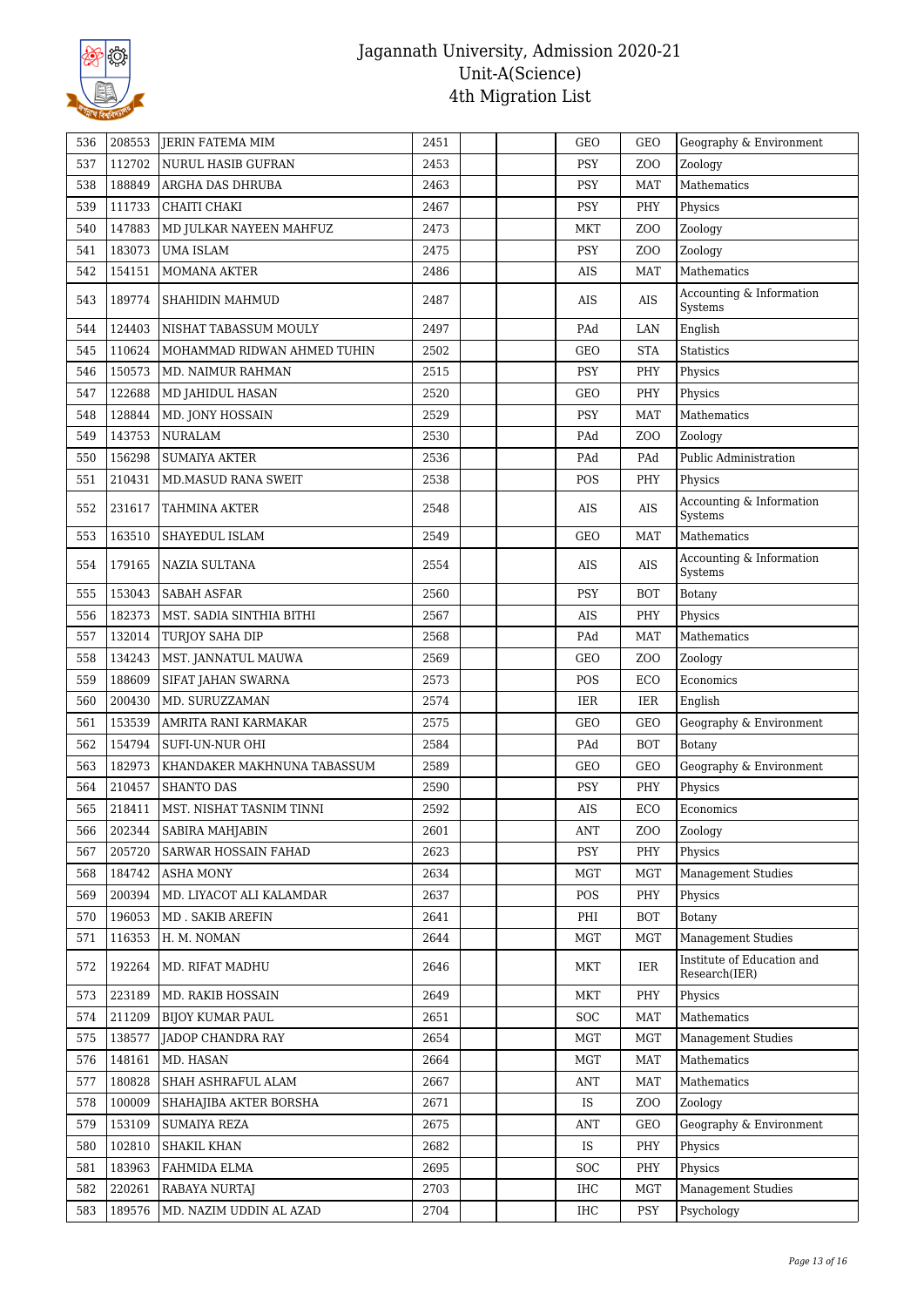

| 142422<br>585<br>MD. MAMUN<br>2726<br>PHI<br><b>MGT</b><br><b>Management Studies</b><br>213152<br>MD. ASHIKUR RAHMAN<br>2732<br>PHY<br>586<br>Physics<br>216997<br>2733<br>587<br><b>ISTEMER JAHAN INNE</b><br>ECO<br>Economics<br>132712<br>2734<br>588<br>SHISHIR HOSSAIN<br>PHY<br>Physics<br>155939<br>2736<br><b>BOT</b><br>589<br><b>SAYMA AMIN</b><br>Botany<br>190866<br>2739<br>Mathematics<br>590<br>MD. SIMANTO<br><b>MAT</b><br>190844<br><b>RAJESH ROY</b><br>2741<br>Mathematics<br>591<br>MAT<br>105431<br>AMIT SARKER SURJO<br>592<br>2743<br>LAN<br>Land Management and Law<br>207055<br>2749<br>ZO <sub>O</sub><br>593<br><b>SHAPON RAY</b><br>Zoology<br>112359<br>2754<br>594<br><b>SURAYA NUSRAT</b><br>ZO <sub>O</sub><br>Zoology<br>177490<br>595<br>MD. SHOHEL RANA<br>2755<br>Zoology<br>Z <sub>O</sub> O<br>109124<br>MD. ABU NASEL<br>2756<br>LAN<br>Land Management and Law<br>596<br>132585<br>2760<br><b>STA</b><br>597<br><b>RADWON</b><br>Physics<br>598<br>156086<br>FATEMA AKHTAR SORNALI<br>2768<br>ZO <sub>O</sub><br>Zoology<br>174671<br>2770<br>599<br>MD. SADEK ALI<br><b>MAT</b><br>Physics<br>184599<br>600<br><b>JANNATUL FERDOUS MIM</b><br>2775<br><b>BOT</b><br>Botany<br>127098<br>MD SOHELUR RAHMAN<br>2781<br>601<br>ZOO<br>Zoology<br>129848<br>602<br><b>EMON MEAH</b><br>2783<br>ECO<br>Economics<br>114456<br><b>ABDUL WAHID</b><br>2784<br>ECO<br>Economics<br>603<br>198056<br>2787<br>Mathematics<br>604<br>RAHUL KHAN<br><b>MAT</b><br>129157<br>2794<br>605<br>MD. NAYEMUR RAHMAN PATWARY<br><b>MAT</b><br>Mathematics<br>102682<br>2797<br>606<br>PROKRITY DHEBNATH<br>ZOO<br>Zoology<br>127236<br>2798<br>Mathematics<br>607<br><b>BISHOJIT ROY</b><br><b>BOT</b><br>187727<br>M. SAMIAR HOSSAIN<br>2803<br>608<br>ZOO<br>Physics<br>609<br>164243<br>MITHILA FARJANA<br>2818<br><b>STA</b><br><b>Statistics</b><br>Mass Communication and<br>2823<br>610<br>153599<br>RABEYA RAHMAN<br>MCI<br>Journalism<br>182950<br>RAMISA ALAM<br>2829<br>ZO <sub>O</sub><br>Physics<br>611<br>612<br>183033<br>KAYDA BINTE MOUHUA<br>2832<br>Zoology<br>ZOO<br>101768<br>2837<br>613<br>FARJANA RAHMAN HABIBA<br><b>BOT</b><br>Botany<br>208598<br><b>JANNATUL MAOWA</b><br>2838<br><b>PSY</b><br>614<br>Psychology<br>154440<br>TASMIA TAHSIN<br>2844<br>PSY<br>615<br>Psychology<br>208930<br>  FARIYA SULTANA<br>2847<br>ECO<br>616<br>Economics<br>154632<br>2852<br><b>FIN</b><br>617<br><b>FARIA NOWSHIN</b><br>Finance<br>102949<br><b>SHAFIN AMAN</b><br>2858<br>Economics<br>618<br>ECO<br>202877<br>TANZIMUL IHSAN ZAHID<br>2862<br>619<br><b>BOT</b><br>Zoology<br>107492<br>MD. NAHID HASAN<br>2865<br>$\operatorname{GEO}$<br>620<br>Physics<br>154973<br>AITIKA SULTANA NIRA<br>2866<br>ECO<br>Economics<br>621<br>190970<br>622<br>MD. ANNON BIN RAHMAN<br>2868<br>Economics<br>ECO<br>210340<br>2869<br>623<br>UTSHOB SARKER<br><b>BOT</b><br>Zoology<br>110641<br>MD. SAIEDUR RAHMAN SAIED<br>2870<br>624<br><b>STA</b><br>Statistics<br>155537<br>625<br>SUMAIYA MUMTAHANA CHOWDHURY<br>2878<br><b>BOT</b><br>Zoology<br>168735<br>2886<br><b>BOT</b><br>626<br>MD. JISAN SARKAR<br>Zoology<br>187719<br><b>CHADNI AKTER</b><br>2889<br>627<br>BOT<br>Botany<br>163272<br>MD. EFAZ IBNA MAMUN<br>2891<br><b>PSY</b><br>628<br>Physics<br>110213<br>629<br>MD. AL AMIN<br>2892<br><b>BOT</b><br>Zoology<br>160082<br>2893<br>630<br>OSMAN GONI<br><b>BOT</b><br>Botany<br>196011<br><b>SABIKUN NAHER</b><br>2898<br>631<br>STA<br>Physics<br>632<br>127265<br>DEBDAS ADHAKARY<br>2900<br><b>STA</b><br><b>Statistics</b><br>633<br>110010<br>MD. MARUF FAHMID<br>2902<br><b>STA</b><br>Statistics | 584 | 154451 | NAHIAN NAKIBA MIM | 2725 |  | PHI | ECO | Economics |
|---------------------------------------------------------------------------------------------------------------------------------------------------------------------------------------------------------------------------------------------------------------------------------------------------------------------------------------------------------------------------------------------------------------------------------------------------------------------------------------------------------------------------------------------------------------------------------------------------------------------------------------------------------------------------------------------------------------------------------------------------------------------------------------------------------------------------------------------------------------------------------------------------------------------------------------------------------------------------------------------------------------------------------------------------------------------------------------------------------------------------------------------------------------------------------------------------------------------------------------------------------------------------------------------------------------------------------------------------------------------------------------------------------------------------------------------------------------------------------------------------------------------------------------------------------------------------------------------------------------------------------------------------------------------------------------------------------------------------------------------------------------------------------------------------------------------------------------------------------------------------------------------------------------------------------------------------------------------------------------------------------------------------------------------------------------------------------------------------------------------------------------------------------------------------------------------------------------------------------------------------------------------------------------------------------------------------------------------------------------------------------------------------------------------------------------------------------------------------------------------------------------------------------------------------------------------------------------------------------------------------------------------------------------------------------------------------------------------------------------------------------------------------------------------------------------------------------------------------------------------------------------------------------------------------------------------------------------------------------------------------------------------------------------------------------------------------------------------------------------------------------------------------------------------------------------------------------------------------------------------------------------------------------------------------------------------------------------------------------------------------------------------------------------------------------------------------------------------------------------------------------------------------------------------------------------------------------------------------------------------------------------------------------------------|-----|--------|-------------------|------|--|-----|-----|-----------|
|                                                                                                                                                                                                                                                                                                                                                                                                                                                                                                                                                                                                                                                                                                                                                                                                                                                                                                                                                                                                                                                                                                                                                                                                                                                                                                                                                                                                                                                                                                                                                                                                                                                                                                                                                                                                                                                                                                                                                                                                                                                                                                                                                                                                                                                                                                                                                                                                                                                                                                                                                                                                                                                                                                                                                                                                                                                                                                                                                                                                                                                                                                                                                                                                                                                                                                                                                                                                                                                                                                                                                                                                                                                                     |     |        |                   |      |  |     |     |           |
|                                                                                                                                                                                                                                                                                                                                                                                                                                                                                                                                                                                                                                                                                                                                                                                                                                                                                                                                                                                                                                                                                                                                                                                                                                                                                                                                                                                                                                                                                                                                                                                                                                                                                                                                                                                                                                                                                                                                                                                                                                                                                                                                                                                                                                                                                                                                                                                                                                                                                                                                                                                                                                                                                                                                                                                                                                                                                                                                                                                                                                                                                                                                                                                                                                                                                                                                                                                                                                                                                                                                                                                                                                                                     |     |        |                   |      |  |     |     |           |
|                                                                                                                                                                                                                                                                                                                                                                                                                                                                                                                                                                                                                                                                                                                                                                                                                                                                                                                                                                                                                                                                                                                                                                                                                                                                                                                                                                                                                                                                                                                                                                                                                                                                                                                                                                                                                                                                                                                                                                                                                                                                                                                                                                                                                                                                                                                                                                                                                                                                                                                                                                                                                                                                                                                                                                                                                                                                                                                                                                                                                                                                                                                                                                                                                                                                                                                                                                                                                                                                                                                                                                                                                                                                     |     |        |                   |      |  |     |     |           |
|                                                                                                                                                                                                                                                                                                                                                                                                                                                                                                                                                                                                                                                                                                                                                                                                                                                                                                                                                                                                                                                                                                                                                                                                                                                                                                                                                                                                                                                                                                                                                                                                                                                                                                                                                                                                                                                                                                                                                                                                                                                                                                                                                                                                                                                                                                                                                                                                                                                                                                                                                                                                                                                                                                                                                                                                                                                                                                                                                                                                                                                                                                                                                                                                                                                                                                                                                                                                                                                                                                                                                                                                                                                                     |     |        |                   |      |  |     |     |           |
|                                                                                                                                                                                                                                                                                                                                                                                                                                                                                                                                                                                                                                                                                                                                                                                                                                                                                                                                                                                                                                                                                                                                                                                                                                                                                                                                                                                                                                                                                                                                                                                                                                                                                                                                                                                                                                                                                                                                                                                                                                                                                                                                                                                                                                                                                                                                                                                                                                                                                                                                                                                                                                                                                                                                                                                                                                                                                                                                                                                                                                                                                                                                                                                                                                                                                                                                                                                                                                                                                                                                                                                                                                                                     |     |        |                   |      |  |     |     |           |
|                                                                                                                                                                                                                                                                                                                                                                                                                                                                                                                                                                                                                                                                                                                                                                                                                                                                                                                                                                                                                                                                                                                                                                                                                                                                                                                                                                                                                                                                                                                                                                                                                                                                                                                                                                                                                                                                                                                                                                                                                                                                                                                                                                                                                                                                                                                                                                                                                                                                                                                                                                                                                                                                                                                                                                                                                                                                                                                                                                                                                                                                                                                                                                                                                                                                                                                                                                                                                                                                                                                                                                                                                                                                     |     |        |                   |      |  |     |     |           |
|                                                                                                                                                                                                                                                                                                                                                                                                                                                                                                                                                                                                                                                                                                                                                                                                                                                                                                                                                                                                                                                                                                                                                                                                                                                                                                                                                                                                                                                                                                                                                                                                                                                                                                                                                                                                                                                                                                                                                                                                                                                                                                                                                                                                                                                                                                                                                                                                                                                                                                                                                                                                                                                                                                                                                                                                                                                                                                                                                                                                                                                                                                                                                                                                                                                                                                                                                                                                                                                                                                                                                                                                                                                                     |     |        |                   |      |  |     |     |           |
|                                                                                                                                                                                                                                                                                                                                                                                                                                                                                                                                                                                                                                                                                                                                                                                                                                                                                                                                                                                                                                                                                                                                                                                                                                                                                                                                                                                                                                                                                                                                                                                                                                                                                                                                                                                                                                                                                                                                                                                                                                                                                                                                                                                                                                                                                                                                                                                                                                                                                                                                                                                                                                                                                                                                                                                                                                                                                                                                                                                                                                                                                                                                                                                                                                                                                                                                                                                                                                                                                                                                                                                                                                                                     |     |        |                   |      |  |     |     |           |
|                                                                                                                                                                                                                                                                                                                                                                                                                                                                                                                                                                                                                                                                                                                                                                                                                                                                                                                                                                                                                                                                                                                                                                                                                                                                                                                                                                                                                                                                                                                                                                                                                                                                                                                                                                                                                                                                                                                                                                                                                                                                                                                                                                                                                                                                                                                                                                                                                                                                                                                                                                                                                                                                                                                                                                                                                                                                                                                                                                                                                                                                                                                                                                                                                                                                                                                                                                                                                                                                                                                                                                                                                                                                     |     |        |                   |      |  |     |     |           |
|                                                                                                                                                                                                                                                                                                                                                                                                                                                                                                                                                                                                                                                                                                                                                                                                                                                                                                                                                                                                                                                                                                                                                                                                                                                                                                                                                                                                                                                                                                                                                                                                                                                                                                                                                                                                                                                                                                                                                                                                                                                                                                                                                                                                                                                                                                                                                                                                                                                                                                                                                                                                                                                                                                                                                                                                                                                                                                                                                                                                                                                                                                                                                                                                                                                                                                                                                                                                                                                                                                                                                                                                                                                                     |     |        |                   |      |  |     |     |           |
|                                                                                                                                                                                                                                                                                                                                                                                                                                                                                                                                                                                                                                                                                                                                                                                                                                                                                                                                                                                                                                                                                                                                                                                                                                                                                                                                                                                                                                                                                                                                                                                                                                                                                                                                                                                                                                                                                                                                                                                                                                                                                                                                                                                                                                                                                                                                                                                                                                                                                                                                                                                                                                                                                                                                                                                                                                                                                                                                                                                                                                                                                                                                                                                                                                                                                                                                                                                                                                                                                                                                                                                                                                                                     |     |        |                   |      |  |     |     |           |
|                                                                                                                                                                                                                                                                                                                                                                                                                                                                                                                                                                                                                                                                                                                                                                                                                                                                                                                                                                                                                                                                                                                                                                                                                                                                                                                                                                                                                                                                                                                                                                                                                                                                                                                                                                                                                                                                                                                                                                                                                                                                                                                                                                                                                                                                                                                                                                                                                                                                                                                                                                                                                                                                                                                                                                                                                                                                                                                                                                                                                                                                                                                                                                                                                                                                                                                                                                                                                                                                                                                                                                                                                                                                     |     |        |                   |      |  |     |     |           |
|                                                                                                                                                                                                                                                                                                                                                                                                                                                                                                                                                                                                                                                                                                                                                                                                                                                                                                                                                                                                                                                                                                                                                                                                                                                                                                                                                                                                                                                                                                                                                                                                                                                                                                                                                                                                                                                                                                                                                                                                                                                                                                                                                                                                                                                                                                                                                                                                                                                                                                                                                                                                                                                                                                                                                                                                                                                                                                                                                                                                                                                                                                                                                                                                                                                                                                                                                                                                                                                                                                                                                                                                                                                                     |     |        |                   |      |  |     |     |           |
|                                                                                                                                                                                                                                                                                                                                                                                                                                                                                                                                                                                                                                                                                                                                                                                                                                                                                                                                                                                                                                                                                                                                                                                                                                                                                                                                                                                                                                                                                                                                                                                                                                                                                                                                                                                                                                                                                                                                                                                                                                                                                                                                                                                                                                                                                                                                                                                                                                                                                                                                                                                                                                                                                                                                                                                                                                                                                                                                                                                                                                                                                                                                                                                                                                                                                                                                                                                                                                                                                                                                                                                                                                                                     |     |        |                   |      |  |     |     |           |
|                                                                                                                                                                                                                                                                                                                                                                                                                                                                                                                                                                                                                                                                                                                                                                                                                                                                                                                                                                                                                                                                                                                                                                                                                                                                                                                                                                                                                                                                                                                                                                                                                                                                                                                                                                                                                                                                                                                                                                                                                                                                                                                                                                                                                                                                                                                                                                                                                                                                                                                                                                                                                                                                                                                                                                                                                                                                                                                                                                                                                                                                                                                                                                                                                                                                                                                                                                                                                                                                                                                                                                                                                                                                     |     |        |                   |      |  |     |     |           |
|                                                                                                                                                                                                                                                                                                                                                                                                                                                                                                                                                                                                                                                                                                                                                                                                                                                                                                                                                                                                                                                                                                                                                                                                                                                                                                                                                                                                                                                                                                                                                                                                                                                                                                                                                                                                                                                                                                                                                                                                                                                                                                                                                                                                                                                                                                                                                                                                                                                                                                                                                                                                                                                                                                                                                                                                                                                                                                                                                                                                                                                                                                                                                                                                                                                                                                                                                                                                                                                                                                                                                                                                                                                                     |     |        |                   |      |  |     |     |           |
|                                                                                                                                                                                                                                                                                                                                                                                                                                                                                                                                                                                                                                                                                                                                                                                                                                                                                                                                                                                                                                                                                                                                                                                                                                                                                                                                                                                                                                                                                                                                                                                                                                                                                                                                                                                                                                                                                                                                                                                                                                                                                                                                                                                                                                                                                                                                                                                                                                                                                                                                                                                                                                                                                                                                                                                                                                                                                                                                                                                                                                                                                                                                                                                                                                                                                                                                                                                                                                                                                                                                                                                                                                                                     |     |        |                   |      |  |     |     |           |
|                                                                                                                                                                                                                                                                                                                                                                                                                                                                                                                                                                                                                                                                                                                                                                                                                                                                                                                                                                                                                                                                                                                                                                                                                                                                                                                                                                                                                                                                                                                                                                                                                                                                                                                                                                                                                                                                                                                                                                                                                                                                                                                                                                                                                                                                                                                                                                                                                                                                                                                                                                                                                                                                                                                                                                                                                                                                                                                                                                                                                                                                                                                                                                                                                                                                                                                                                                                                                                                                                                                                                                                                                                                                     |     |        |                   |      |  |     |     |           |
|                                                                                                                                                                                                                                                                                                                                                                                                                                                                                                                                                                                                                                                                                                                                                                                                                                                                                                                                                                                                                                                                                                                                                                                                                                                                                                                                                                                                                                                                                                                                                                                                                                                                                                                                                                                                                                                                                                                                                                                                                                                                                                                                                                                                                                                                                                                                                                                                                                                                                                                                                                                                                                                                                                                                                                                                                                                                                                                                                                                                                                                                                                                                                                                                                                                                                                                                                                                                                                                                                                                                                                                                                                                                     |     |        |                   |      |  |     |     |           |
|                                                                                                                                                                                                                                                                                                                                                                                                                                                                                                                                                                                                                                                                                                                                                                                                                                                                                                                                                                                                                                                                                                                                                                                                                                                                                                                                                                                                                                                                                                                                                                                                                                                                                                                                                                                                                                                                                                                                                                                                                                                                                                                                                                                                                                                                                                                                                                                                                                                                                                                                                                                                                                                                                                                                                                                                                                                                                                                                                                                                                                                                                                                                                                                                                                                                                                                                                                                                                                                                                                                                                                                                                                                                     |     |        |                   |      |  |     |     |           |
|                                                                                                                                                                                                                                                                                                                                                                                                                                                                                                                                                                                                                                                                                                                                                                                                                                                                                                                                                                                                                                                                                                                                                                                                                                                                                                                                                                                                                                                                                                                                                                                                                                                                                                                                                                                                                                                                                                                                                                                                                                                                                                                                                                                                                                                                                                                                                                                                                                                                                                                                                                                                                                                                                                                                                                                                                                                                                                                                                                                                                                                                                                                                                                                                                                                                                                                                                                                                                                                                                                                                                                                                                                                                     |     |        |                   |      |  |     |     |           |
|                                                                                                                                                                                                                                                                                                                                                                                                                                                                                                                                                                                                                                                                                                                                                                                                                                                                                                                                                                                                                                                                                                                                                                                                                                                                                                                                                                                                                                                                                                                                                                                                                                                                                                                                                                                                                                                                                                                                                                                                                                                                                                                                                                                                                                                                                                                                                                                                                                                                                                                                                                                                                                                                                                                                                                                                                                                                                                                                                                                                                                                                                                                                                                                                                                                                                                                                                                                                                                                                                                                                                                                                                                                                     |     |        |                   |      |  |     |     |           |
|                                                                                                                                                                                                                                                                                                                                                                                                                                                                                                                                                                                                                                                                                                                                                                                                                                                                                                                                                                                                                                                                                                                                                                                                                                                                                                                                                                                                                                                                                                                                                                                                                                                                                                                                                                                                                                                                                                                                                                                                                                                                                                                                                                                                                                                                                                                                                                                                                                                                                                                                                                                                                                                                                                                                                                                                                                                                                                                                                                                                                                                                                                                                                                                                                                                                                                                                                                                                                                                                                                                                                                                                                                                                     |     |        |                   |      |  |     |     |           |
|                                                                                                                                                                                                                                                                                                                                                                                                                                                                                                                                                                                                                                                                                                                                                                                                                                                                                                                                                                                                                                                                                                                                                                                                                                                                                                                                                                                                                                                                                                                                                                                                                                                                                                                                                                                                                                                                                                                                                                                                                                                                                                                                                                                                                                                                                                                                                                                                                                                                                                                                                                                                                                                                                                                                                                                                                                                                                                                                                                                                                                                                                                                                                                                                                                                                                                                                                                                                                                                                                                                                                                                                                                                                     |     |        |                   |      |  |     |     |           |
|                                                                                                                                                                                                                                                                                                                                                                                                                                                                                                                                                                                                                                                                                                                                                                                                                                                                                                                                                                                                                                                                                                                                                                                                                                                                                                                                                                                                                                                                                                                                                                                                                                                                                                                                                                                                                                                                                                                                                                                                                                                                                                                                                                                                                                                                                                                                                                                                                                                                                                                                                                                                                                                                                                                                                                                                                                                                                                                                                                                                                                                                                                                                                                                                                                                                                                                                                                                                                                                                                                                                                                                                                                                                     |     |        |                   |      |  |     |     |           |
|                                                                                                                                                                                                                                                                                                                                                                                                                                                                                                                                                                                                                                                                                                                                                                                                                                                                                                                                                                                                                                                                                                                                                                                                                                                                                                                                                                                                                                                                                                                                                                                                                                                                                                                                                                                                                                                                                                                                                                                                                                                                                                                                                                                                                                                                                                                                                                                                                                                                                                                                                                                                                                                                                                                                                                                                                                                                                                                                                                                                                                                                                                                                                                                                                                                                                                                                                                                                                                                                                                                                                                                                                                                                     |     |        |                   |      |  |     |     |           |
|                                                                                                                                                                                                                                                                                                                                                                                                                                                                                                                                                                                                                                                                                                                                                                                                                                                                                                                                                                                                                                                                                                                                                                                                                                                                                                                                                                                                                                                                                                                                                                                                                                                                                                                                                                                                                                                                                                                                                                                                                                                                                                                                                                                                                                                                                                                                                                                                                                                                                                                                                                                                                                                                                                                                                                                                                                                                                                                                                                                                                                                                                                                                                                                                                                                                                                                                                                                                                                                                                                                                                                                                                                                                     |     |        |                   |      |  |     |     |           |
|                                                                                                                                                                                                                                                                                                                                                                                                                                                                                                                                                                                                                                                                                                                                                                                                                                                                                                                                                                                                                                                                                                                                                                                                                                                                                                                                                                                                                                                                                                                                                                                                                                                                                                                                                                                                                                                                                                                                                                                                                                                                                                                                                                                                                                                                                                                                                                                                                                                                                                                                                                                                                                                                                                                                                                                                                                                                                                                                                                                                                                                                                                                                                                                                                                                                                                                                                                                                                                                                                                                                                                                                                                                                     |     |        |                   |      |  |     |     |           |
|                                                                                                                                                                                                                                                                                                                                                                                                                                                                                                                                                                                                                                                                                                                                                                                                                                                                                                                                                                                                                                                                                                                                                                                                                                                                                                                                                                                                                                                                                                                                                                                                                                                                                                                                                                                                                                                                                                                                                                                                                                                                                                                                                                                                                                                                                                                                                                                                                                                                                                                                                                                                                                                                                                                                                                                                                                                                                                                                                                                                                                                                                                                                                                                                                                                                                                                                                                                                                                                                                                                                                                                                                                                                     |     |        |                   |      |  |     |     |           |
|                                                                                                                                                                                                                                                                                                                                                                                                                                                                                                                                                                                                                                                                                                                                                                                                                                                                                                                                                                                                                                                                                                                                                                                                                                                                                                                                                                                                                                                                                                                                                                                                                                                                                                                                                                                                                                                                                                                                                                                                                                                                                                                                                                                                                                                                                                                                                                                                                                                                                                                                                                                                                                                                                                                                                                                                                                                                                                                                                                                                                                                                                                                                                                                                                                                                                                                                                                                                                                                                                                                                                                                                                                                                     |     |        |                   |      |  |     |     |           |
|                                                                                                                                                                                                                                                                                                                                                                                                                                                                                                                                                                                                                                                                                                                                                                                                                                                                                                                                                                                                                                                                                                                                                                                                                                                                                                                                                                                                                                                                                                                                                                                                                                                                                                                                                                                                                                                                                                                                                                                                                                                                                                                                                                                                                                                                                                                                                                                                                                                                                                                                                                                                                                                                                                                                                                                                                                                                                                                                                                                                                                                                                                                                                                                                                                                                                                                                                                                                                                                                                                                                                                                                                                                                     |     |        |                   |      |  |     |     |           |
|                                                                                                                                                                                                                                                                                                                                                                                                                                                                                                                                                                                                                                                                                                                                                                                                                                                                                                                                                                                                                                                                                                                                                                                                                                                                                                                                                                                                                                                                                                                                                                                                                                                                                                                                                                                                                                                                                                                                                                                                                                                                                                                                                                                                                                                                                                                                                                                                                                                                                                                                                                                                                                                                                                                                                                                                                                                                                                                                                                                                                                                                                                                                                                                                                                                                                                                                                                                                                                                                                                                                                                                                                                                                     |     |        |                   |      |  |     |     |           |
|                                                                                                                                                                                                                                                                                                                                                                                                                                                                                                                                                                                                                                                                                                                                                                                                                                                                                                                                                                                                                                                                                                                                                                                                                                                                                                                                                                                                                                                                                                                                                                                                                                                                                                                                                                                                                                                                                                                                                                                                                                                                                                                                                                                                                                                                                                                                                                                                                                                                                                                                                                                                                                                                                                                                                                                                                                                                                                                                                                                                                                                                                                                                                                                                                                                                                                                                                                                                                                                                                                                                                                                                                                                                     |     |        |                   |      |  |     |     |           |
|                                                                                                                                                                                                                                                                                                                                                                                                                                                                                                                                                                                                                                                                                                                                                                                                                                                                                                                                                                                                                                                                                                                                                                                                                                                                                                                                                                                                                                                                                                                                                                                                                                                                                                                                                                                                                                                                                                                                                                                                                                                                                                                                                                                                                                                                                                                                                                                                                                                                                                                                                                                                                                                                                                                                                                                                                                                                                                                                                                                                                                                                                                                                                                                                                                                                                                                                                                                                                                                                                                                                                                                                                                                                     |     |        |                   |      |  |     |     |           |
|                                                                                                                                                                                                                                                                                                                                                                                                                                                                                                                                                                                                                                                                                                                                                                                                                                                                                                                                                                                                                                                                                                                                                                                                                                                                                                                                                                                                                                                                                                                                                                                                                                                                                                                                                                                                                                                                                                                                                                                                                                                                                                                                                                                                                                                                                                                                                                                                                                                                                                                                                                                                                                                                                                                                                                                                                                                                                                                                                                                                                                                                                                                                                                                                                                                                                                                                                                                                                                                                                                                                                                                                                                                                     |     |        |                   |      |  |     |     |           |
|                                                                                                                                                                                                                                                                                                                                                                                                                                                                                                                                                                                                                                                                                                                                                                                                                                                                                                                                                                                                                                                                                                                                                                                                                                                                                                                                                                                                                                                                                                                                                                                                                                                                                                                                                                                                                                                                                                                                                                                                                                                                                                                                                                                                                                                                                                                                                                                                                                                                                                                                                                                                                                                                                                                                                                                                                                                                                                                                                                                                                                                                                                                                                                                                                                                                                                                                                                                                                                                                                                                                                                                                                                                                     |     |        |                   |      |  |     |     |           |
|                                                                                                                                                                                                                                                                                                                                                                                                                                                                                                                                                                                                                                                                                                                                                                                                                                                                                                                                                                                                                                                                                                                                                                                                                                                                                                                                                                                                                                                                                                                                                                                                                                                                                                                                                                                                                                                                                                                                                                                                                                                                                                                                                                                                                                                                                                                                                                                                                                                                                                                                                                                                                                                                                                                                                                                                                                                                                                                                                                                                                                                                                                                                                                                                                                                                                                                                                                                                                                                                                                                                                                                                                                                                     |     |        |                   |      |  |     |     |           |
|                                                                                                                                                                                                                                                                                                                                                                                                                                                                                                                                                                                                                                                                                                                                                                                                                                                                                                                                                                                                                                                                                                                                                                                                                                                                                                                                                                                                                                                                                                                                                                                                                                                                                                                                                                                                                                                                                                                                                                                                                                                                                                                                                                                                                                                                                                                                                                                                                                                                                                                                                                                                                                                                                                                                                                                                                                                                                                                                                                                                                                                                                                                                                                                                                                                                                                                                                                                                                                                                                                                                                                                                                                                                     |     |        |                   |      |  |     |     |           |
|                                                                                                                                                                                                                                                                                                                                                                                                                                                                                                                                                                                                                                                                                                                                                                                                                                                                                                                                                                                                                                                                                                                                                                                                                                                                                                                                                                                                                                                                                                                                                                                                                                                                                                                                                                                                                                                                                                                                                                                                                                                                                                                                                                                                                                                                                                                                                                                                                                                                                                                                                                                                                                                                                                                                                                                                                                                                                                                                                                                                                                                                                                                                                                                                                                                                                                                                                                                                                                                                                                                                                                                                                                                                     |     |        |                   |      |  |     |     |           |
|                                                                                                                                                                                                                                                                                                                                                                                                                                                                                                                                                                                                                                                                                                                                                                                                                                                                                                                                                                                                                                                                                                                                                                                                                                                                                                                                                                                                                                                                                                                                                                                                                                                                                                                                                                                                                                                                                                                                                                                                                                                                                                                                                                                                                                                                                                                                                                                                                                                                                                                                                                                                                                                                                                                                                                                                                                                                                                                                                                                                                                                                                                                                                                                                                                                                                                                                                                                                                                                                                                                                                                                                                                                                     |     |        |                   |      |  |     |     |           |
|                                                                                                                                                                                                                                                                                                                                                                                                                                                                                                                                                                                                                                                                                                                                                                                                                                                                                                                                                                                                                                                                                                                                                                                                                                                                                                                                                                                                                                                                                                                                                                                                                                                                                                                                                                                                                                                                                                                                                                                                                                                                                                                                                                                                                                                                                                                                                                                                                                                                                                                                                                                                                                                                                                                                                                                                                                                                                                                                                                                                                                                                                                                                                                                                                                                                                                                                                                                                                                                                                                                                                                                                                                                                     |     |        |                   |      |  |     |     |           |
|                                                                                                                                                                                                                                                                                                                                                                                                                                                                                                                                                                                                                                                                                                                                                                                                                                                                                                                                                                                                                                                                                                                                                                                                                                                                                                                                                                                                                                                                                                                                                                                                                                                                                                                                                                                                                                                                                                                                                                                                                                                                                                                                                                                                                                                                                                                                                                                                                                                                                                                                                                                                                                                                                                                                                                                                                                                                                                                                                                                                                                                                                                                                                                                                                                                                                                                                                                                                                                                                                                                                                                                                                                                                     |     |        |                   |      |  |     |     |           |
|                                                                                                                                                                                                                                                                                                                                                                                                                                                                                                                                                                                                                                                                                                                                                                                                                                                                                                                                                                                                                                                                                                                                                                                                                                                                                                                                                                                                                                                                                                                                                                                                                                                                                                                                                                                                                                                                                                                                                                                                                                                                                                                                                                                                                                                                                                                                                                                                                                                                                                                                                                                                                                                                                                                                                                                                                                                                                                                                                                                                                                                                                                                                                                                                                                                                                                                                                                                                                                                                                                                                                                                                                                                                     |     |        |                   |      |  |     |     |           |
|                                                                                                                                                                                                                                                                                                                                                                                                                                                                                                                                                                                                                                                                                                                                                                                                                                                                                                                                                                                                                                                                                                                                                                                                                                                                                                                                                                                                                                                                                                                                                                                                                                                                                                                                                                                                                                                                                                                                                                                                                                                                                                                                                                                                                                                                                                                                                                                                                                                                                                                                                                                                                                                                                                                                                                                                                                                                                                                                                                                                                                                                                                                                                                                                                                                                                                                                                                                                                                                                                                                                                                                                                                                                     |     |        |                   |      |  |     |     |           |
|                                                                                                                                                                                                                                                                                                                                                                                                                                                                                                                                                                                                                                                                                                                                                                                                                                                                                                                                                                                                                                                                                                                                                                                                                                                                                                                                                                                                                                                                                                                                                                                                                                                                                                                                                                                                                                                                                                                                                                                                                                                                                                                                                                                                                                                                                                                                                                                                                                                                                                                                                                                                                                                                                                                                                                                                                                                                                                                                                                                                                                                                                                                                                                                                                                                                                                                                                                                                                                                                                                                                                                                                                                                                     |     |        |                   |      |  |     |     |           |
|                                                                                                                                                                                                                                                                                                                                                                                                                                                                                                                                                                                                                                                                                                                                                                                                                                                                                                                                                                                                                                                                                                                                                                                                                                                                                                                                                                                                                                                                                                                                                                                                                                                                                                                                                                                                                                                                                                                                                                                                                                                                                                                                                                                                                                                                                                                                                                                                                                                                                                                                                                                                                                                                                                                                                                                                                                                                                                                                                                                                                                                                                                                                                                                                                                                                                                                                                                                                                                                                                                                                                                                                                                                                     |     |        |                   |      |  |     |     |           |
|                                                                                                                                                                                                                                                                                                                                                                                                                                                                                                                                                                                                                                                                                                                                                                                                                                                                                                                                                                                                                                                                                                                                                                                                                                                                                                                                                                                                                                                                                                                                                                                                                                                                                                                                                                                                                                                                                                                                                                                                                                                                                                                                                                                                                                                                                                                                                                                                                                                                                                                                                                                                                                                                                                                                                                                                                                                                                                                                                                                                                                                                                                                                                                                                                                                                                                                                                                                                                                                                                                                                                                                                                                                                     |     |        |                   |      |  |     |     |           |
|                                                                                                                                                                                                                                                                                                                                                                                                                                                                                                                                                                                                                                                                                                                                                                                                                                                                                                                                                                                                                                                                                                                                                                                                                                                                                                                                                                                                                                                                                                                                                                                                                                                                                                                                                                                                                                                                                                                                                                                                                                                                                                                                                                                                                                                                                                                                                                                                                                                                                                                                                                                                                                                                                                                                                                                                                                                                                                                                                                                                                                                                                                                                                                                                                                                                                                                                                                                                                                                                                                                                                                                                                                                                     |     |        |                   |      |  |     |     |           |
|                                                                                                                                                                                                                                                                                                                                                                                                                                                                                                                                                                                                                                                                                                                                                                                                                                                                                                                                                                                                                                                                                                                                                                                                                                                                                                                                                                                                                                                                                                                                                                                                                                                                                                                                                                                                                                                                                                                                                                                                                                                                                                                                                                                                                                                                                                                                                                                                                                                                                                                                                                                                                                                                                                                                                                                                                                                                                                                                                                                                                                                                                                                                                                                                                                                                                                                                                                                                                                                                                                                                                                                                                                                                     |     |        |                   |      |  |     |     |           |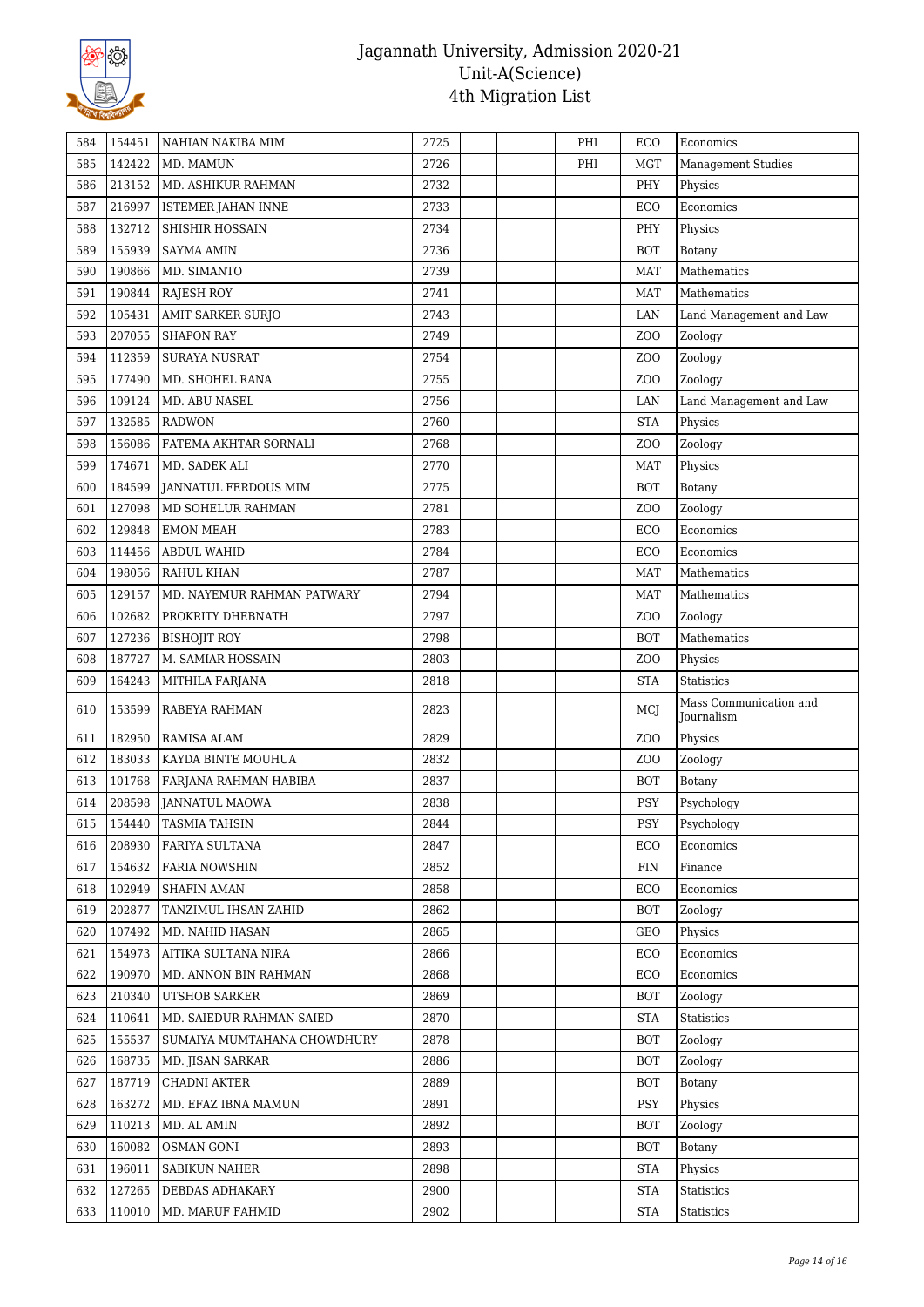

| 165373<br>Zoology<br>635<br><b>ISRAT JAHAN EMA</b><br>2906<br><b>BOT</b><br>157751<br>2916<br><b>STA</b><br>Physics<br>636<br>KHONDOKER M.SIAM<br>Institute of Education and<br>2928<br>637<br>153775<br>IER<br><b>EFRAT JAHAN</b><br>Research(IER)<br>182855<br>2929<br><b>ISRAT JAHAN MIM</b><br><b>PSY</b><br>Psychology<br>638<br>639<br>131948<br>MAHMUD HASAN ASIF<br>2938<br><b>GEO</b><br>Geography & Environment<br>640<br>148821<br>MD. ASHRARUL HASIB<br>2945<br><b>FIN</b><br>Finance<br>119190<br>2955<br><b>STA</b><br>641<br>JARIN THASNIM AHMED<br><b>Statistics</b><br>177824<br>AFROZA AKTER ALFI<br>2957<br>642<br><b>STA</b><br>Mathematics<br>156603<br>643<br>MAHIMA MONTAHINA<br>2959<br><b>STA</b><br>Zoology<br>154765<br>2960<br>Finance<br>644<br>NUSRAT JAHAN HAFSHA<br>FIN<br>225205<br>MD.RAYHAN<br>2964<br><b>PSY</b><br>Mathematics<br>645<br>113974<br>646<br>ABU MOHAMMAD NOOR<br>2965<br><b>STA</b><br>Physics<br>231512<br>2975<br>ECO<br>Economics<br>647<br>MST. ANITA KHATUN<br>225436<br>2978<br><b>MD.SHAKIL FAKIR</b><br>MCJ<br>648<br>Physics<br>100950<br>2982<br>649<br><b>SHAHANA AKTER</b><br>ECO<br>Botany<br>176394<br>2989<br>650<br>MD MAHMUDUL HASAN<br>ECO<br>Physics<br>184681<br>2992<br>651<br>AFROJA KHANAM SONIA<br>GEO<br>Geography & Environment<br>652<br>135961<br>Economics<br>MST. ROMANA AKTER<br>2997<br>ECO<br>Mass Communication and<br>102284<br>2998<br>MCJ<br>653<br>NUSRAT JAHAN BRISTY<br><b>Journalism</b><br>230839<br>MONIR AHMED<br>2999<br>Mathematics<br>654<br>ECO<br>147214<br>3002<br><b>PSY</b><br>655<br>AL-AMIN SHEIKH<br>Zoology<br>147076<br>3009<br>PSY<br>656<br>LAM ISLAM PIAS<br><b>Statistics</b><br>209383<br>657<br>FARHANA TASNIM<br>3014<br>PAd<br>Botany<br>202821<br>3020<br>POS<br>658<br>SEFAT SARKER MOBIN<br>Land Management and Law<br>185486<br>Mathematics<br>659<br>JANNATUL FARDOUS MIM<br>3021<br><b>GEO</b><br>147930<br>MD. RAKIB HOSSAIN<br>3024<br>660<br>PAd<br><b>Statistics</b><br>157324<br>3032<br>661<br>MD. MASHHOOR UR RAHMAN<br><b>GEO</b><br><b>Statistics</b><br>160724<br>662<br>TAHMIDUR RAHMAN KHAN<br>3044<br>MKT<br><b>Statistics</b><br>130522<br>663<br>ISRAT JAHAN EMA<br>3045<br>PAd<br>Zoology<br>664<br>109544<br>3051<br>POS<br>MD. RAFAYEL SHIUM<br>Mathematics<br>111705<br>3054<br><b>Statistics</b><br><b>FAREYA AFROZ</b><br>POS<br>665<br>154169<br>666<br>TABASSUM NABILA NITEE<br>3071<br>PAd<br>Zoology<br>105119<br>3075<br>Mathematics<br>667<br>MAKMUDUL HASAN RABBI<br>PAd<br>Accounting & Information<br>222122<br>3081<br>668<br>MD. MUSTAFIJUR RAHMAN<br>AIS<br>Systems<br>100384<br>MST. ISMATARA YESMIN<br><b>Political Science</b><br>669<br>3083<br>POS<br>183605<br>KHUSHNOOR ALAM<br>3088<br>GEO<br>Geography & Environment<br>670<br>Accounting & Information<br>3092<br>137268<br><b>MARUF HOSSAIN</b><br>AIS<br>671<br>Systems<br>191194<br>Public Administration<br>MD. RASHIDUR RAHMAN<br>3104<br>672<br>PAd<br>149075<br>673<br>MST. SURAYA<br>3110<br>Zoology<br>IER<br>114312<br>MD. SHAMIM SHEIKH<br>3116<br><b>PSY</b><br>Zoology<br>674<br>Accounting & Information<br>675<br>208015<br>MD. ROUSHANUL FERDOUS<br>3118<br>AIS<br>Systems<br>211239<br>3122<br>PSY<br>676<br>MD. MAHIN ARIFIN<br>Zoology<br>192550<br>677<br><b>RASHED SIKDER</b><br>3123<br><b>PSY</b><br>Psychology<br>185226<br>678<br>FAHMIDA AKTER RIA<br>3129<br>PSY<br>Zoology<br>185545<br>3132<br>679<br>AMENA AKTER ANIKA<br><b>PSY</b><br>Zoology<br>104132<br>SOWMIK SARKER SHRABON<br>3134<br>IER<br>Economics<br>680<br>189634<br>681<br>ZINNIA AKTHER<br>3144<br><b>PSY</b><br>Zoology | 634 | 176621 | MD. JULFIKAR RAHMAN | 2905 | <b>STA</b> | Physics |
|---------------------------------------------------------------------------------------------------------------------------------------------------------------------------------------------------------------------------------------------------------------------------------------------------------------------------------------------------------------------------------------------------------------------------------------------------------------------------------------------------------------------------------------------------------------------------------------------------------------------------------------------------------------------------------------------------------------------------------------------------------------------------------------------------------------------------------------------------------------------------------------------------------------------------------------------------------------------------------------------------------------------------------------------------------------------------------------------------------------------------------------------------------------------------------------------------------------------------------------------------------------------------------------------------------------------------------------------------------------------------------------------------------------------------------------------------------------------------------------------------------------------------------------------------------------------------------------------------------------------------------------------------------------------------------------------------------------------------------------------------------------------------------------------------------------------------------------------------------------------------------------------------------------------------------------------------------------------------------------------------------------------------------------------------------------------------------------------------------------------------------------------------------------------------------------------------------------------------------------------------------------------------------------------------------------------------------------------------------------------------------------------------------------------------------------------------------------------------------------------------------------------------------------------------------------------------------------------------------------------------------------------------------------------------------------------------------------------------------------------------------------------------------------------------------------------------------------------------------------------------------------------------------------------------------------------------------------------------------------------------------------------------------------------------------------------------------------------------------------------------------------------------------------------------------------------------------------------------------------------------------------------------------------------------------------------------------------------------------------------------------------------------------------------------------------------------------------------------------------------------------------------------------------------------------------------------------------------------------------------------------------------|-----|--------|---------------------|------|------------|---------|
|                                                                                                                                                                                                                                                                                                                                                                                                                                                                                                                                                                                                                                                                                                                                                                                                                                                                                                                                                                                                                                                                                                                                                                                                                                                                                                                                                                                                                                                                                                                                                                                                                                                                                                                                                                                                                                                                                                                                                                                                                                                                                                                                                                                                                                                                                                                                                                                                                                                                                                                                                                                                                                                                                                                                                                                                                                                                                                                                                                                                                                                                                                                                                                                                                                                                                                                                                                                                                                                                                                                                                                                                                                             |     |        |                     |      |            |         |
|                                                                                                                                                                                                                                                                                                                                                                                                                                                                                                                                                                                                                                                                                                                                                                                                                                                                                                                                                                                                                                                                                                                                                                                                                                                                                                                                                                                                                                                                                                                                                                                                                                                                                                                                                                                                                                                                                                                                                                                                                                                                                                                                                                                                                                                                                                                                                                                                                                                                                                                                                                                                                                                                                                                                                                                                                                                                                                                                                                                                                                                                                                                                                                                                                                                                                                                                                                                                                                                                                                                                                                                                                                             |     |        |                     |      |            |         |
|                                                                                                                                                                                                                                                                                                                                                                                                                                                                                                                                                                                                                                                                                                                                                                                                                                                                                                                                                                                                                                                                                                                                                                                                                                                                                                                                                                                                                                                                                                                                                                                                                                                                                                                                                                                                                                                                                                                                                                                                                                                                                                                                                                                                                                                                                                                                                                                                                                                                                                                                                                                                                                                                                                                                                                                                                                                                                                                                                                                                                                                                                                                                                                                                                                                                                                                                                                                                                                                                                                                                                                                                                                             |     |        |                     |      |            |         |
|                                                                                                                                                                                                                                                                                                                                                                                                                                                                                                                                                                                                                                                                                                                                                                                                                                                                                                                                                                                                                                                                                                                                                                                                                                                                                                                                                                                                                                                                                                                                                                                                                                                                                                                                                                                                                                                                                                                                                                                                                                                                                                                                                                                                                                                                                                                                                                                                                                                                                                                                                                                                                                                                                                                                                                                                                                                                                                                                                                                                                                                                                                                                                                                                                                                                                                                                                                                                                                                                                                                                                                                                                                             |     |        |                     |      |            |         |
|                                                                                                                                                                                                                                                                                                                                                                                                                                                                                                                                                                                                                                                                                                                                                                                                                                                                                                                                                                                                                                                                                                                                                                                                                                                                                                                                                                                                                                                                                                                                                                                                                                                                                                                                                                                                                                                                                                                                                                                                                                                                                                                                                                                                                                                                                                                                                                                                                                                                                                                                                                                                                                                                                                                                                                                                                                                                                                                                                                                                                                                                                                                                                                                                                                                                                                                                                                                                                                                                                                                                                                                                                                             |     |        |                     |      |            |         |
|                                                                                                                                                                                                                                                                                                                                                                                                                                                                                                                                                                                                                                                                                                                                                                                                                                                                                                                                                                                                                                                                                                                                                                                                                                                                                                                                                                                                                                                                                                                                                                                                                                                                                                                                                                                                                                                                                                                                                                                                                                                                                                                                                                                                                                                                                                                                                                                                                                                                                                                                                                                                                                                                                                                                                                                                                                                                                                                                                                                                                                                                                                                                                                                                                                                                                                                                                                                                                                                                                                                                                                                                                                             |     |        |                     |      |            |         |
|                                                                                                                                                                                                                                                                                                                                                                                                                                                                                                                                                                                                                                                                                                                                                                                                                                                                                                                                                                                                                                                                                                                                                                                                                                                                                                                                                                                                                                                                                                                                                                                                                                                                                                                                                                                                                                                                                                                                                                                                                                                                                                                                                                                                                                                                                                                                                                                                                                                                                                                                                                                                                                                                                                                                                                                                                                                                                                                                                                                                                                                                                                                                                                                                                                                                                                                                                                                                                                                                                                                                                                                                                                             |     |        |                     |      |            |         |
|                                                                                                                                                                                                                                                                                                                                                                                                                                                                                                                                                                                                                                                                                                                                                                                                                                                                                                                                                                                                                                                                                                                                                                                                                                                                                                                                                                                                                                                                                                                                                                                                                                                                                                                                                                                                                                                                                                                                                                                                                                                                                                                                                                                                                                                                                                                                                                                                                                                                                                                                                                                                                                                                                                                                                                                                                                                                                                                                                                                                                                                                                                                                                                                                                                                                                                                                                                                                                                                                                                                                                                                                                                             |     |        |                     |      |            |         |
|                                                                                                                                                                                                                                                                                                                                                                                                                                                                                                                                                                                                                                                                                                                                                                                                                                                                                                                                                                                                                                                                                                                                                                                                                                                                                                                                                                                                                                                                                                                                                                                                                                                                                                                                                                                                                                                                                                                                                                                                                                                                                                                                                                                                                                                                                                                                                                                                                                                                                                                                                                                                                                                                                                                                                                                                                                                                                                                                                                                                                                                                                                                                                                                                                                                                                                                                                                                                                                                                                                                                                                                                                                             |     |        |                     |      |            |         |
|                                                                                                                                                                                                                                                                                                                                                                                                                                                                                                                                                                                                                                                                                                                                                                                                                                                                                                                                                                                                                                                                                                                                                                                                                                                                                                                                                                                                                                                                                                                                                                                                                                                                                                                                                                                                                                                                                                                                                                                                                                                                                                                                                                                                                                                                                                                                                                                                                                                                                                                                                                                                                                                                                                                                                                                                                                                                                                                                                                                                                                                                                                                                                                                                                                                                                                                                                                                                                                                                                                                                                                                                                                             |     |        |                     |      |            |         |
|                                                                                                                                                                                                                                                                                                                                                                                                                                                                                                                                                                                                                                                                                                                                                                                                                                                                                                                                                                                                                                                                                                                                                                                                                                                                                                                                                                                                                                                                                                                                                                                                                                                                                                                                                                                                                                                                                                                                                                                                                                                                                                                                                                                                                                                                                                                                                                                                                                                                                                                                                                                                                                                                                                                                                                                                                                                                                                                                                                                                                                                                                                                                                                                                                                                                                                                                                                                                                                                                                                                                                                                                                                             |     |        |                     |      |            |         |
|                                                                                                                                                                                                                                                                                                                                                                                                                                                                                                                                                                                                                                                                                                                                                                                                                                                                                                                                                                                                                                                                                                                                                                                                                                                                                                                                                                                                                                                                                                                                                                                                                                                                                                                                                                                                                                                                                                                                                                                                                                                                                                                                                                                                                                                                                                                                                                                                                                                                                                                                                                                                                                                                                                                                                                                                                                                                                                                                                                                                                                                                                                                                                                                                                                                                                                                                                                                                                                                                                                                                                                                                                                             |     |        |                     |      |            |         |
|                                                                                                                                                                                                                                                                                                                                                                                                                                                                                                                                                                                                                                                                                                                                                                                                                                                                                                                                                                                                                                                                                                                                                                                                                                                                                                                                                                                                                                                                                                                                                                                                                                                                                                                                                                                                                                                                                                                                                                                                                                                                                                                                                                                                                                                                                                                                                                                                                                                                                                                                                                                                                                                                                                                                                                                                                                                                                                                                                                                                                                                                                                                                                                                                                                                                                                                                                                                                                                                                                                                                                                                                                                             |     |        |                     |      |            |         |
|                                                                                                                                                                                                                                                                                                                                                                                                                                                                                                                                                                                                                                                                                                                                                                                                                                                                                                                                                                                                                                                                                                                                                                                                                                                                                                                                                                                                                                                                                                                                                                                                                                                                                                                                                                                                                                                                                                                                                                                                                                                                                                                                                                                                                                                                                                                                                                                                                                                                                                                                                                                                                                                                                                                                                                                                                                                                                                                                                                                                                                                                                                                                                                                                                                                                                                                                                                                                                                                                                                                                                                                                                                             |     |        |                     |      |            |         |
|                                                                                                                                                                                                                                                                                                                                                                                                                                                                                                                                                                                                                                                                                                                                                                                                                                                                                                                                                                                                                                                                                                                                                                                                                                                                                                                                                                                                                                                                                                                                                                                                                                                                                                                                                                                                                                                                                                                                                                                                                                                                                                                                                                                                                                                                                                                                                                                                                                                                                                                                                                                                                                                                                                                                                                                                                                                                                                                                                                                                                                                                                                                                                                                                                                                                                                                                                                                                                                                                                                                                                                                                                                             |     |        |                     |      |            |         |
|                                                                                                                                                                                                                                                                                                                                                                                                                                                                                                                                                                                                                                                                                                                                                                                                                                                                                                                                                                                                                                                                                                                                                                                                                                                                                                                                                                                                                                                                                                                                                                                                                                                                                                                                                                                                                                                                                                                                                                                                                                                                                                                                                                                                                                                                                                                                                                                                                                                                                                                                                                                                                                                                                                                                                                                                                                                                                                                                                                                                                                                                                                                                                                                                                                                                                                                                                                                                                                                                                                                                                                                                                                             |     |        |                     |      |            |         |
|                                                                                                                                                                                                                                                                                                                                                                                                                                                                                                                                                                                                                                                                                                                                                                                                                                                                                                                                                                                                                                                                                                                                                                                                                                                                                                                                                                                                                                                                                                                                                                                                                                                                                                                                                                                                                                                                                                                                                                                                                                                                                                                                                                                                                                                                                                                                                                                                                                                                                                                                                                                                                                                                                                                                                                                                                                                                                                                                                                                                                                                                                                                                                                                                                                                                                                                                                                                                                                                                                                                                                                                                                                             |     |        |                     |      |            |         |
|                                                                                                                                                                                                                                                                                                                                                                                                                                                                                                                                                                                                                                                                                                                                                                                                                                                                                                                                                                                                                                                                                                                                                                                                                                                                                                                                                                                                                                                                                                                                                                                                                                                                                                                                                                                                                                                                                                                                                                                                                                                                                                                                                                                                                                                                                                                                                                                                                                                                                                                                                                                                                                                                                                                                                                                                                                                                                                                                                                                                                                                                                                                                                                                                                                                                                                                                                                                                                                                                                                                                                                                                                                             |     |        |                     |      |            |         |
|                                                                                                                                                                                                                                                                                                                                                                                                                                                                                                                                                                                                                                                                                                                                                                                                                                                                                                                                                                                                                                                                                                                                                                                                                                                                                                                                                                                                                                                                                                                                                                                                                                                                                                                                                                                                                                                                                                                                                                                                                                                                                                                                                                                                                                                                                                                                                                                                                                                                                                                                                                                                                                                                                                                                                                                                                                                                                                                                                                                                                                                                                                                                                                                                                                                                                                                                                                                                                                                                                                                                                                                                                                             |     |        |                     |      |            |         |
|                                                                                                                                                                                                                                                                                                                                                                                                                                                                                                                                                                                                                                                                                                                                                                                                                                                                                                                                                                                                                                                                                                                                                                                                                                                                                                                                                                                                                                                                                                                                                                                                                                                                                                                                                                                                                                                                                                                                                                                                                                                                                                                                                                                                                                                                                                                                                                                                                                                                                                                                                                                                                                                                                                                                                                                                                                                                                                                                                                                                                                                                                                                                                                                                                                                                                                                                                                                                                                                                                                                                                                                                                                             |     |        |                     |      |            |         |
|                                                                                                                                                                                                                                                                                                                                                                                                                                                                                                                                                                                                                                                                                                                                                                                                                                                                                                                                                                                                                                                                                                                                                                                                                                                                                                                                                                                                                                                                                                                                                                                                                                                                                                                                                                                                                                                                                                                                                                                                                                                                                                                                                                                                                                                                                                                                                                                                                                                                                                                                                                                                                                                                                                                                                                                                                                                                                                                                                                                                                                                                                                                                                                                                                                                                                                                                                                                                                                                                                                                                                                                                                                             |     |        |                     |      |            |         |
|                                                                                                                                                                                                                                                                                                                                                                                                                                                                                                                                                                                                                                                                                                                                                                                                                                                                                                                                                                                                                                                                                                                                                                                                                                                                                                                                                                                                                                                                                                                                                                                                                                                                                                                                                                                                                                                                                                                                                                                                                                                                                                                                                                                                                                                                                                                                                                                                                                                                                                                                                                                                                                                                                                                                                                                                                                                                                                                                                                                                                                                                                                                                                                                                                                                                                                                                                                                                                                                                                                                                                                                                                                             |     |        |                     |      |            |         |
|                                                                                                                                                                                                                                                                                                                                                                                                                                                                                                                                                                                                                                                                                                                                                                                                                                                                                                                                                                                                                                                                                                                                                                                                                                                                                                                                                                                                                                                                                                                                                                                                                                                                                                                                                                                                                                                                                                                                                                                                                                                                                                                                                                                                                                                                                                                                                                                                                                                                                                                                                                                                                                                                                                                                                                                                                                                                                                                                                                                                                                                                                                                                                                                                                                                                                                                                                                                                                                                                                                                                                                                                                                             |     |        |                     |      |            |         |
|                                                                                                                                                                                                                                                                                                                                                                                                                                                                                                                                                                                                                                                                                                                                                                                                                                                                                                                                                                                                                                                                                                                                                                                                                                                                                                                                                                                                                                                                                                                                                                                                                                                                                                                                                                                                                                                                                                                                                                                                                                                                                                                                                                                                                                                                                                                                                                                                                                                                                                                                                                                                                                                                                                                                                                                                                                                                                                                                                                                                                                                                                                                                                                                                                                                                                                                                                                                                                                                                                                                                                                                                                                             |     |        |                     |      |            |         |
|                                                                                                                                                                                                                                                                                                                                                                                                                                                                                                                                                                                                                                                                                                                                                                                                                                                                                                                                                                                                                                                                                                                                                                                                                                                                                                                                                                                                                                                                                                                                                                                                                                                                                                                                                                                                                                                                                                                                                                                                                                                                                                                                                                                                                                                                                                                                                                                                                                                                                                                                                                                                                                                                                                                                                                                                                                                                                                                                                                                                                                                                                                                                                                                                                                                                                                                                                                                                                                                                                                                                                                                                                                             |     |        |                     |      |            |         |
|                                                                                                                                                                                                                                                                                                                                                                                                                                                                                                                                                                                                                                                                                                                                                                                                                                                                                                                                                                                                                                                                                                                                                                                                                                                                                                                                                                                                                                                                                                                                                                                                                                                                                                                                                                                                                                                                                                                                                                                                                                                                                                                                                                                                                                                                                                                                                                                                                                                                                                                                                                                                                                                                                                                                                                                                                                                                                                                                                                                                                                                                                                                                                                                                                                                                                                                                                                                                                                                                                                                                                                                                                                             |     |        |                     |      |            |         |
|                                                                                                                                                                                                                                                                                                                                                                                                                                                                                                                                                                                                                                                                                                                                                                                                                                                                                                                                                                                                                                                                                                                                                                                                                                                                                                                                                                                                                                                                                                                                                                                                                                                                                                                                                                                                                                                                                                                                                                                                                                                                                                                                                                                                                                                                                                                                                                                                                                                                                                                                                                                                                                                                                                                                                                                                                                                                                                                                                                                                                                                                                                                                                                                                                                                                                                                                                                                                                                                                                                                                                                                                                                             |     |        |                     |      |            |         |
|                                                                                                                                                                                                                                                                                                                                                                                                                                                                                                                                                                                                                                                                                                                                                                                                                                                                                                                                                                                                                                                                                                                                                                                                                                                                                                                                                                                                                                                                                                                                                                                                                                                                                                                                                                                                                                                                                                                                                                                                                                                                                                                                                                                                                                                                                                                                                                                                                                                                                                                                                                                                                                                                                                                                                                                                                                                                                                                                                                                                                                                                                                                                                                                                                                                                                                                                                                                                                                                                                                                                                                                                                                             |     |        |                     |      |            |         |
|                                                                                                                                                                                                                                                                                                                                                                                                                                                                                                                                                                                                                                                                                                                                                                                                                                                                                                                                                                                                                                                                                                                                                                                                                                                                                                                                                                                                                                                                                                                                                                                                                                                                                                                                                                                                                                                                                                                                                                                                                                                                                                                                                                                                                                                                                                                                                                                                                                                                                                                                                                                                                                                                                                                                                                                                                                                                                                                                                                                                                                                                                                                                                                                                                                                                                                                                                                                                                                                                                                                                                                                                                                             |     |        |                     |      |            |         |
|                                                                                                                                                                                                                                                                                                                                                                                                                                                                                                                                                                                                                                                                                                                                                                                                                                                                                                                                                                                                                                                                                                                                                                                                                                                                                                                                                                                                                                                                                                                                                                                                                                                                                                                                                                                                                                                                                                                                                                                                                                                                                                                                                                                                                                                                                                                                                                                                                                                                                                                                                                                                                                                                                                                                                                                                                                                                                                                                                                                                                                                                                                                                                                                                                                                                                                                                                                                                                                                                                                                                                                                                                                             |     |        |                     |      |            |         |
|                                                                                                                                                                                                                                                                                                                                                                                                                                                                                                                                                                                                                                                                                                                                                                                                                                                                                                                                                                                                                                                                                                                                                                                                                                                                                                                                                                                                                                                                                                                                                                                                                                                                                                                                                                                                                                                                                                                                                                                                                                                                                                                                                                                                                                                                                                                                                                                                                                                                                                                                                                                                                                                                                                                                                                                                                                                                                                                                                                                                                                                                                                                                                                                                                                                                                                                                                                                                                                                                                                                                                                                                                                             |     |        |                     |      |            |         |
|                                                                                                                                                                                                                                                                                                                                                                                                                                                                                                                                                                                                                                                                                                                                                                                                                                                                                                                                                                                                                                                                                                                                                                                                                                                                                                                                                                                                                                                                                                                                                                                                                                                                                                                                                                                                                                                                                                                                                                                                                                                                                                                                                                                                                                                                                                                                                                                                                                                                                                                                                                                                                                                                                                                                                                                                                                                                                                                                                                                                                                                                                                                                                                                                                                                                                                                                                                                                                                                                                                                                                                                                                                             |     |        |                     |      |            |         |
|                                                                                                                                                                                                                                                                                                                                                                                                                                                                                                                                                                                                                                                                                                                                                                                                                                                                                                                                                                                                                                                                                                                                                                                                                                                                                                                                                                                                                                                                                                                                                                                                                                                                                                                                                                                                                                                                                                                                                                                                                                                                                                                                                                                                                                                                                                                                                                                                                                                                                                                                                                                                                                                                                                                                                                                                                                                                                                                                                                                                                                                                                                                                                                                                                                                                                                                                                                                                                                                                                                                                                                                                                                             |     |        |                     |      |            |         |
|                                                                                                                                                                                                                                                                                                                                                                                                                                                                                                                                                                                                                                                                                                                                                                                                                                                                                                                                                                                                                                                                                                                                                                                                                                                                                                                                                                                                                                                                                                                                                                                                                                                                                                                                                                                                                                                                                                                                                                                                                                                                                                                                                                                                                                                                                                                                                                                                                                                                                                                                                                                                                                                                                                                                                                                                                                                                                                                                                                                                                                                                                                                                                                                                                                                                                                                                                                                                                                                                                                                                                                                                                                             |     |        |                     |      |            |         |
|                                                                                                                                                                                                                                                                                                                                                                                                                                                                                                                                                                                                                                                                                                                                                                                                                                                                                                                                                                                                                                                                                                                                                                                                                                                                                                                                                                                                                                                                                                                                                                                                                                                                                                                                                                                                                                                                                                                                                                                                                                                                                                                                                                                                                                                                                                                                                                                                                                                                                                                                                                                                                                                                                                                                                                                                                                                                                                                                                                                                                                                                                                                                                                                                                                                                                                                                                                                                                                                                                                                                                                                                                                             |     |        |                     |      |            |         |
|                                                                                                                                                                                                                                                                                                                                                                                                                                                                                                                                                                                                                                                                                                                                                                                                                                                                                                                                                                                                                                                                                                                                                                                                                                                                                                                                                                                                                                                                                                                                                                                                                                                                                                                                                                                                                                                                                                                                                                                                                                                                                                                                                                                                                                                                                                                                                                                                                                                                                                                                                                                                                                                                                                                                                                                                                                                                                                                                                                                                                                                                                                                                                                                                                                                                                                                                                                                                                                                                                                                                                                                                                                             |     |        |                     |      |            |         |
|                                                                                                                                                                                                                                                                                                                                                                                                                                                                                                                                                                                                                                                                                                                                                                                                                                                                                                                                                                                                                                                                                                                                                                                                                                                                                                                                                                                                                                                                                                                                                                                                                                                                                                                                                                                                                                                                                                                                                                                                                                                                                                                                                                                                                                                                                                                                                                                                                                                                                                                                                                                                                                                                                                                                                                                                                                                                                                                                                                                                                                                                                                                                                                                                                                                                                                                                                                                                                                                                                                                                                                                                                                             |     |        |                     |      |            |         |
|                                                                                                                                                                                                                                                                                                                                                                                                                                                                                                                                                                                                                                                                                                                                                                                                                                                                                                                                                                                                                                                                                                                                                                                                                                                                                                                                                                                                                                                                                                                                                                                                                                                                                                                                                                                                                                                                                                                                                                                                                                                                                                                                                                                                                                                                                                                                                                                                                                                                                                                                                                                                                                                                                                                                                                                                                                                                                                                                                                                                                                                                                                                                                                                                                                                                                                                                                                                                                                                                                                                                                                                                                                             |     |        |                     |      |            |         |
|                                                                                                                                                                                                                                                                                                                                                                                                                                                                                                                                                                                                                                                                                                                                                                                                                                                                                                                                                                                                                                                                                                                                                                                                                                                                                                                                                                                                                                                                                                                                                                                                                                                                                                                                                                                                                                                                                                                                                                                                                                                                                                                                                                                                                                                                                                                                                                                                                                                                                                                                                                                                                                                                                                                                                                                                                                                                                                                                                                                                                                                                                                                                                                                                                                                                                                                                                                                                                                                                                                                                                                                                                                             |     |        |                     |      |            |         |
|                                                                                                                                                                                                                                                                                                                                                                                                                                                                                                                                                                                                                                                                                                                                                                                                                                                                                                                                                                                                                                                                                                                                                                                                                                                                                                                                                                                                                                                                                                                                                                                                                                                                                                                                                                                                                                                                                                                                                                                                                                                                                                                                                                                                                                                                                                                                                                                                                                                                                                                                                                                                                                                                                                                                                                                                                                                                                                                                                                                                                                                                                                                                                                                                                                                                                                                                                                                                                                                                                                                                                                                                                                             |     |        |                     |      |            |         |
|                                                                                                                                                                                                                                                                                                                                                                                                                                                                                                                                                                                                                                                                                                                                                                                                                                                                                                                                                                                                                                                                                                                                                                                                                                                                                                                                                                                                                                                                                                                                                                                                                                                                                                                                                                                                                                                                                                                                                                                                                                                                                                                                                                                                                                                                                                                                                                                                                                                                                                                                                                                                                                                                                                                                                                                                                                                                                                                                                                                                                                                                                                                                                                                                                                                                                                                                                                                                                                                                                                                                                                                                                                             |     |        |                     |      |            |         |
|                                                                                                                                                                                                                                                                                                                                                                                                                                                                                                                                                                                                                                                                                                                                                                                                                                                                                                                                                                                                                                                                                                                                                                                                                                                                                                                                                                                                                                                                                                                                                                                                                                                                                                                                                                                                                                                                                                                                                                                                                                                                                                                                                                                                                                                                                                                                                                                                                                                                                                                                                                                                                                                                                                                                                                                                                                                                                                                                                                                                                                                                                                                                                                                                                                                                                                                                                                                                                                                                                                                                                                                                                                             |     |        |                     |      |            |         |
|                                                                                                                                                                                                                                                                                                                                                                                                                                                                                                                                                                                                                                                                                                                                                                                                                                                                                                                                                                                                                                                                                                                                                                                                                                                                                                                                                                                                                                                                                                                                                                                                                                                                                                                                                                                                                                                                                                                                                                                                                                                                                                                                                                                                                                                                                                                                                                                                                                                                                                                                                                                                                                                                                                                                                                                                                                                                                                                                                                                                                                                                                                                                                                                                                                                                                                                                                                                                                                                                                                                                                                                                                                             |     |        |                     |      |            |         |
|                                                                                                                                                                                                                                                                                                                                                                                                                                                                                                                                                                                                                                                                                                                                                                                                                                                                                                                                                                                                                                                                                                                                                                                                                                                                                                                                                                                                                                                                                                                                                                                                                                                                                                                                                                                                                                                                                                                                                                                                                                                                                                                                                                                                                                                                                                                                                                                                                                                                                                                                                                                                                                                                                                                                                                                                                                                                                                                                                                                                                                                                                                                                                                                                                                                                                                                                                                                                                                                                                                                                                                                                                                             |     |        |                     |      |            |         |
|                                                                                                                                                                                                                                                                                                                                                                                                                                                                                                                                                                                                                                                                                                                                                                                                                                                                                                                                                                                                                                                                                                                                                                                                                                                                                                                                                                                                                                                                                                                                                                                                                                                                                                                                                                                                                                                                                                                                                                                                                                                                                                                                                                                                                                                                                                                                                                                                                                                                                                                                                                                                                                                                                                                                                                                                                                                                                                                                                                                                                                                                                                                                                                                                                                                                                                                                                                                                                                                                                                                                                                                                                                             |     |        |                     |      |            |         |
|                                                                                                                                                                                                                                                                                                                                                                                                                                                                                                                                                                                                                                                                                                                                                                                                                                                                                                                                                                                                                                                                                                                                                                                                                                                                                                                                                                                                                                                                                                                                                                                                                                                                                                                                                                                                                                                                                                                                                                                                                                                                                                                                                                                                                                                                                                                                                                                                                                                                                                                                                                                                                                                                                                                                                                                                                                                                                                                                                                                                                                                                                                                                                                                                                                                                                                                                                                                                                                                                                                                                                                                                                                             |     |        |                     |      |            |         |
|                                                                                                                                                                                                                                                                                                                                                                                                                                                                                                                                                                                                                                                                                                                                                                                                                                                                                                                                                                                                                                                                                                                                                                                                                                                                                                                                                                                                                                                                                                                                                                                                                                                                                                                                                                                                                                                                                                                                                                                                                                                                                                                                                                                                                                                                                                                                                                                                                                                                                                                                                                                                                                                                                                                                                                                                                                                                                                                                                                                                                                                                                                                                                                                                                                                                                                                                                                                                                                                                                                                                                                                                                                             |     |        |                     |      |            |         |